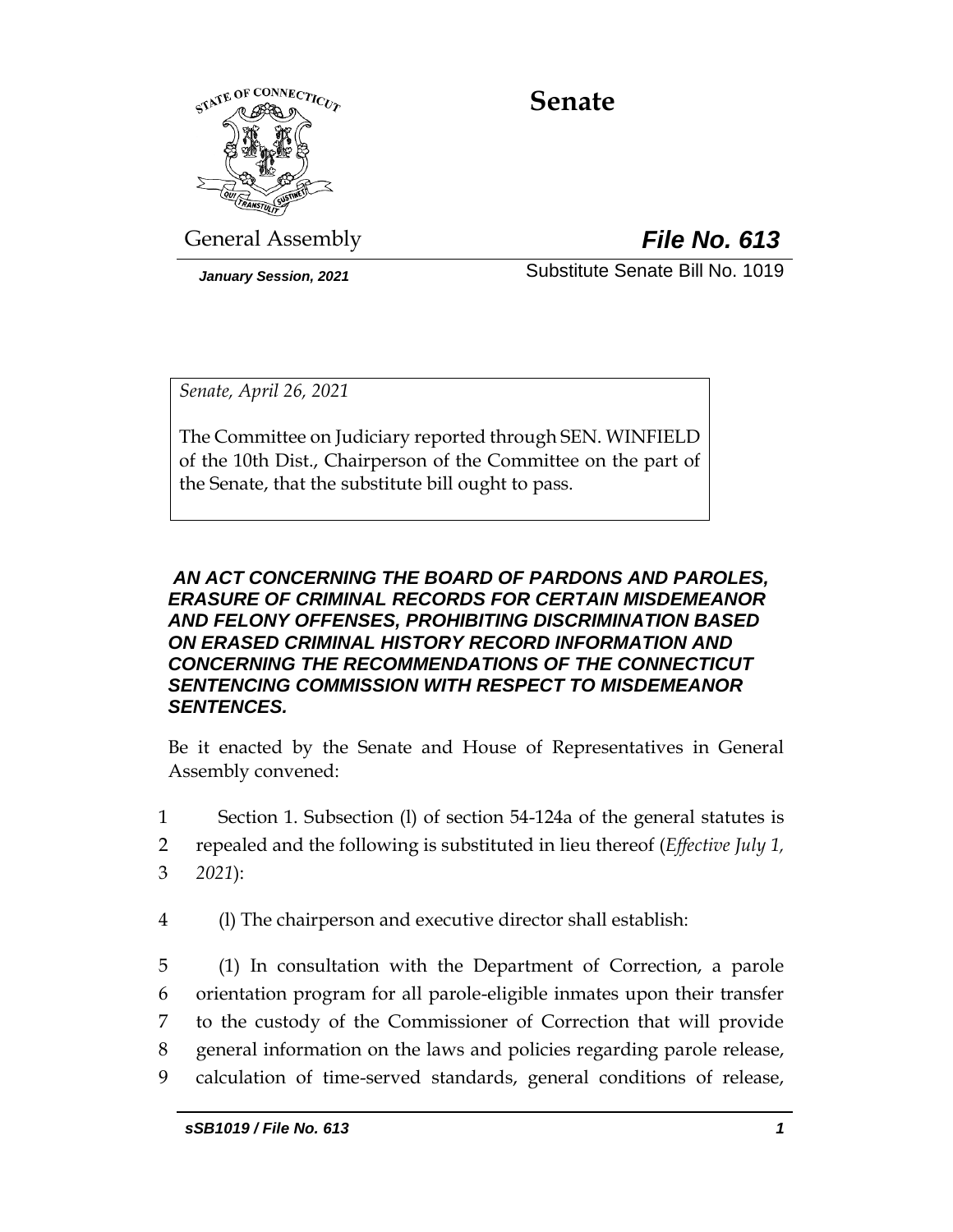supervision practices, revocation and rescission policies, and procedures for administrative review and panel hearings, and any other information that the board deems relevant for preparing inmates for parole;

 (2) An incremental sanctions system for parole violations including, but not limited to, reincarceration based on the type, severity and frequency of the violation and specific periods of incarceration for certain types of violations; **[**and**]**

 (3) A formal training program for members of the board and parole officers, to be completed annually by each member, that shall include, but not be limited to, an overview of the criminal justice system, the parole system including factors to be considered in granting parole, victim rights and services, reentry strategies, risk assessment, case management and mental health issues; **[**. Each member shall complete such training annually.**]** and

 (4) A formal training program to be completed annually by each member of the board on the pardons process, including information 27 concerning collateral consequences a person with a criminal record may face due to having a criminal record, such as when applying for housing or employment.

 Sec. 2. Section 54-130a of the general statutes is repealed and the following is substituted in lieu thereof (*Effective January 1, 2023*):

 (a) Jurisdiction over the granting of, and the authority to grant, commutations of punishment or releases, conditioned or absolute, in the case of any person convicted of any offense against the state and commutations from the penalty of death shall be vested in the Board of Pardons and Paroles.

 (b) The board shall have authority to grant pardons, conditioned, provisional or absolute, or certificates of rehabilitation for any offense against the state at any time after the imposition and before or after the service of any sentence.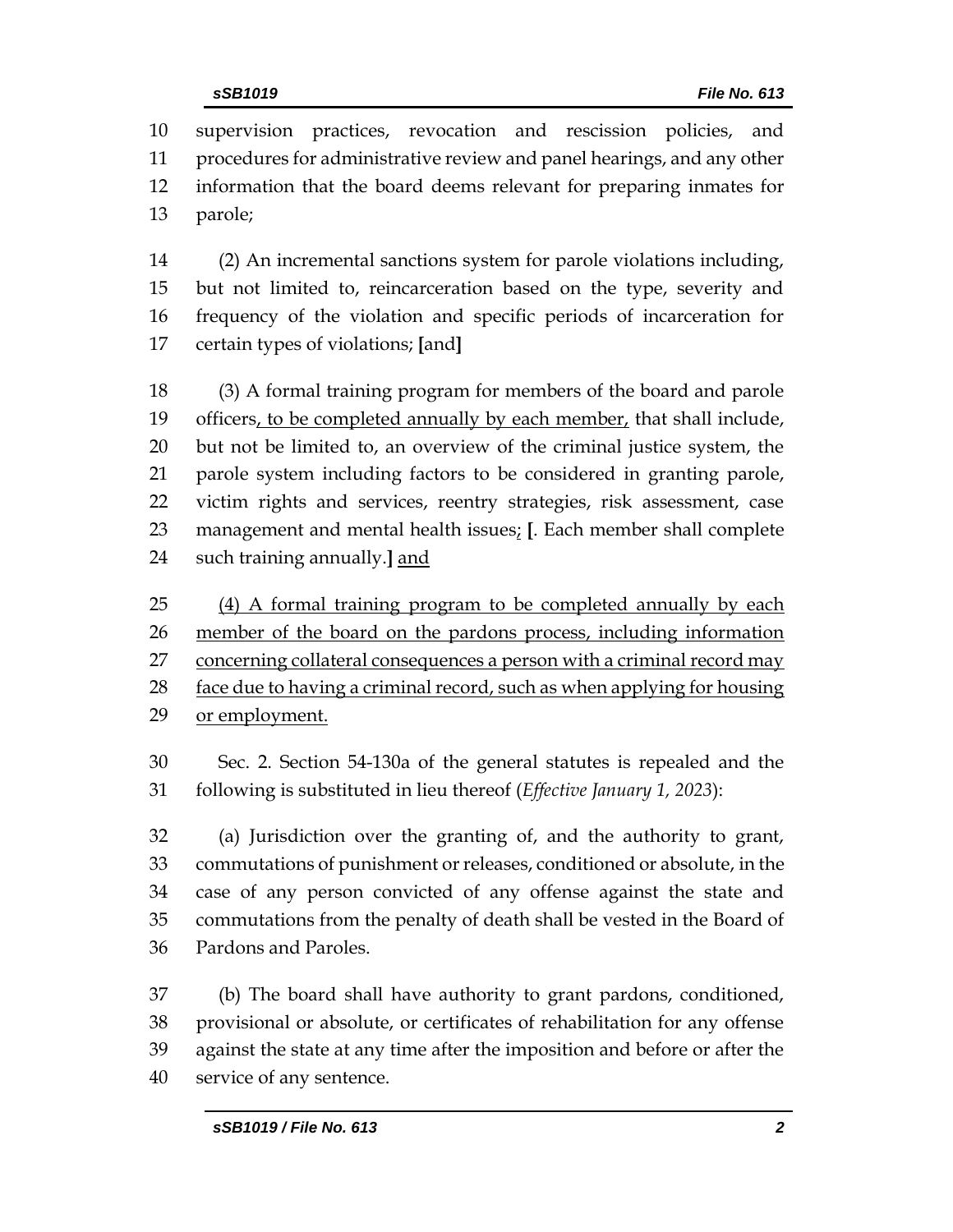(c) The board may accept an application for a pardon three years after an applicant's conviction of a misdemeanor or violation and five years after an applicant's conviction of a felony, except that the board, upon a finding of extraordinary circumstances, may accept an application for a pardon prior to such dates.

 (d) Whenever the board grants an absolute pardon to any person, the board shall cause notification of such pardon to be made in writing to the clerk of the court in which such person was convicted, or the Office of the Chief Court Administrator if such person was convicted in the Court of Common Pleas, the Circuit Court, a municipal court, or a trial justice court.

 (e) Whenever the board grants a provisional pardon or a certificate of rehabilitation to any person, the board shall cause notification of such provisional pardon or certificate of rehabilitation to be made in writing to the clerk of the court in which such person was convicted. The granting of a provisional pardon or a certificate of rehabilitation does not entitle such person to erasure of the record of the conviction of the offense or relieve such person from disclosing the existence of such conviction as may be required.

 (f) In the case of any person convicted of a violation for which a sentence to a term of imprisonment may be imposed, the board shall have authority to grant a pardon, conditioned, provisional or absolute, or a certificate of rehabilitation in the same manner as in the case of any person convicted of an offense against the state.

 (g) The board shall not deny any application for a pardon, unless the board provides a statement in writing to the applicant of the factors considered when determining whether the applicant qualified for the pardon and an explanation as to which factors were not satisfied.

 Sec. 3. Section 54-142a of the general statutes is repealed and the following is substituted in lieu thereof (*Effective January 1, 2023*):

(a) Whenever in any criminal case, on or after October 1, 1969, the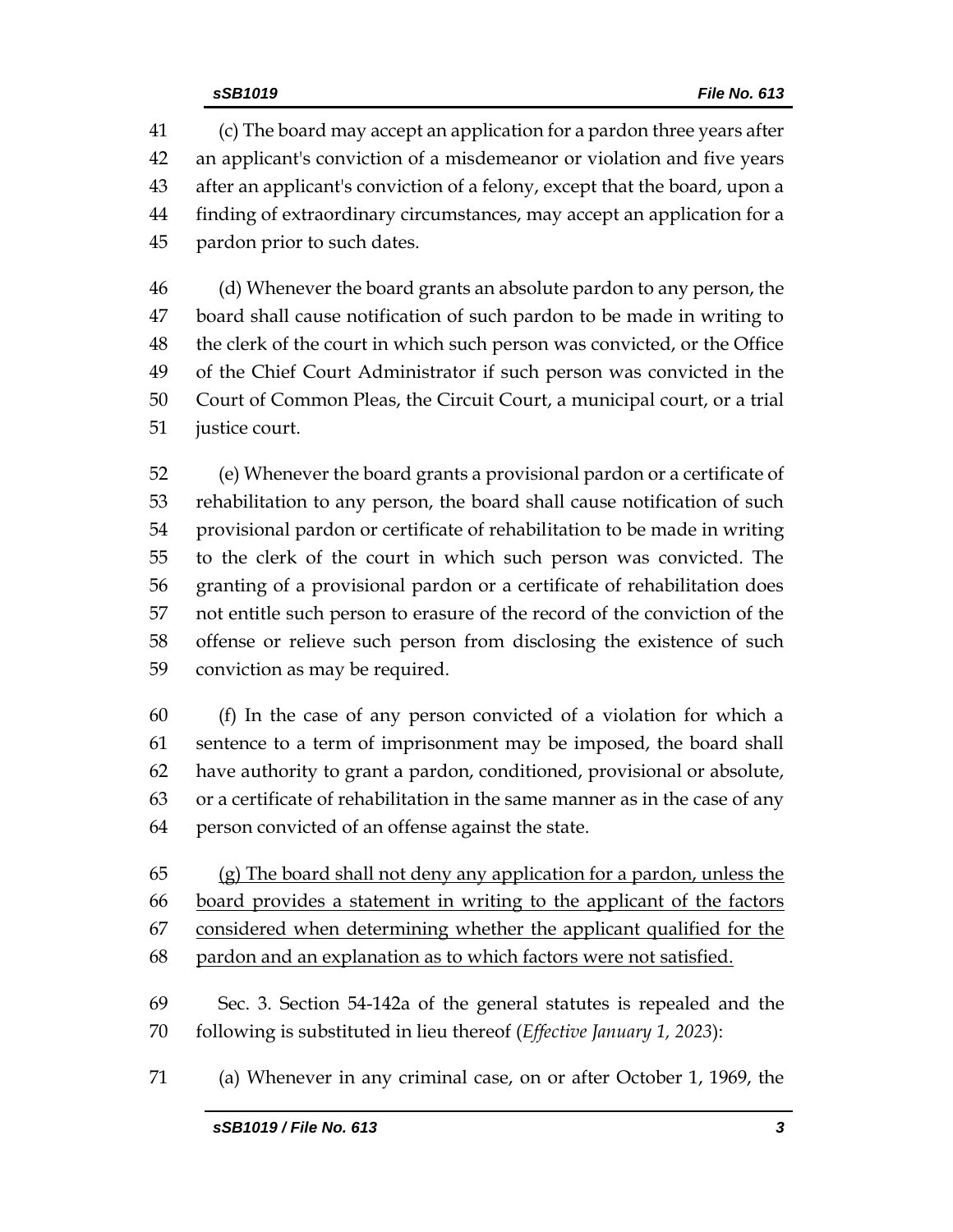accused, by a final judgment, is found not guilty of the charge or the charge is dismissed, all police and court records and records of any state's attorney pertaining to such charge shall be erased upon the expiration of the time to file a writ of error or take an appeal, if an appeal is not taken, or upon final determination of the appeal sustaining a finding of not guilty or a dismissal, if an appeal is taken. Nothing in this subsection shall require the erasure of any record pertaining to a charge for which the defendant was found not guilty by reason of mental disease or defect or guilty but not criminally responsible by reason of mental disease or defect.

 (b) Whenever in any criminal case prior to October 1, 1969, the accused, by a final judgment, was found not guilty of the charge or the charge was dismissed, all police and court records and records of the state's or prosecuting attorney or the prosecuting grand juror pertaining to such charge shall be erased by operation of law and the clerk or any person charged with the retention and control of such records shall not disclose to anyone their existence or any information pertaining to any charge so erased; provided nothing in this subsection shall prohibit the arrested person or any one of his heirs from filing a petition for erasure with the court granting such not guilty judgment or dismissal, or, where the matter had been before a municipal court, a trial justice, the Circuit Court or the Court of Common Pleas **[**with the records center of the Judicial Department**]** in the Superior Court where venue would exist for 95 criminal prosecution and thereupon all police and court records and records of the state's attorney, prosecuting attorney or prosecuting grand juror pertaining to such charge shall be erased. Nothing in this subsection shall require the erasure of any record pertaining to a charge for which the defendant was found not guilty by reason of mental disease or defect.

 (c) (1) Whenever any charge in a criminal case has been nolled in the Superior Court, or in the Court of Common Pleas, if at least thirteen months have elapsed since such nolle, all police and court records and records of the state's or prosecuting attorney or the prosecuting grand juror pertaining to such charge shall be erased, except that in cases of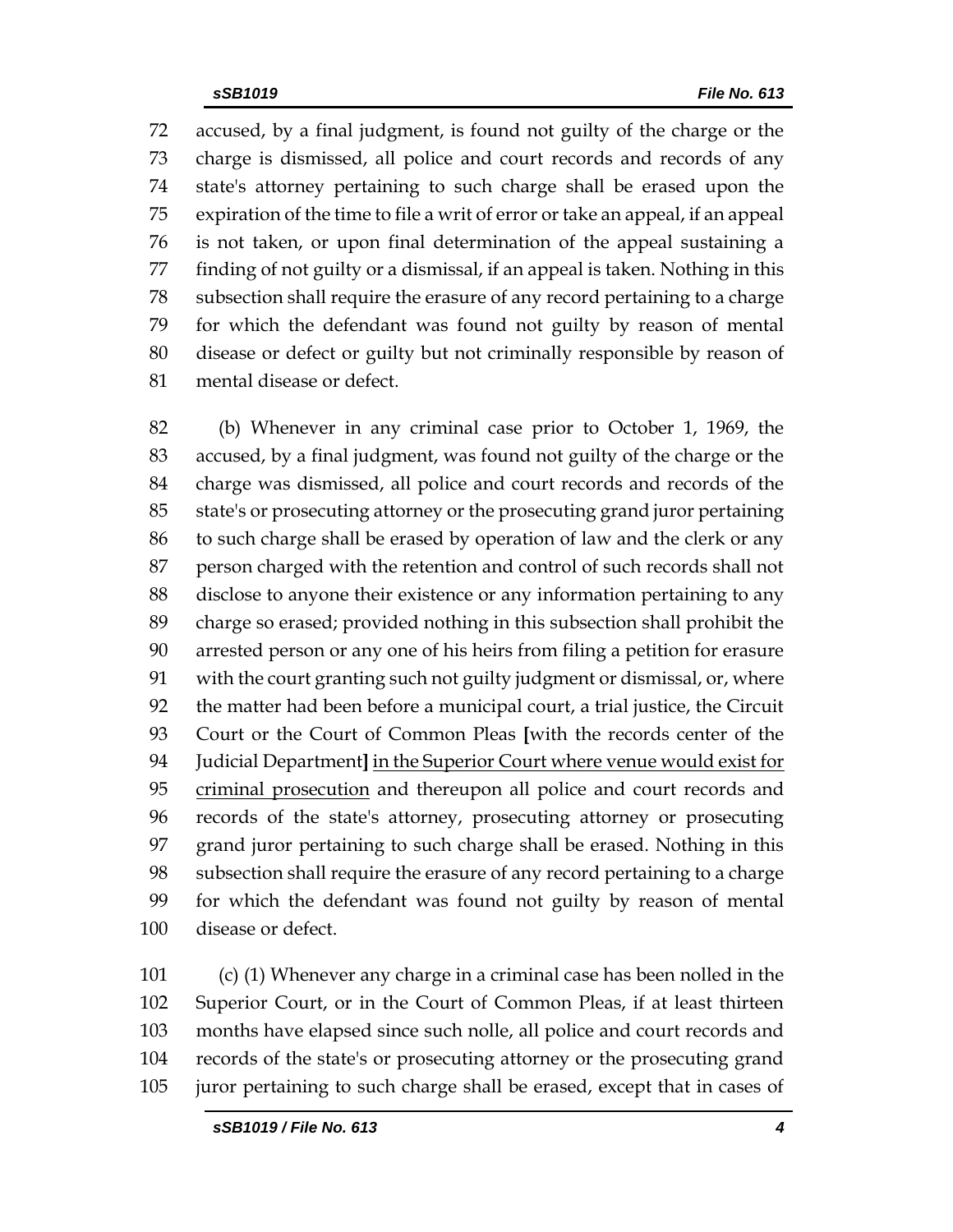nolles entered in the Superior Court, Court of Common Pleas, Circuit Court, municipal court or by a justice of the peace prior to April 1, 1972, such records shall be deemed erased by operation of law and the clerk or the person charged with the retention and control of such records shall not disclose to anyone their existence or any information pertaining to any charge so erased, provided nothing in this subsection shall prohibit the arrested person or any one of his heirs from filing a petition to the court **[**or to the records center of the Judicial Department, as the case may be,**]** to have such records erased, in which case such records shall be erased.

 (2) Whenever any charge in a criminal case has been continued at the request of the prosecuting attorney, and a period of thirteen months has elapsed since the granting of such continuance during which period there has been no prosecution or other disposition of the matter, the charge shall be nolled upon motion of the arrested person and such erasure may thereafter be effected or a petition filed therefor, as the case may be, as provided in this subsection for nolled cases.

 (d) (1) Whenever prior to October 1, 1974, any person who has been convicted of an offense in any court of this state has received an absolute 125 pardon for such offense, such person or any one of his heirs may, at any time subsequent to such pardon, file a petition with the **[**superior court**]** Superior Court at the location in which such conviction was effected, or with the **[**superior court**]** Superior Court at the location having custody of the records of such conviction or **[**with the records center of the Judicial Department**]** if such conviction was in the Court of Common Pleas, Circuit Court, municipal court or by a trial justice court, in the Superior Court where venue would exist for criminal prosecution, for an order of erasure, and the Superior Court **[**or records center of the Judicial Department**]** shall direct all police and court records and records of the state's or prosecuting attorney pertaining to such **[**case to**]** offense be erased.

 (2) Whenever such absolute pardon was received on or after October 138 1, 1974, such records shall be erased.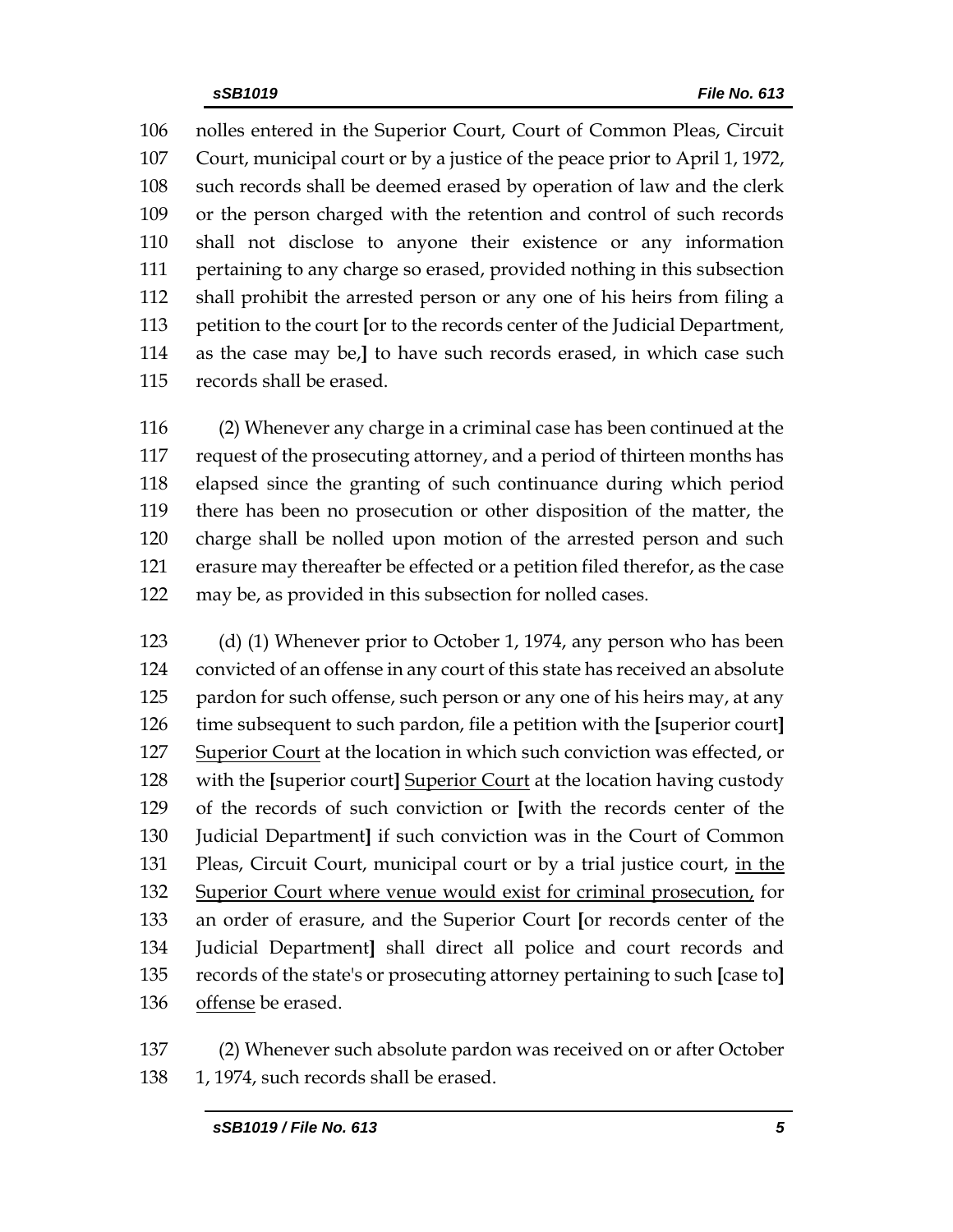| 139 | (e) (1) Except as provided in subdivision (2) of this subsection,            |
|-----|------------------------------------------------------------------------------|
| 140 | whenever any person has been convicted in any court of this state of a       |
| 141 | classified or unclassified misdemeanor offense, or a class C, D or E         |
| 142 | felony or an unclassified felony offense carrying a term of imprisonment     |
| 143 | of not more than ten years, any police or court record and record of the     |
| 144 | state's or prosecuting attorney or the prosecuting grand juror pertaining    |
| 145 | to such conviction, or any record pertaining to court obligations arising    |
| 146 | from such conviction held by the Board of Pardons and Paroles shall be       |
| 147 | erased as follows: (A) For any classified or unclassified misdemeanor        |
| 148 | offense, such records shall be erased seven years from the date on which     |
| 149 | the court entered the convicted person's most recent judgment of             |
| 150 | conviction (i) by operation of law, if such offense occurred on or after     |
| 151 | January 1, 2000, or (ii) upon the filing of a petition on a form prescribed  |
| 152 | by the Office of the Chief Court Administrator, if such offense occurred     |
| 153 | prior to January 1, 2000; (B) for any class D or E felony or an unclassified |
| 154 | felony offense carrying a term of imprisonment of not more than five         |
| 155 | years, such records shall be erased ten years from the date on which the     |
| 156 | court entered the convicted person's most recent judgment of conviction      |
| 157 | (i) by operation of law, if such offense occurred on or after January 1,     |
| 158 | 2000, or (ii) upon the filing of a petition on a form prescribed by the      |
| 159 | Office of the Chief Court Administrator, if such offense occurred prior      |
| 160 | to January 1, 2000; and (C) for any class C felony or an unclassified        |
| 161 | felony offense carrying a term of imprisonment of not more than ten          |
| 162 | years, but more than five years, such records shall be erased fifteen years  |
| 163 | from the date on which the court entered the convicted person's most         |
| 164 | recent judgment of conviction (i) by operation of law, if such offense       |
| 165 | occurred on or after January 1, 2000, or (ii) upon the filing of a petition  |
| 166 | on a form prescribed by the Office of the Chief Court Administrator, if      |
| 167 | such offense occurred prior to January 1, 2000.                              |
| 168 | (2) Convictions for the following offenses shall not be eligible for         |
| 169 | erasure pursuant to this subsection:                                         |
| 170 | (A) Any conviction designated as a family violence crime, as defined         |

in section 46b-38a; or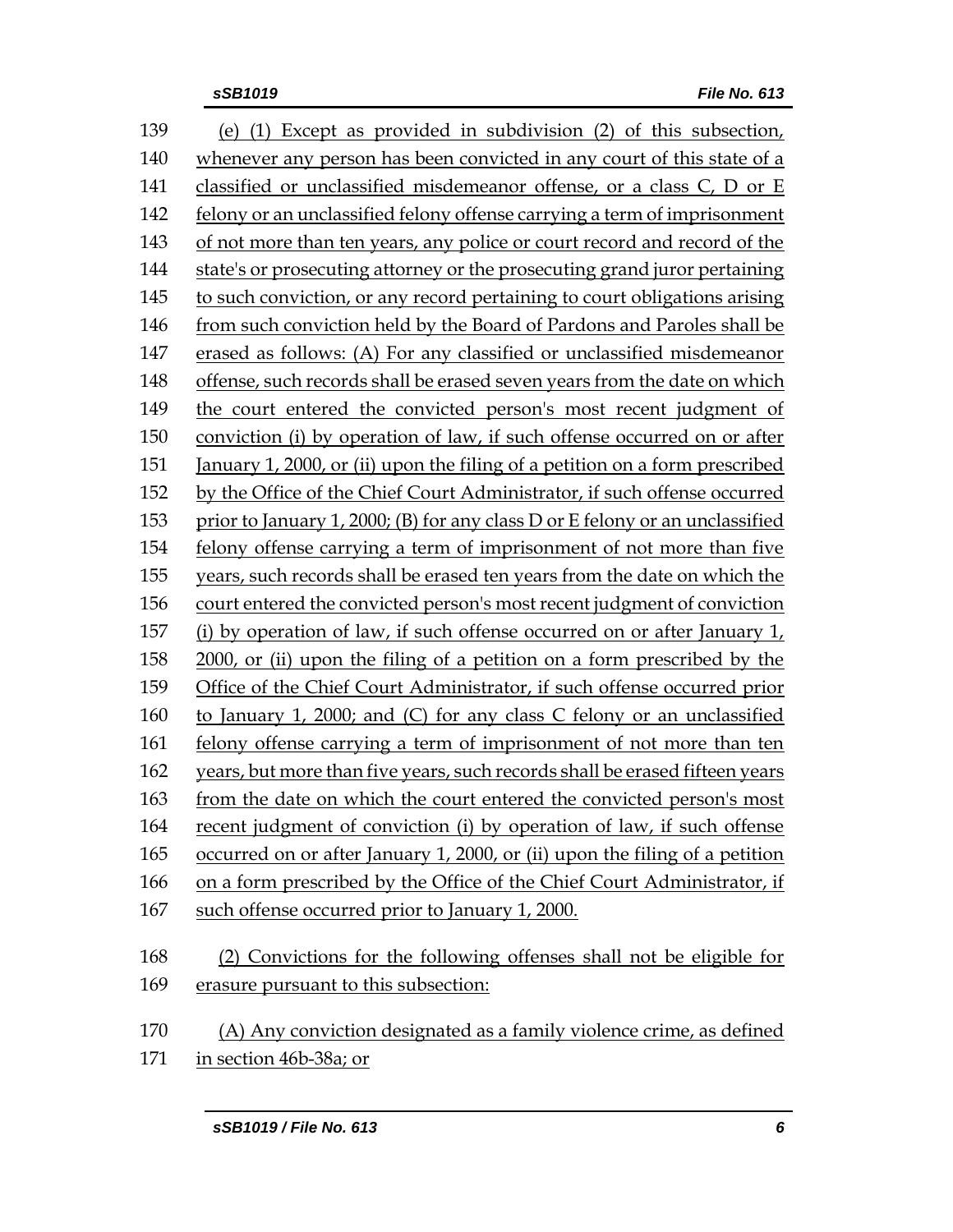|     | File No. 613<br>sSB1019                                                       |
|-----|-------------------------------------------------------------------------------|
| 172 | (B) Any offense that is a nonviolent sexual offense or a sexually             |
| 173 | violent offense, each as defined in section 54-250.                           |
| 174 | (3) If a person has been convicted of a violation of subsection (c) of        |
| 175 | section 21a-279 prior to October 1, 2015, such conviction shall not be        |
| 176 | considered as a most recent offense when evaluating whether a                 |
| 177 | sufficient period of time has elapsed for an offense to qualify for erasure   |
| 178 | pursuant to this subsection.                                                  |
| 179 | (4) Nothing in this subsection shall limit any other procedure for            |
| 180 | erasure of criminal history record information, as defined in section 54-     |
| 181 | 142g, as amended by this act, or prohibit a person from participating in      |
| 182 | any such procedure, even if such person's criminal history record             |
| 183 | information has been erased pursuant to this section.                         |
| 184 | (5) Nothing in this subsection shall be construed to require the              |
| 185 | Department of Motor Vehicles to erase criminal history record                 |
| 186 | information on an operator's driving record. When applicable, the             |
| 187 | Department of Motor Vehicles shall make such criminal history record          |
| 188 | information available through the Commercial Driver's License                 |
| 189 | Information System.                                                           |
| 190 | (f) (1) Whenever a person was convicted of one or<br>more                     |
| 191 | misdemeanors committed while such person was under eighteen years             |
| 192 | of age, and the offense or offenses occurred on or after January 1, 2000,     |
| 193 | and before July 1, 2012, all police and court records and records of the      |
| 194 | state's or prosecuting attorney shall be (A) erased, if such record is in an  |
| 195 | electronic record other than a scanned copy of a physical document, or        |
| 196 | (B) deemed erased by operation of law if such record is a scanned copy        |
| 197 | of a physical document or another record that is not electronic. This         |
| 198 | subdivision shall not apply to a motor vehicle offense, a violation under     |
| 199 | title 14 or a violation of section 51-164r. The clerk of the court or any law |
| 200 | enforcement agency having information contained in such erased                |
| 201 | records shall not disclose to anyone, except the subject of the record,       |
| 202 | upon submission pursuant to guidelines prescribed by the Office of the        |
| 203 | Chief Court Administrator of satisfactory proof of the subject's identity,    |
| 204 | information pertaining to any charge erased under this subdivision and        |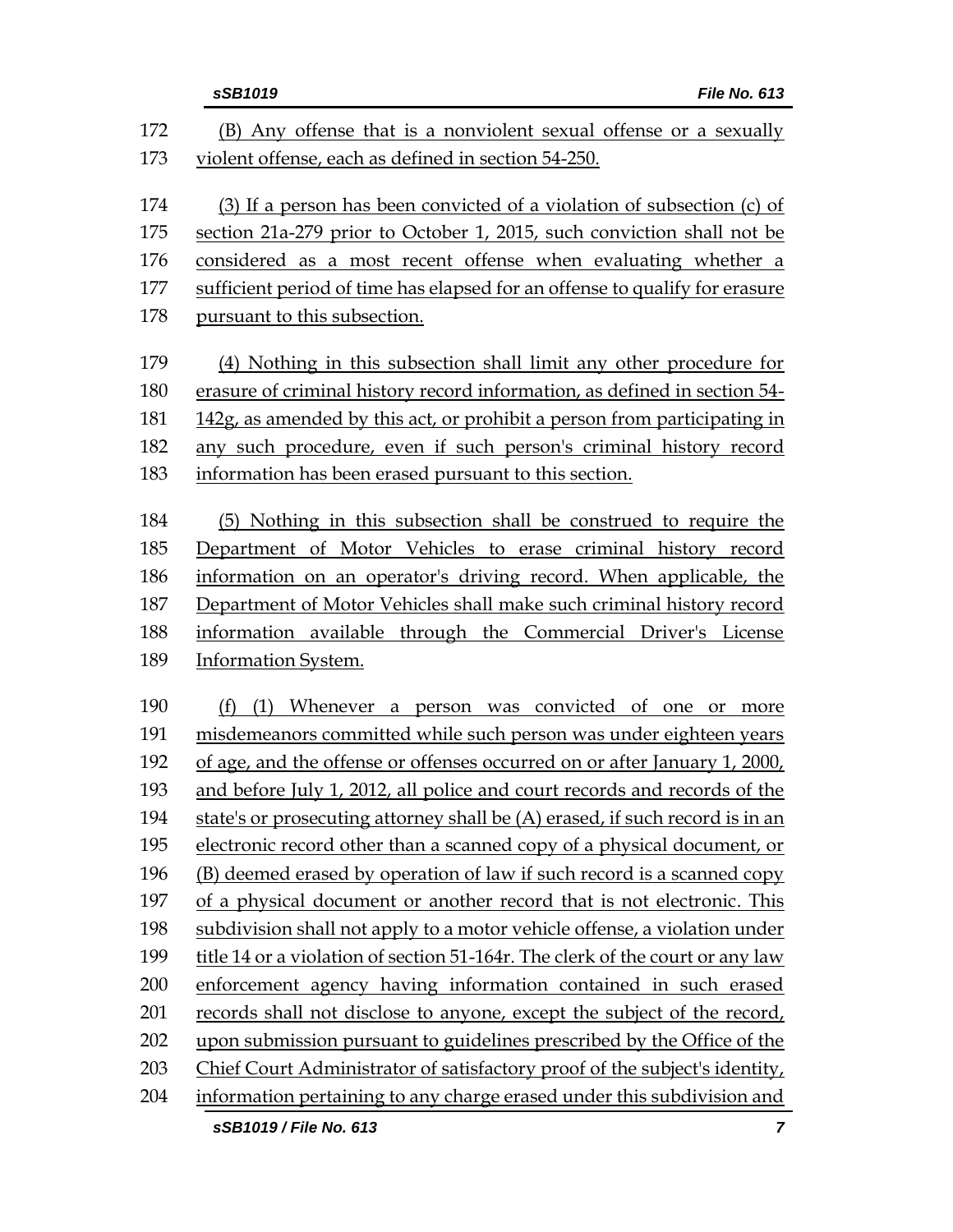| 205 | such clerk shall forward a notice of such erasure to any law enforcement  |
|-----|---------------------------------------------------------------------------|
| 206 | agency and the state's or prosecuting attorney to which he or she knows   |
| 207 | information concerning the arrest has been disseminated directing that    |
| 208 | all law enforcement and records of the state's or prosecuting attorney    |
| 209 | pertaining to such case to be so erased or so deemed erased by operation  |
| 210 | of law.                                                                   |
| 211 | (2) Whenever a person was convicted of one or more misdemeanors           |
| 212 | committed while such person was under eighteen years of age, and the      |
| 213 | offense or offenses occurred before January 1, 2000, such person may file |
| 214 | a petition with the Superior Court at the location in which such          |
| 215 | conviction was effected for an order of erasure, and the Superior Court   |
| 216 | shall direct all police and court records and records of the state's or   |
| 217 | prosecuting attorney pertaining to such case to be erased.                |
|     |                                                                           |
| 218 | (3) Notwithstanding subsection (i) of this section, the provisions of     |
| 219 | this subsection shall not apply in cases in which there has been a        |
|     |                                                                           |

 conviction for any charge for which erasure would not apply arising from the same information as any erased conviction.

 **[**(e)**]** (g) (1) The clerk of the court **[**or any person charged with retention and control of such records in the records center of the Judicial Department**]** or any law enforcement agency having information contained in such erased records shall not disclose to anyone, except the subject of the record, upon submission pursuant to guidelines prescribed by the Office of the Chief Court Administrator of satisfactory proof of the subject's identity, information pertaining to any charge erased under any provision of this section and such clerk **[**or person charged with the retention and control of such records**]** shall forward a notice of such erasure to any law enforcement agency to which he knows information concerning the arrest has been disseminated and such disseminated information shall be erased from the records of such law enforcement agency. Such clerk **[**or such person, as the case may be,**]** shall provide adequate security measures to safeguard against unauthorized access to or dissemination of such records or upon the request of the accused cause the actual physical destruction of such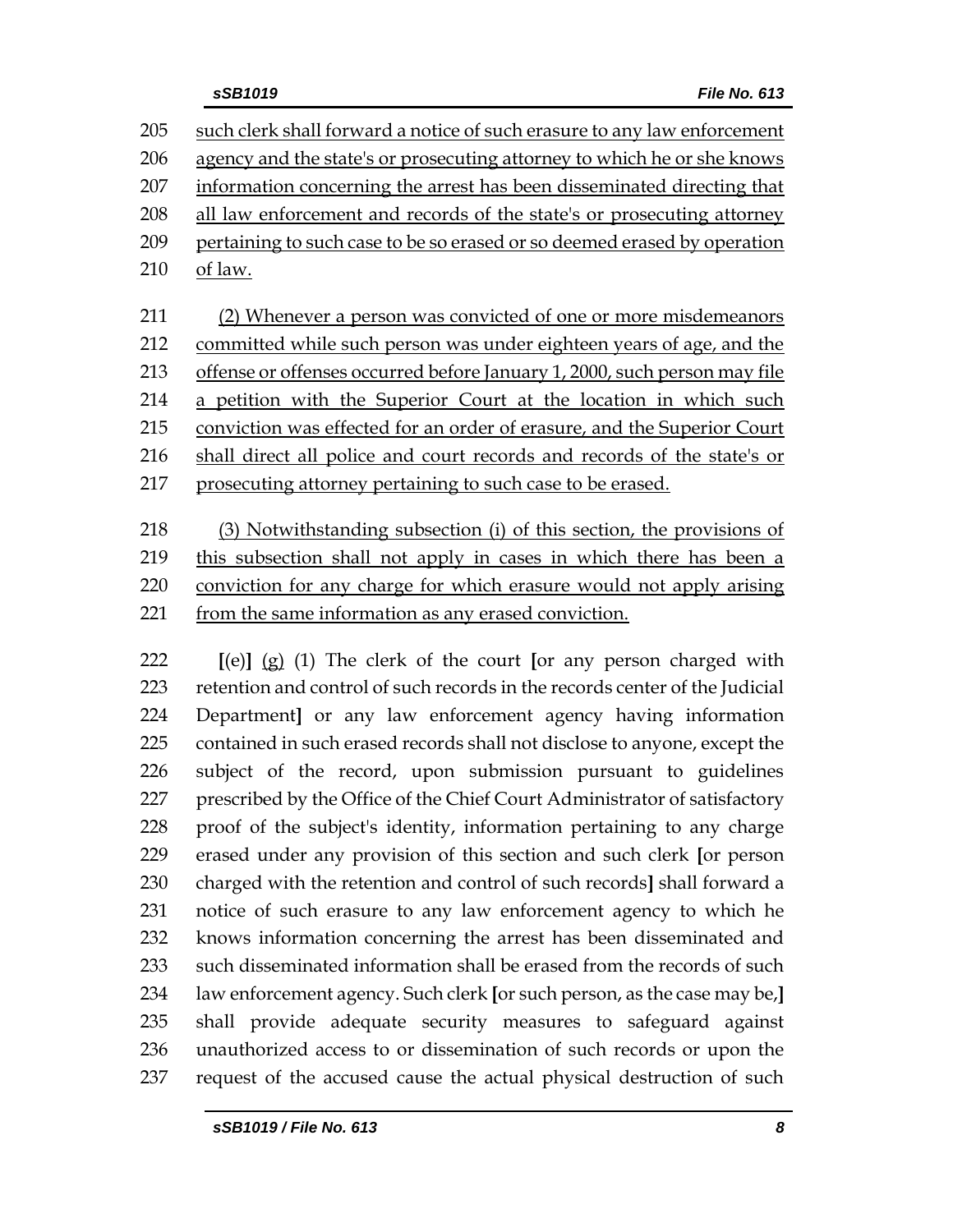records, except that such clerk **[**or such person**]** shall not cause the actual physical destruction of such records until three years have elapsed from the date of the final disposition of the criminal case to which such records pertain.

 **[**(2) No fee shall be charged in any court with respect to any petition under this section.**]**

 **[**(3)**]** (2) Any person who shall have been the subject of such an erasure shall be deemed to have never been arrested within the meaning of the general statutes with respect to the proceedings so erased and may so swear under oath.

 **[**(f)**]** (h) Upon motion properly brought, the court or a judge of such court, if such court is not in session, shall order disclosure of such records (1) to a defendant in an action for false arrest arising out of the proceedings so erased, or (2) to the prosecuting attorney and defense counsel in connection with any perjury charges which the prosecutor alleges may have arisen from the testimony elicited during the trial, or any false statement charges, or any proceeding held pursuant to section 53a-40b, or (3) counsel for the petitioner and the respondent in connection with any habeas corpus or other collateral civil action in which evidence pertaining to a nolled or dismissed criminal charge may become relevant. Such disclosure of such records is subject also to any records destruction program pursuant to which the records may have 260 been destroyed. The jury charge in connection with erased offenses may 261 be ordered by the judge for use by the judiciary, provided the names of the accused and the witnesses are omitted therefrom.

 **[**(g)**]** (i) The provisions of this section shall not apply to any police or court records or the records of any state's attorney or prosecuting attorney with respect to any information or indictment containing more than one count (1) while the criminal case is pending, or (2) when the criminal case is disposed of unless and until all counts are entitled to erasure in accordance with the provisions of this section, except that when the criminal case is disposed of, electronic records or portions of electronic records released to the public that reference a charge that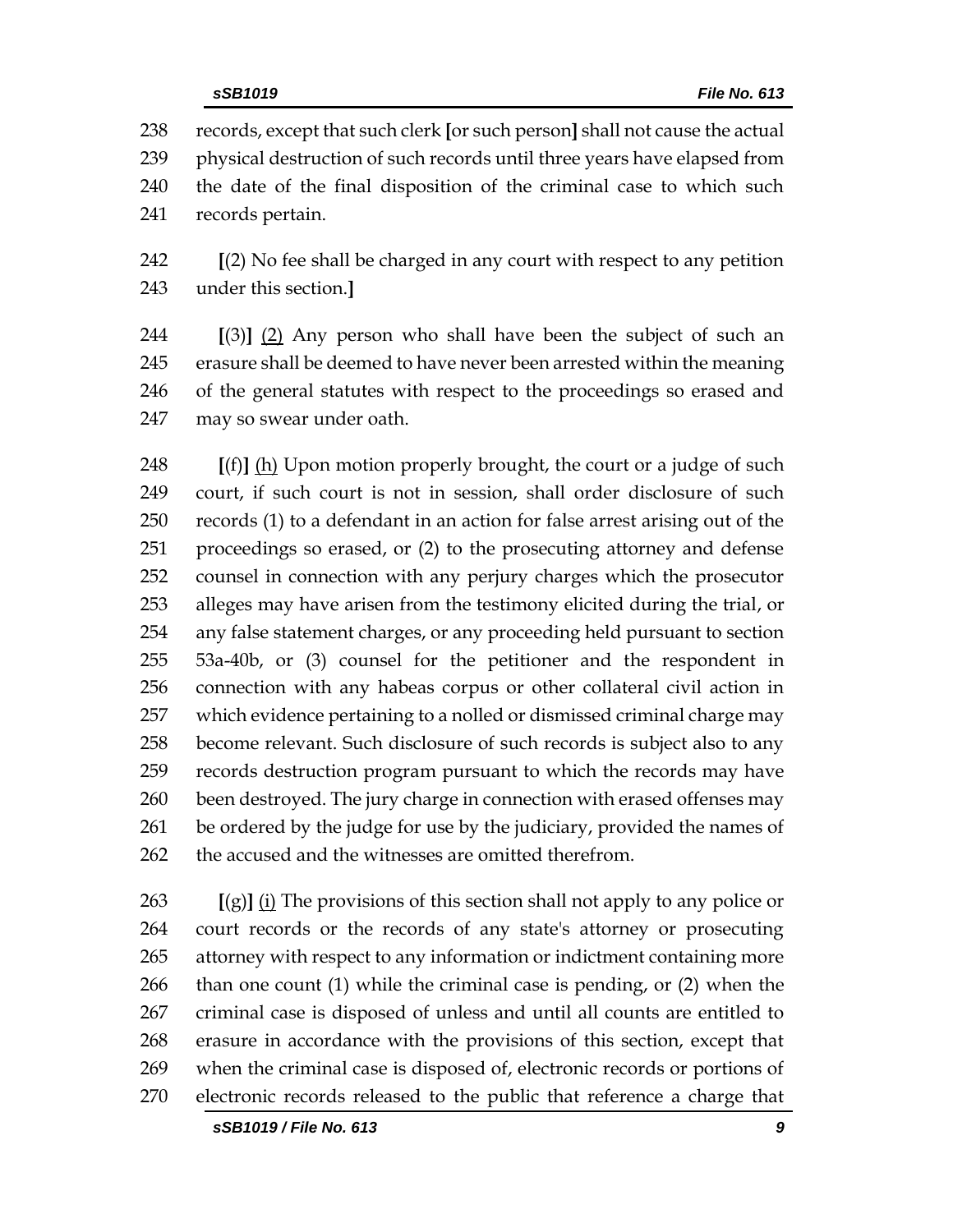would otherwise be entitled to erasure under this section shall be erased in accordance with the provisions of this section. Nothing in this section shall require the erasure of any information contained in the registry of protective orders established pursuant to section 51-5c. For the purposes of this subsection, "electronic record" means any police or court record or the record of any state's attorney or prosecuting attorney that is an electronic record, as defined in section 1-267, or a computer printout. 278 (i) No fee shall be charged in any court with respect to any petition under this section. **[**(h)**]** (k) For the purposes of this section, "court records" shall not include a record or transcript of the proceedings made or prepared by an official court reporter, assistant court reporter or monitor. Sec. 4. Section 54-142d of the general statutes is repealed and the following is substituted in lieu thereof (*Effective January 1, 2023*): Whenever any person has been convicted of an offense in any court in this state and such offense has been decriminalized subsequent to the date of such conviction, such person may file a petition with the superior court at the location in which such conviction was effected, or with the superior court at the location having custody of the records of such conviction **[**or with the records center of the Judicial Department**]** if such conviction was in the Court of Common Pleas, Circuit Court, municipal court or by a trial justice, in the Superior Court where venue would 293 currently exist for criminal prosecution, for an order of erasure, and the Superior Court **[**or records center of the Judicial Department**]** shall immediately direct all police and court records and records of the state's or prosecuting attorney pertaining to such **[**case**]** offense to be physically destroyed.

 Sec. 5. (NEW) (*Effective January 1, 2023*) (a) The Department of Emergency Services and Public Protection, in consultation with the Judicial Branch and the Criminal Justice Information System Governing Board established pursuant to section 54-142q of the general statutes, shall develop and implement automated processes for erasure pursuant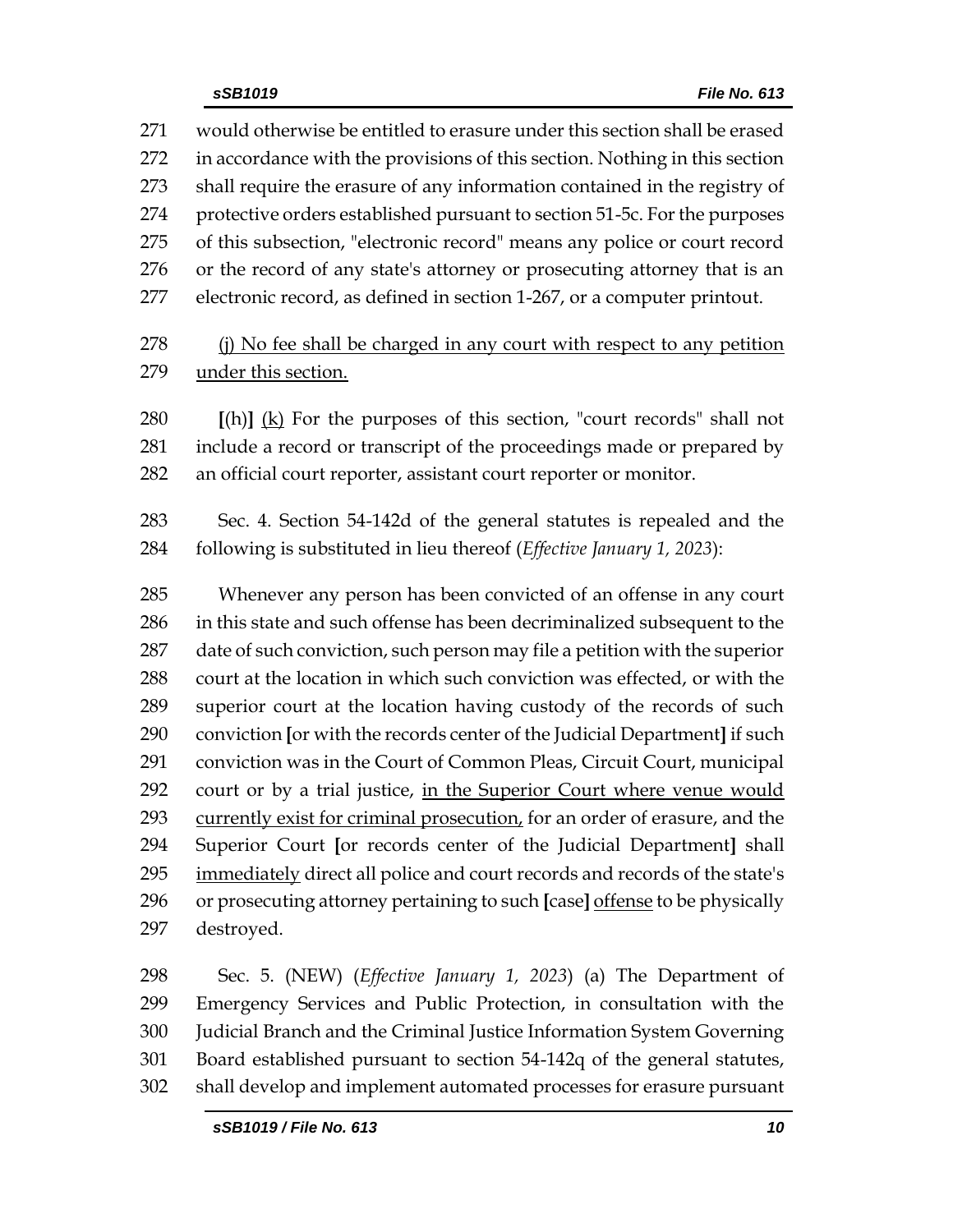to section 54-142a of the general statutes, as amended by this act.

 (b) The department may, within available appropriations, disseminate information, including posting information on its Internet web site, regarding records that are subject to erasure under the provisions of this section.

 (c) Nothing in this section shall be construed to require the destruction of paper records.

 Sec. 6. Section 54-142e of the general statutes is repealed and the following is substituted in lieu thereof (*Effective January 1, 2023*):

 (a) Notwithstanding the provisions of subsection **[**(e)**]** (g) of section 54-142a, as amended by this act, and section 54-142c, with respect to any person, including, but not limited to, a consumer reporting agency as defined in subsection (i) of section 31-51i, as amended by this act, or a background screening provider or similar data-based service or company, that purchases criminal matters of public record, as defined in said subsection (i), from the Judicial Department or any criminal justice agency pursuant to subsection (b) of section 54-142g, as amended by this act, the department shall make available to such person information concerning such criminal matters of public record that have 322 been erased pursuant to section 54-142a, as amended by this act. Such information may include docket numbers or other information that permits the person to identify and permanently delete records that have 325 been erased pursuant to section 54-142a, as amended by this act.

 (b) Each person, including, but not limited to, a consumer reporting agency or background screening provider or similar data-based service or company, that has purchased records of criminal matters of public record from the Judicial Department or any criminal justice agency shall, prior to disclosing such records, (1) purchase from the Judicial Department or such criminal justice agency, on a monthly basis or on 332 such other schedule as the Judicial Department or such criminal justice 333 agency may establish, any updated criminal matters of public record or information available for the purpose of complying with this section,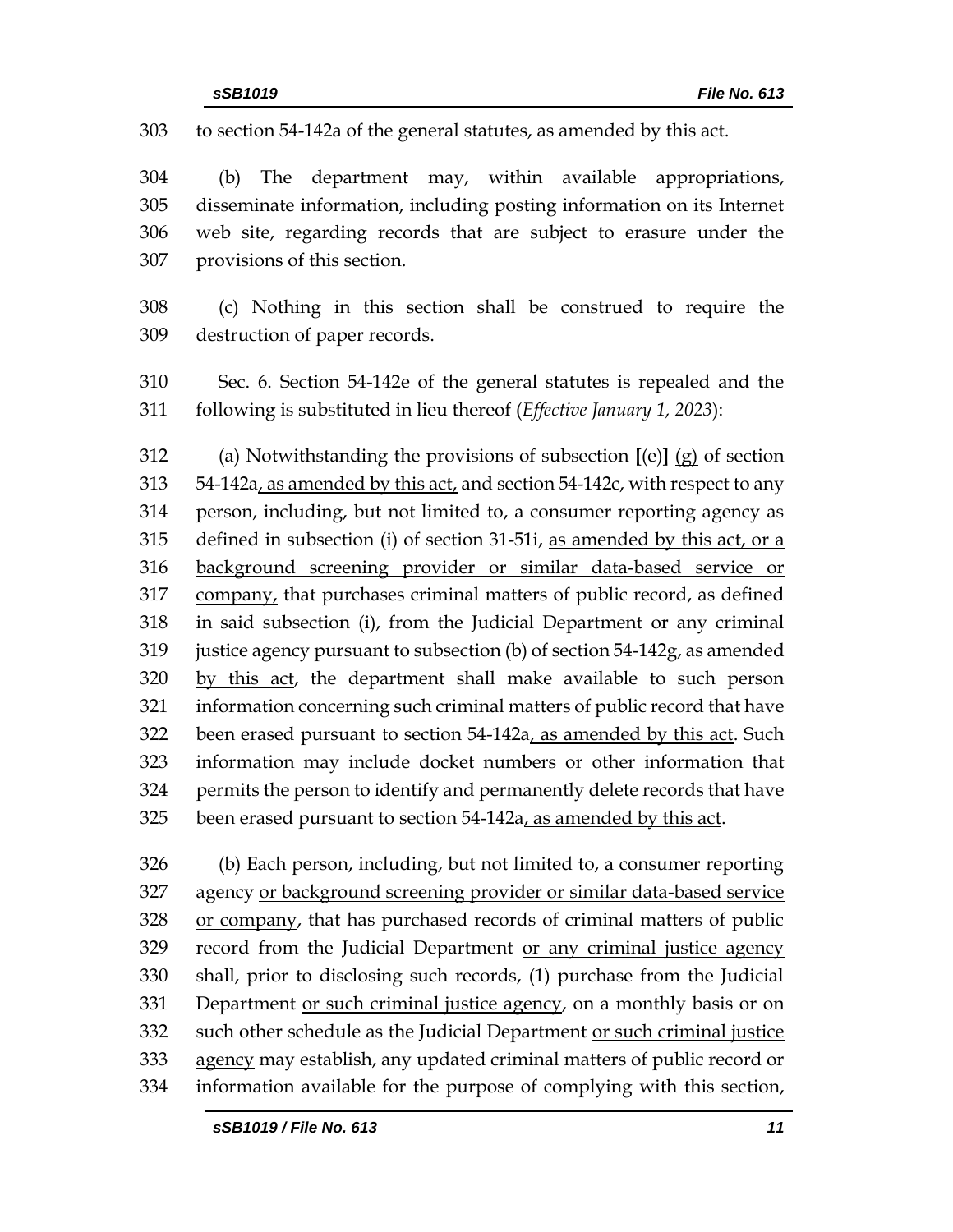and (2) update its records of criminal matters of public record to permanently delete such erased records not later than thirty calendar days after receipt of information on the erasure of criminal records pursuant to section 54-142a, as amended by this act. Such person shall not further disclose such erased records. Sec. 7. Subsection (c) of section 29-11 of the general statutes is repealed and the following is substituted in lieu thereof (*Effective July 1, 2021*): (c) (1) The Commissioner of Emergency Services and Public Protection shall charge the following fees for the service indicated: **[**(1)**]** (A) Name search, thirty-six dollars; **[**(2)**]** (B) fingerprint search, seventy- five dollars; **[**(3)**]** (C) personal record search, seventy-five dollars; **[**(4)**]** (D) letters of good conduct search, seventy-five dollars; **[**(5)**]** (E) bar association search, seventy-five dollars; **[**(6)**]** (F) fingerprinting, fifteen dollars; **[**(7)**]** and (G) criminal history record information search, seventy-five dollars. Except as provided in subsection (b) of this section, the provisions of this subsection shall not apply to any federal, state or municipal agency.

 (2) The commissioner may waive fees imposed under subparagraph (G) of subdivision (1) of this subsection for any applicant requesting a criminal history record information search for the purpose of applying for a pardon authorized pursuant to section 54-124a, as amended by this act, provided such applicant completes a form prescribed by the Department of Emergency Services and Public Protection representing 359 such person's indigency.

 Sec. 8. Subsection (d) of section 54-142k of the general statutes is repealed and the following is substituted in lieu thereof (*Effective January 1, 2023*):

 (d) Nonconviction information shall be available to the subject of the information and to the subject's attorney pursuant to this subsection and subsection (e) of this section. Any person shall, upon satisfactory proof of the person's identity, be entitled to inspect, for purposes of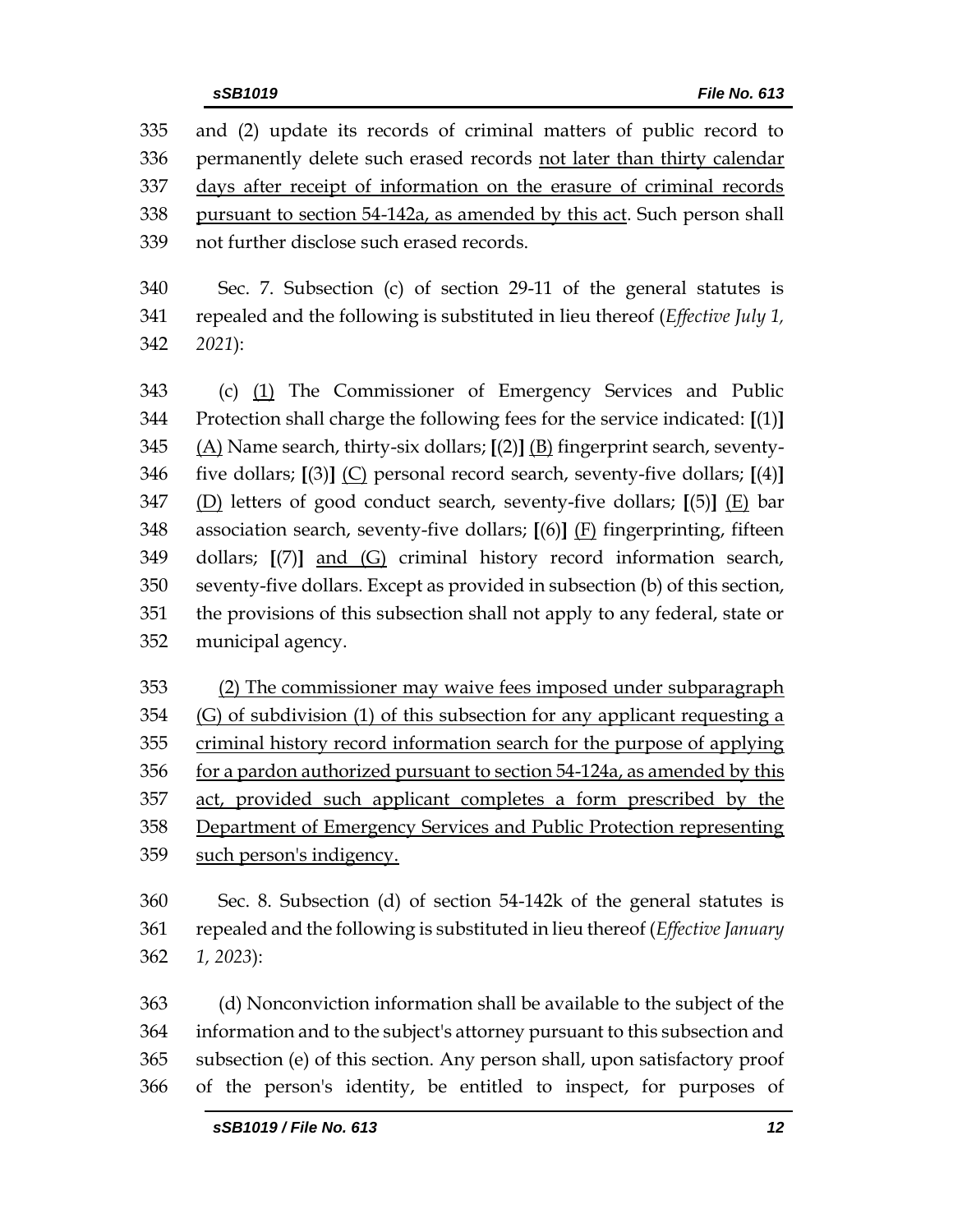verification and correction, any nonconviction information relating to the person and upon the person's request shall be given a computer printout or photocopy of such information for which a reasonable fee may be charged, provided no erased record may be released except as provided in subsection **[**(f)**]** (h) of section 54-142a, as amended by this act. Before releasing any exact reproductions of nonconviction information to the subject of the information, the agency holding such information may remove all personal identifying information from such reproductions.

 Sec. 9. (NEW) (*Effective January 1, 2023*) For purposes of this section, sections 11, 12, 16 to 24, inclusive, and 26 of this act, sections 8-265c and 8-315 of the general statutes, as amended by this act, subsection (b) of section 10a-6 of the general statutes, as amended by this act, and sections 31-51i, 38a-358, 38a-447, 46a-74, 46a-79, 46a-80 and 46a-81 of the general statutes, as amended by this act:

 (1) "Commission" means the Commission on Human Rights and Opportunities created by section 46a-52 of the general statutes;

 (2) "Criminal history record information" means court records and information obtained from the Judicial Department or any criminal justice agency relating to arrests, releases, detentions, indictments, informations or other formal criminal charges or any events and outcomes arising from those arrests, releases, detentions, including pleas, trials, sentences, appeals, incarcerations, correctional supervision, paroles and releases, outstanding judgments and any other conviction information, as defined in [section 54-142g](https://1.next.westlaw.com/Link/Document/FullText?findType=L&pubNum=1000264&cite=CTSTS54-142G&originatingDoc=ND7547DF0547E11E6A483DFBDA551E575&refType=LQ&originationContext=document&transitionType=DocumentItem&contextData=(sc.Search)) of the general statutes, as amended by this act;

 (3) "Employer" includes the state and all political subdivisions of the state and means any person or employer with one or more persons in such person's or employer's employ;

 (4) "Erased criminal history record information" means (A) criminal history record information that has been erased pursuant to section 54- 142a of the general statutes, as amended by this act, or section 54-76o of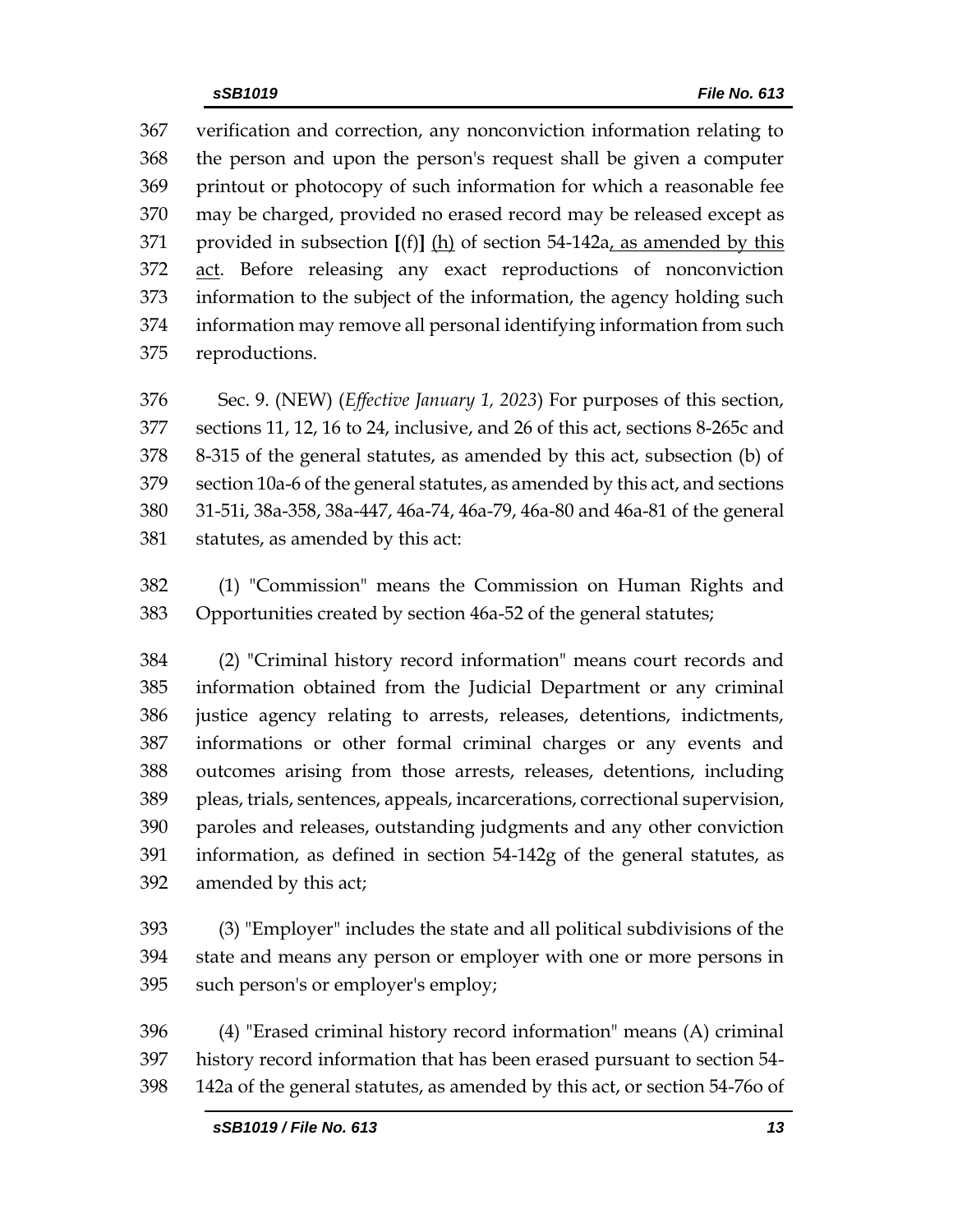the general statutes, or any other provision of the general statutes or other operation of law; (B) information relating to persons granted youthful offender status pursuant to section 46b-146 of the general statutes; and (C) continuances of a criminal case that are more than thirteen months old; and

 (5) "Place of public accommodation, resort or amusement" means any establishment that caters or offers its services or facilities or goods to the general public, including, but not limited to, any commercial property or building lot on which it is intended that a commercial building will be constructed or offered for sale or rent.

 Sec. 10. Subdivisions (7) and (8) of section 46a-51 of the general statutes are repealed and the following is substituted in lieu thereof (*Effective January 1, 2023*):

 (7) "Discriminatory employment practice" means any discriminatory practice specified in subsection (b), (d), (e) or (f) of section 31-51i, as amended by this act, or section 46a-60 or 46a-81c;

 (8) "Discriminatory practice" means a violation of section 4a-60, 4a- 60a, 4a-60g, 31-40y, subsection (b) of section 31-51i, as amended by this act, subsection (d), (e) or (f) of section 31-51i, as amended by this act, subparagraph (C) of subdivision (15) of section 46a-54, subdivisions (16) and (17) of section 46a-54, section 46a-58, 46a-59, 46a-60, 46a-64, 46a-64c, 46a-66, 46a-68, 46a-68c to 46a-68f, inclusive, or 46a-70 to 46a-78, 421 inclusive, subsection (a) of section 46a-80, as amended by this act, or sections 46a-81b to 46a-81o, inclusive, and sections 11, 12, 16, 17, 23, 24 and section 26 of this act;

 Sec. 11. (NEW) (*Effective October 1, 2021*) On and after January 1, 2023, it shall be a discriminatory practice for any person to subject, or cause to be subjected, any other person to the deprivation of any rights, privileges or immunities, secured or protected by the Constitution or laws of this state or of the United States, on account of a person's erased criminal history record information.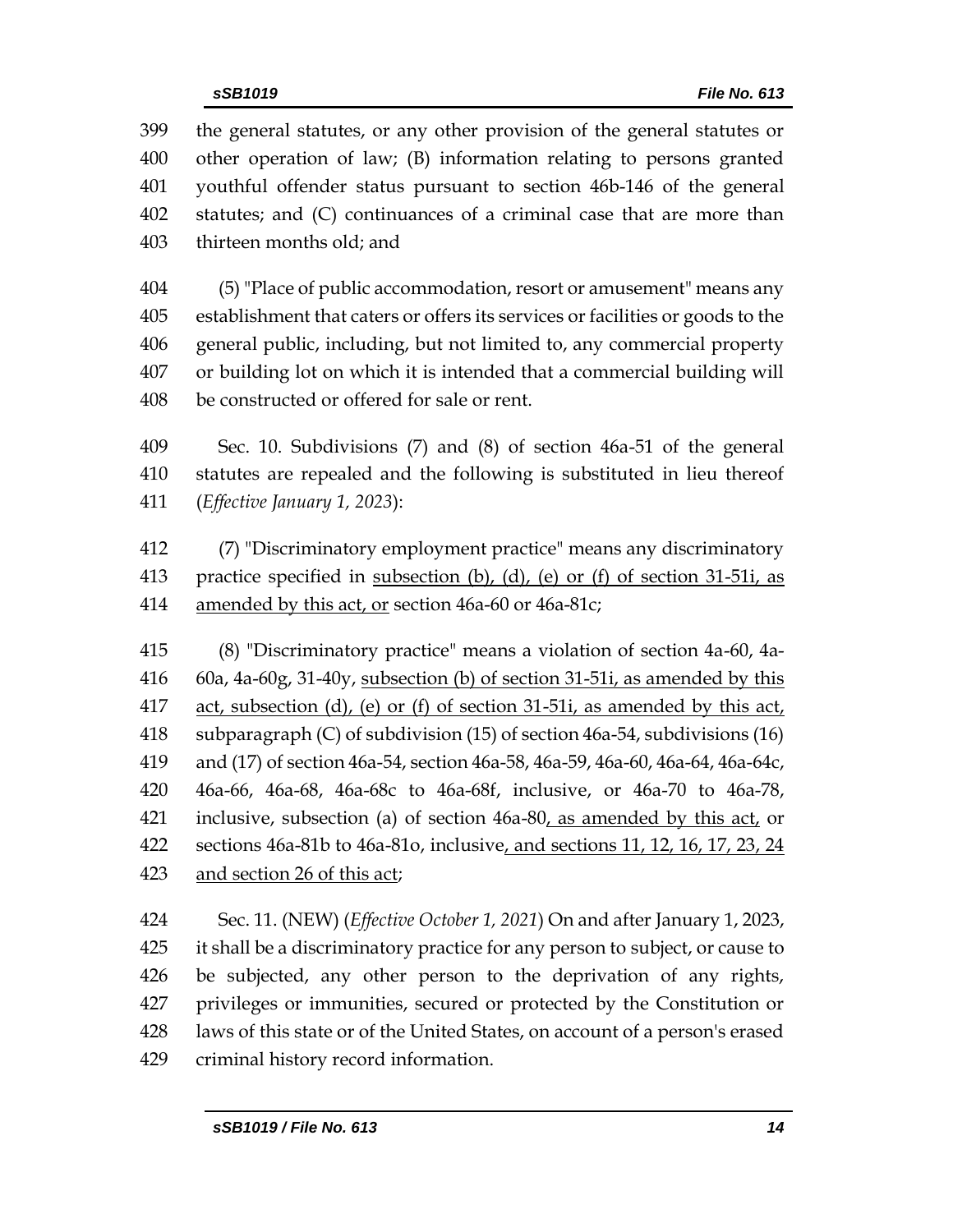Sec. 12. (NEW) (*Effective October 1, 2021*) (a) On and after January 1, 2023, it shall be a discriminatory practice:

 (1) To refuse to sell or rent after the making of a bona fide offer, or to refuse to negotiate for the sale or rental of, or otherwise make unavailable or deny, a dwelling to any person on the basis of the erased criminal history record information of (A) such buyer or renter, (B) a person residing in or intending to reside in such dwelling after it is so sold, rented or made available, or (C) any person associated with such buyer or renter;

 (2) To discriminate against any person in the terms, conditions or privileges of the sale or rental of a dwelling, or in the provision of services or facilities in connection therewith, on the basis of the erased criminal history record information of (A) such buyer or renter, (B) a person residing in or intending to reside in such dwelling after it is so 444 sold, rented or made available, or (C) any person associated with such buyer or renter;

 (3) To make, print or publish, or cause to be made, printed or published any notice, statement or advertisement, with respect to the sale or rental of a dwelling that indicates any preference, limitation or discrimination, or to intend to make any such preference, limitation or discrimination, based on the erased criminal history record information of (A) a potential buyer or renter, (B) a person intending to reside in such dwelling after it is sold, rented or made available, or (C) any person associated with such potential buyer or renter;

 (4) To represent to any person that any dwelling is not available for inspection, sale or rental when such dwelling is in fact so available, on the basis of the erased criminal history record information of (A) a potential buyer or renter, (B) a person intending to reside in such dwelling after it is so sold, rented or made available, or (C) any person associated with such potential buyer or renter;

 (5) For profit, to induce or attempt to induce any person to sell or rent any dwelling by representations regarding the entry or prospective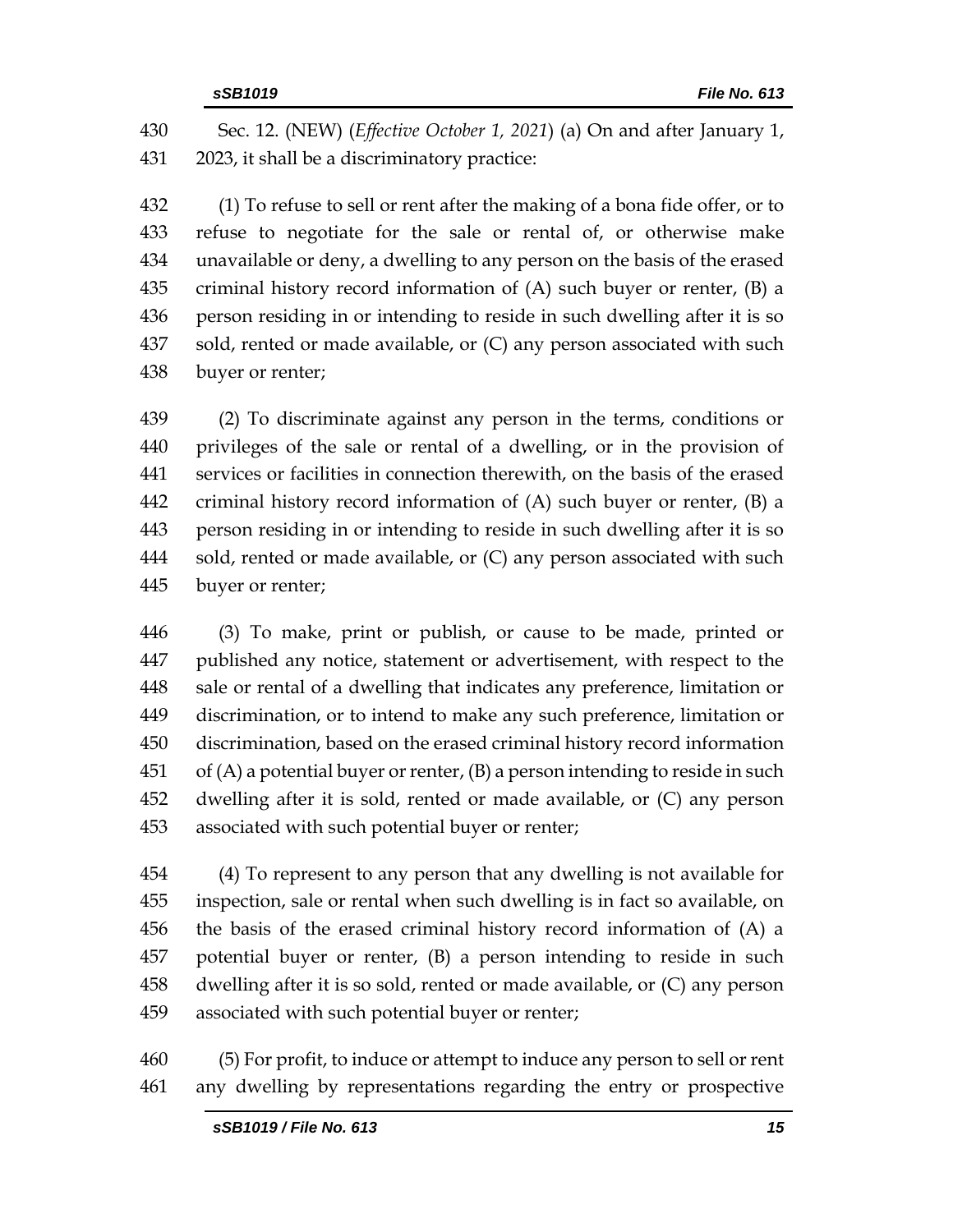entry into the neighborhood of a person or persons with erased criminal history record information;

 (6) For any person or other entity engaging in residential real estate- related transactions to discriminate against any person in making available such a transaction, or in the terms or conditions of such a transaction, on the basis of the erased criminal history record information of (A) the other party in the transaction, (B) a person residing in or intending to reside in a dwelling with such other party, or (C) any person associated with such other party;

 (7) To deny any person access to or membership or participation in any multiple-listing service, real estate brokers' organization or other service, organization or facility relating to the business of selling or renting dwellings, or to discriminate against that person in the terms or conditions of such access, membership or participation, on account of that person's erased criminal history record information; or

 (8) To coerce, intimidate, threaten or interfere with any person in the exercise or enjoyment of, or on account of that person having exercised or enjoyed, or on account of that person having aided or encouraged any other person in the exercise or enjoyment of, any right granted or protected by this section.

 (b) The provisions of this section shall not apply to (1) the rental of a room or rooms in a unit in a dwelling if the owner actually maintains and occupies part of such unit as the owner's residence, or (2) a unit in a dwelling containing not more than four units if the owner actually maintains and occupies one of such other units as the owner's residence.

 (c) Nothing in this section limits the applicability of any reasonable state statute or municipal ordinance restricting the maximum number of persons permitted to occupy a dwelling.

 (d) Nothing in this section prohibits a person engaged in the business of furnishing appraisals of real property to take into consideration factors other than a person's erased criminal history record.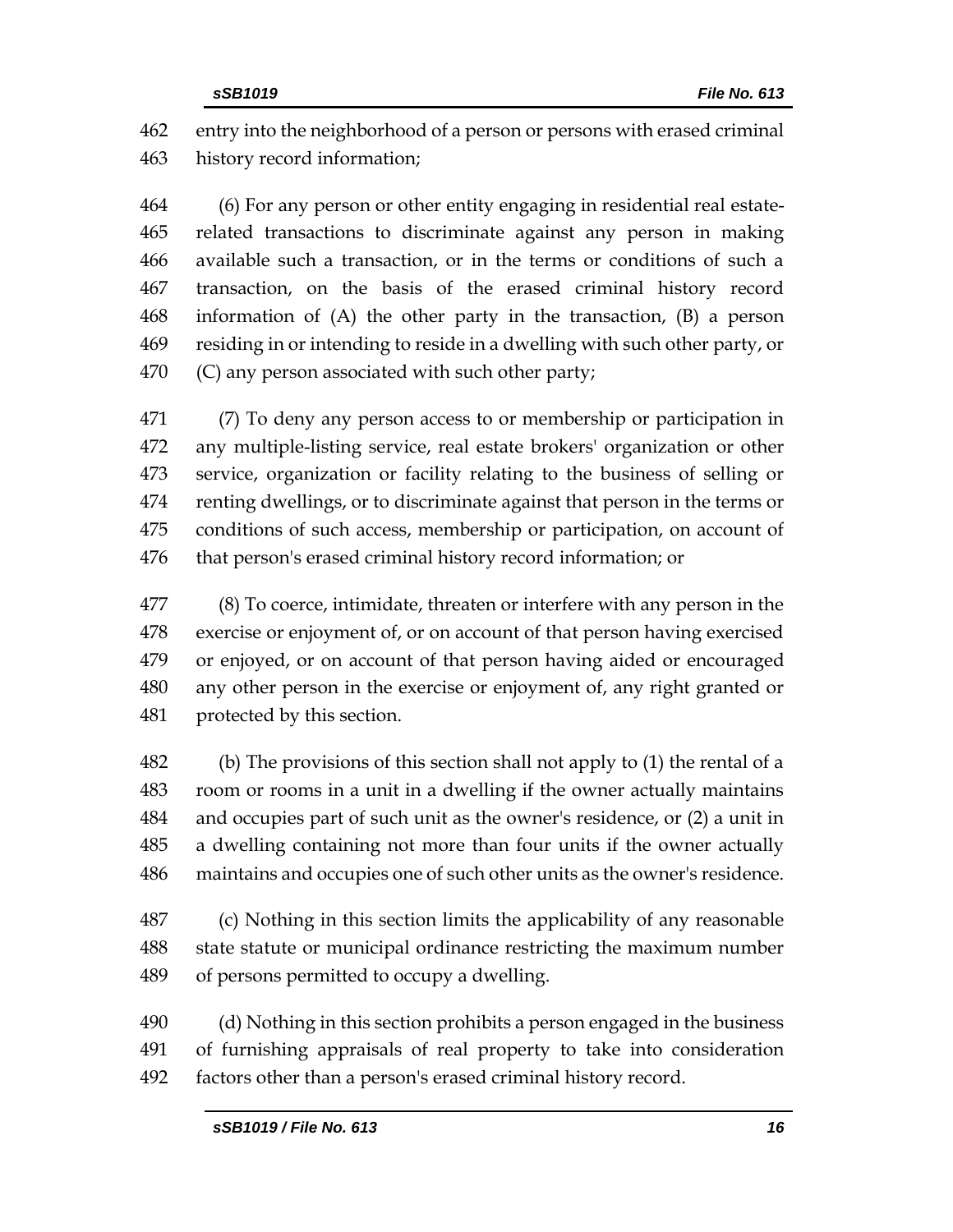Sec. 13. Section 8-265c of the general statutes is repealed and the following is substituted in lieu thereof (*Effective January 1, 2023*):

 The authority shall require that occupancy of all housing financed or otherwise assisted under this chapter be open to all persons regardless of race, creed, color, national origin or ancestry, sex or gender identity or expression or erased criminal history record information, as defined in section 9 of this act, and that the contractors and subcontractors engaged in the construction or rehabilitation of such housing shall take affirmative action to provide equal opportunity for employment without discrimination as to race, creed, color, national origin or ancestry, sex, **[**or**]** gender identity or expression or erased criminal history record information.

 Sec. 14. Section 8-315 of the general statutes is repealed and the following is substituted in lieu thereof (*Effective January 1, 2023*):

 The municipality shall take all necessary steps to insure that occupancy of all housing financed or otherwise assisted pursuant to this chapter be open to all persons regardless of race, creed, color, national origin or ancestry, sex, gender identity or expression, age, **[**or**]** physical disability or erased criminal history record information, as defined in 512 <u>section 9 of this act</u>.

 Sec. 15. Section 31-51i of the general statutes is repealed and the following is substituted in lieu thereof (*Effective January 1, 2023*):

 (a) For the purposes of this section, "employer" means **[**any person engaged in business who has one or more employees, including the state or any political subdivision of the state**]** employer, as defined in section 9 of this act.

 (b) No employer shall inquire about a prospective employee's prior arrests, criminal charges or convictions on an initial employment application, unless (1) the employer is required to do so by an applicable state or federal law, or (2) a security or fidelity bond or an equivalent bond is required for the position for which the prospective employee is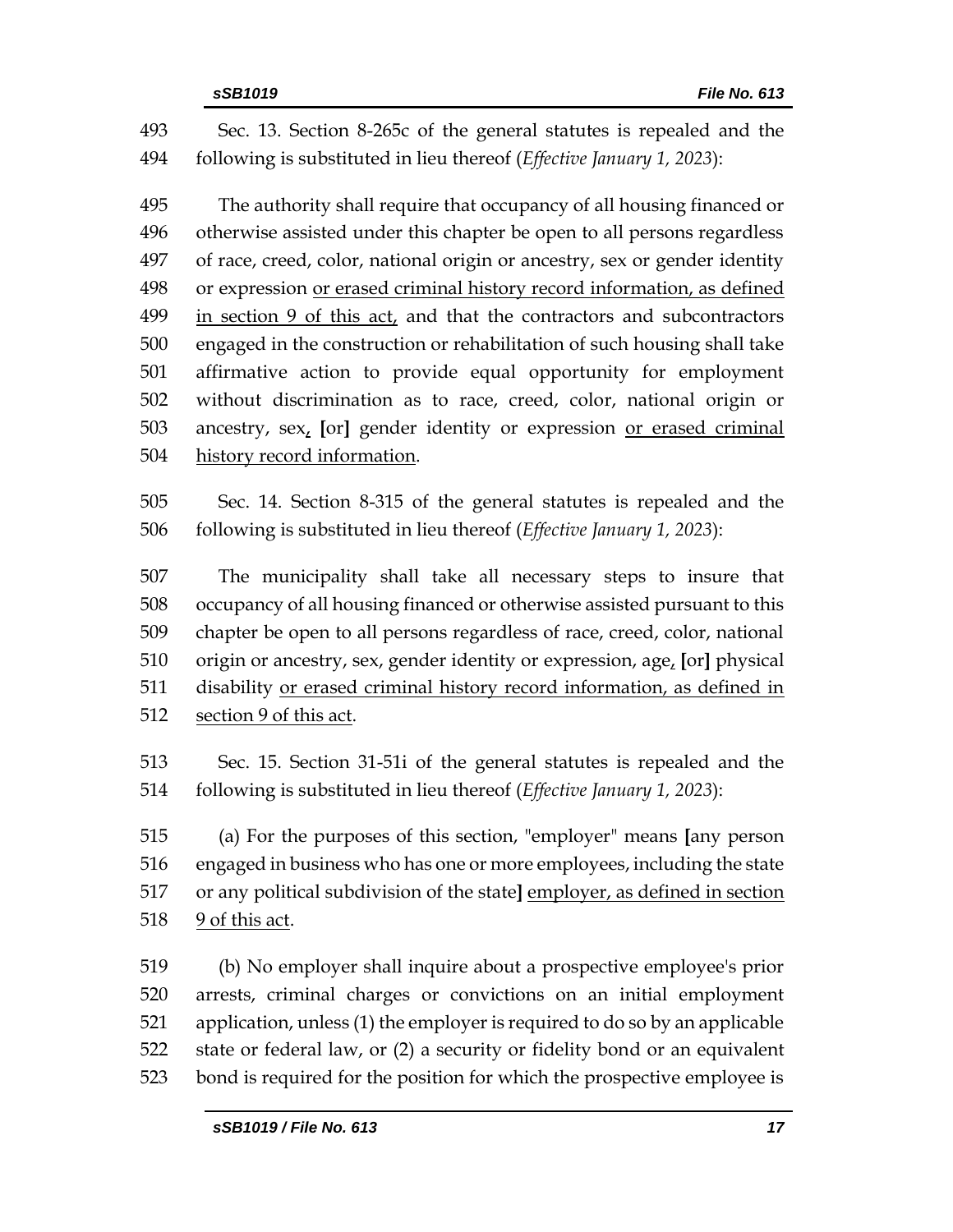seeking employment.

 (c) No employer or employer's agent, representative or designee may require an employee or prospective employee to disclose the existence of **[**any arrest, criminal charge or conviction, the records of which have been erased pursuant to section 46b-146, 54-76o or 54-142a**]** erased criminal history record information, as defined in section 9 of this act.

 (d) An employment application form that contains any question concerning the criminal history of the applicant shall contain a notice, in clear and conspicuous language: (1) That the applicant is not required to disclose the existence of any **[**arrest, criminal charge or conviction, the records of which have been erased pursuant to section 46b-146, 54-76o or 54-142a**]** erased criminal history record information, (2) that **[**criminal records subject to erasure pursuant to section 46b-146, 54-76o or 54-142a**]** erased criminal history record information are records pertaining to a finding of delinquency or that a child was a member of a family with service needs, an adjudication as a youthful offender, a criminal charge that has been dismissed or nolled, a criminal charge for which the person has been found not guilty or a conviction for which the person received an absolute pardon or criminal records that are erased 543 pursuant to statute or by other operation of law, and (3) that any person **[**whose criminal records have been erased pursuant to section 46b-146, 54-76o or 54-142a**]** with erased criminal history record information shall be deemed to have never been arrested within the meaning of the general statutes with respect to the proceedings so erased and may so swear under oath.

 (e) No employer or employer's agent, representative or designee shall deny employment to a prospective employee solely on the basis that the prospective employee **[**had a prior arrest, criminal charge or conviction, the records of which have been erased pursuant to section 46b-146, 54- 76o or 54-142a**]** has erased criminal history record information or that the prospective employee had a prior conviction for which the prospective employee has received a provisional pardon or certificate of rehabilitation pursuant to section 54-130a, as amended by this act, or a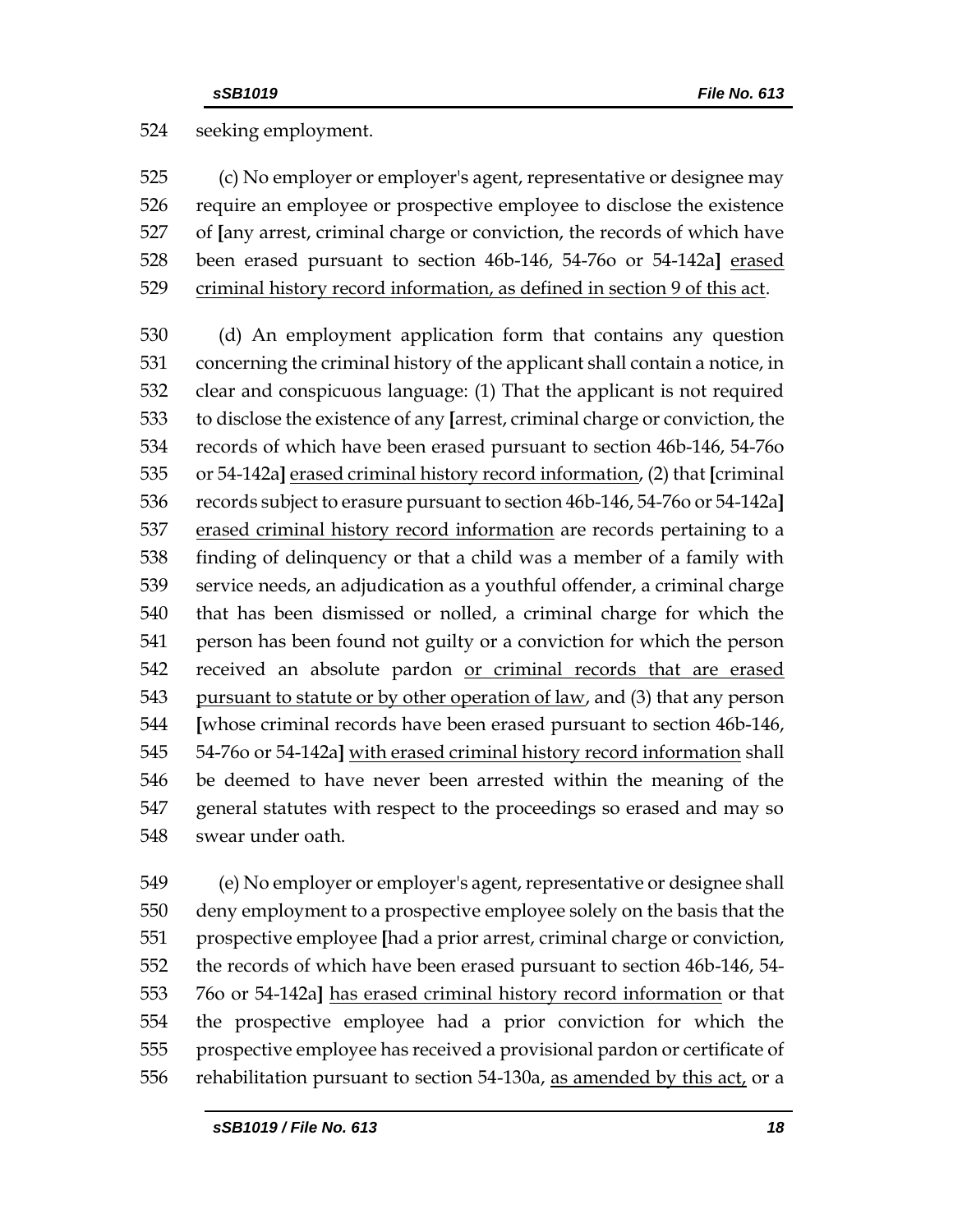# certificate of rehabilitation pursuant to section 54-108f.

 (f) No employer or employer's agent, representative or designee shall discharge, or cause to be discharged, or in any manner discriminate against, any employee solely on the basis that the employee **[**had, prior to being employed by such employer, an arrest, criminal charge or conviction, the records of which have been erased pursuant to section 46b-146, 54-76o or 54-142a**]** has erased criminal history record 564 information or that the employee had, prior to being employed by such employer, a prior conviction for which the employee has received a provisional pardon or certificate of rehabilitation pursuant to section 54- 130a, as amended by this act, or a certificate of rehabilitation pursuant to section 54-108f.

 (g) The portion of an employment application form that contains information concerning the criminal history record of an applicant or employee shall only be available to the members of the personnel department of the company, firm or corporation or, if the company, firm or corporation does not have a personnel department, the person in charge of employment, and to any employee or member of the company, firm or corporation, or an agent of such employee or member, involved in the interviewing of the applicant.

 (h) Notwithstanding the provisions of subsection (g) of this section, the portion of an employment application form that contains information concerning the criminal history record of an applicant or employee may be made available as necessary to persons other than those specified in said subsection (g) by:

 (1) A broker-dealer or investment adviser registered under chapter 672a in connection with (A) the possible or actual filing of, or the collection or retention of information contained in, a form U-4 Uniform Application for Securities Industry Registration or Transfer, (B) the compliance responsibilities of such broker-dealer or investment adviser under state or federal law, or (C) the applicable rules of self-regulatory organizations promulgated in accordance with federal law;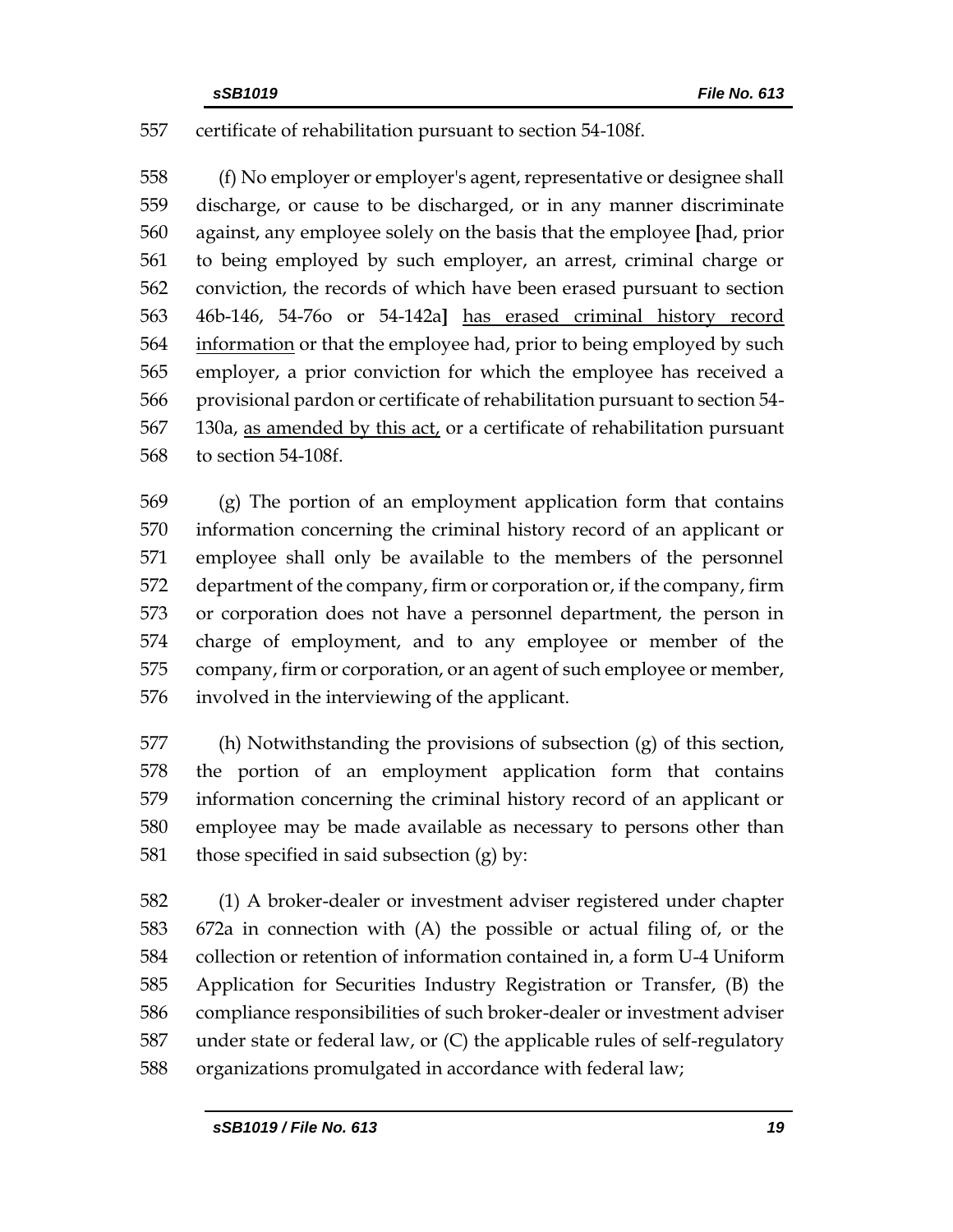(2) An insured depository institution in connection with (A) the management of risks related to safety and soundness, security or privacy of such institution, (B) any waiver that may possibly or actually be sought by such institution pursuant to section 19 of the Federal Deposit Insurance Act, 12 USC 1829(a), (C) the possible or actual obtaining by such institution of any security or fidelity bond, or (D) the compliance responsibilities of such institution under state or federal law; and

 (3) An insurance producer licensed under chapter 701a in connection with (A) the management of risks related to security or privacy of such insurance producer, or (B) the compliance responsibilities of such insurance producer under state or federal law.

 (i) (1) For the purposes of this subsection: (A) "Consumer reporting agency" means any person who regularly engages, in whole or in part, in the practice of assembling or preparing consumer reports for a fee, which reports compile and report items of information on consumers that are matters of public record and are likely to have an adverse effect on a consumer's ability to obtain employment, but does not include any public agency; (B) "consumer report" means any written, oral or other communication of information bearing on an individual's credit worthiness, credit standing, credit capacity, character, general reputation, personal characteristics or mode of living; and (C) "criminal matters of public record" means information obtained from the Judicial Department or any criminal justice agency, as defined in section 54- 142g, as amended by this act, relating to arrests, indictments, convictions, outstanding judgments **[**,**]** and any other conviction information, as defined in section 54-142g, as amended by this act.

 (2) Each consumer reporting agency that issues a consumer report that is used or is expected to be used for employment purposes and that includes in such report criminal matters of public record concerning the consumer shall:

 (A) At the time the consumer reporting agency issues such consumer report to a person other than the consumer who is the subject of the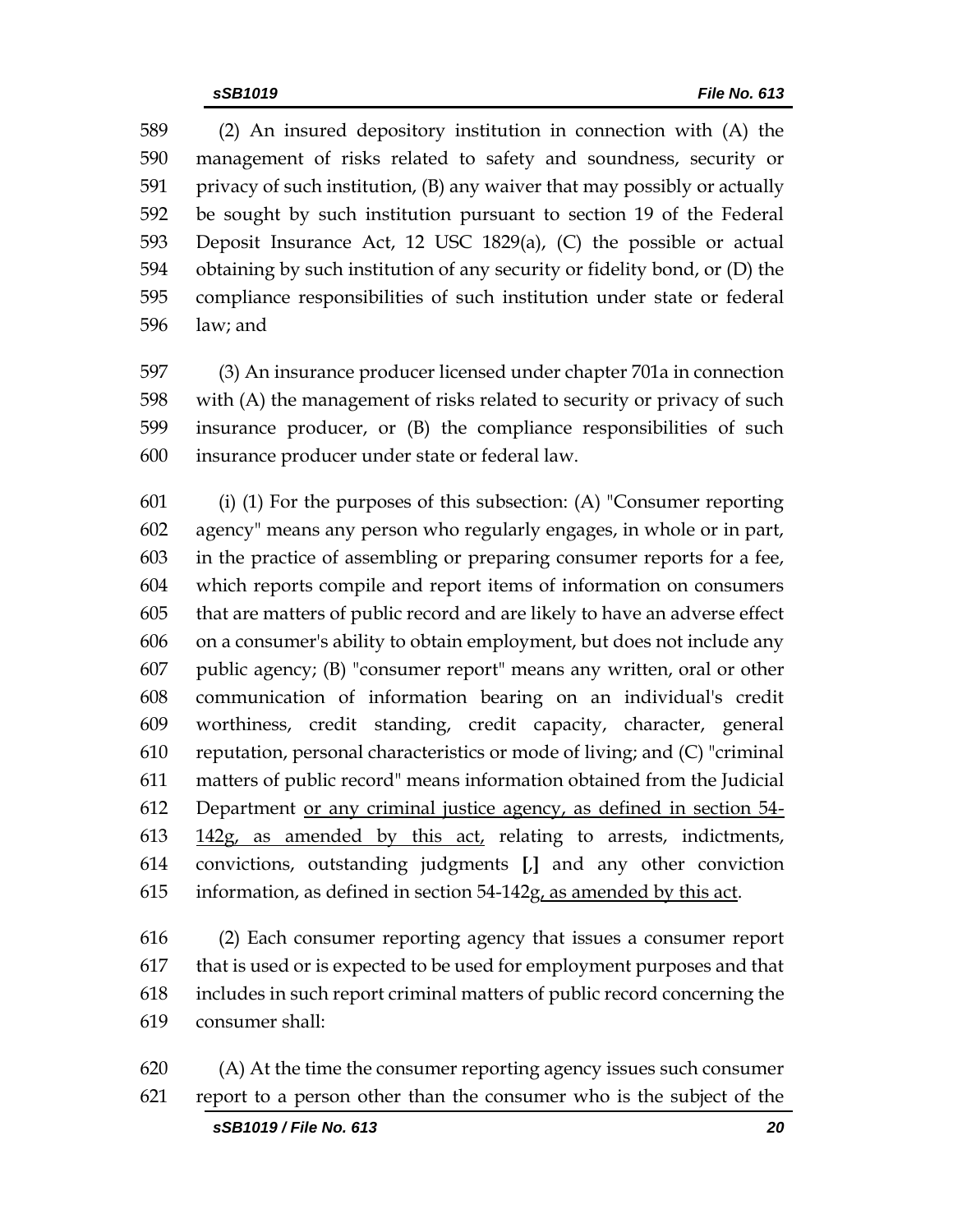report, provide the consumer who is the subject of the consumer report (i) notice that the consumer reporting agency is reporting criminal matters of public record, and (ii) the name and address of the person to whom such consumer report is being issued;

 (B) Maintain procedures designed to ensure that any criminal matter of public record reported is complete and up-to-date as of the date the consumer report is issued, which procedures shall, at a minimum, conform to the requirements set forth in section 54-142e, as amended by this act.

 (3) This subsection shall not apply in the case of an agency or department of the United States government seeking to obtain and use a consumer report for employment purposes if the head of the agency or department makes a written finding pursuant to 15 USC 1681b(b)(4)(A).

 (j) An employee or prospective employee may file a complaint with the Labor Commissioner alleging an employer's violation of subsection 638 (a), (c), (g), (h) or (i) of this section. For any alleged violation by an employer of subsection (b), (d), (e) or (f) of this section, an employee or prospective employee may file a complaint with the Commission on Human Rights and Opportunities pursuant to section 46a-82 or may bring an action in the Superior Court against the employer for violating this section for declaratory or injunctive relief, damages or any other remedy available under law, at the sole election of the employee or prospective employee.

 Sec. 16. (NEW) (*Effective October 1, 2021*) On and after January 1, 2023, it shall be a discriminatory practice for: (1) An employer or employer's agent, representative or designee to discriminate against that person in compensation or in terms, conditions or privileges of employment on the basis of that person's erased criminal history record information, (2) any employment agency to fail or refuse to classify properly or refer for employment or otherwise to discriminate against any person on the basis of that person's erased criminal history record information, (3) a labor organization, on the basis of the erased criminal history record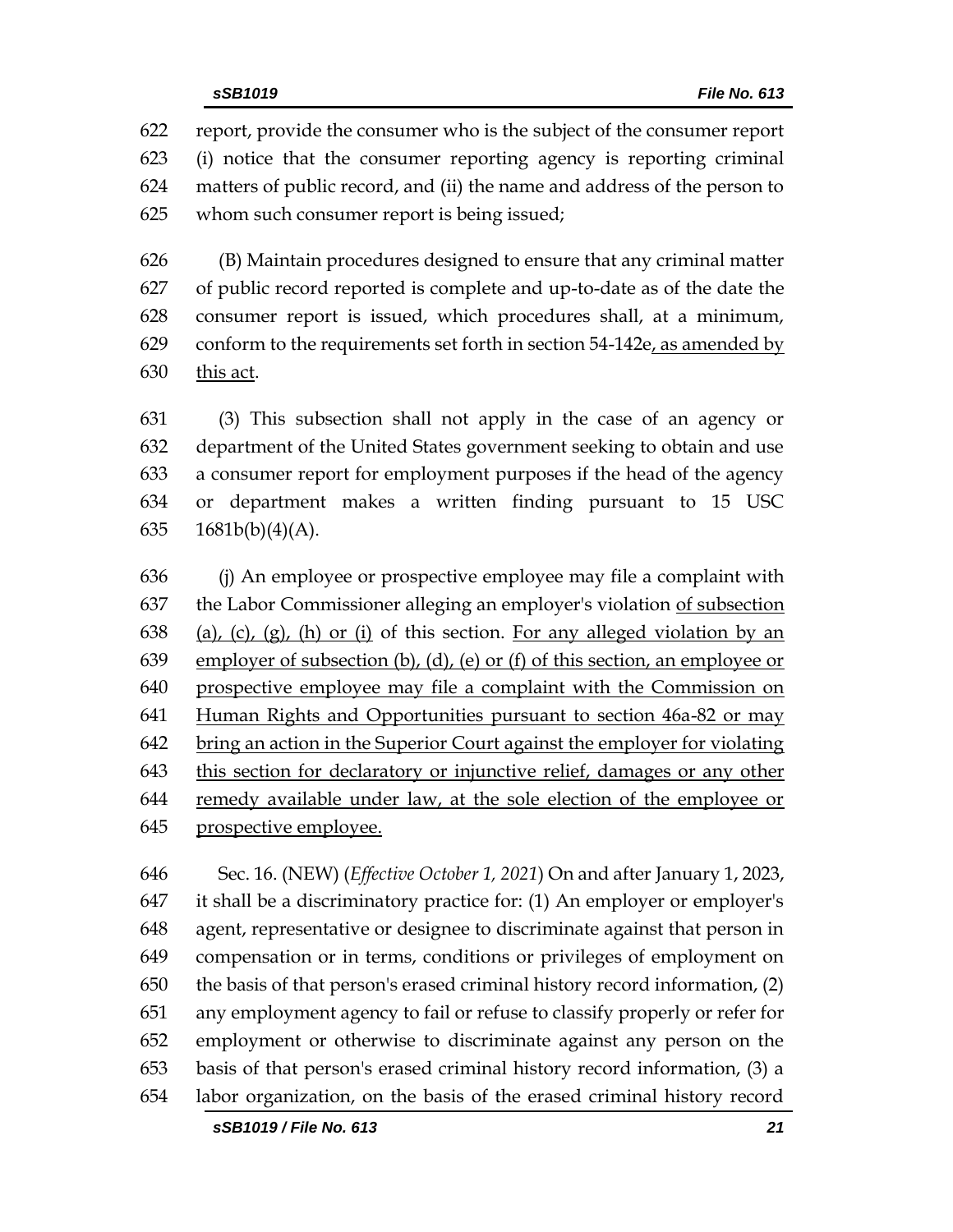information of any person, to exclude from full membership rights or to expel from its membership that person or to discriminate in any way against any of its members or against any employer or any individual employed by an employer, or (4) any person, employer, employment agency or labor organization, to advertise employment opportunities in such a manner as to restrict such employment so as to discriminate against persons on the basis of their erased criminal history record information.

 Sec. 17. (NEW) (*Effective October 1, 2021*) (a) On and after January 1, 2023, it shall be a discriminatory practice for any association, board or other organization the principal purpose of which is the furtherance of the professional or occupational interests of its members, whose profession, trade or occupation requires a state license, to refuse to accept a person as a member of such association, board or organization solely on the basis of that person's erased criminal history record information.

 (b) Any association, board or other organization that violates the provisions of this section shall be fined not less than one hundred dollars or more than five hundred dollars.

 Sec. 18. (NEW) (*Effective October 1, 2021*) On and after January 1, 2023, state officials and supervisory personnel shall recruit, appoint, assign, train, evaluate and promote state personnel on the basis of merit and qualifications, without regard for erased criminal history record information.

 Sec. 19. (NEW) (*Effective October 1, 2021*) On and after January 1, 2023, no state department, board or agency may grant, deny or revoke the license or charter of any person on the basis of that person's erased criminal history record information, except that the Department of Motor Vehicles may consider erased criminal history record information to the extent required by 49 CFR 384, as amended from time to time.

Sec. 20. (NEW) (*Effective October 1, 2021*) On and after January 1, 2023,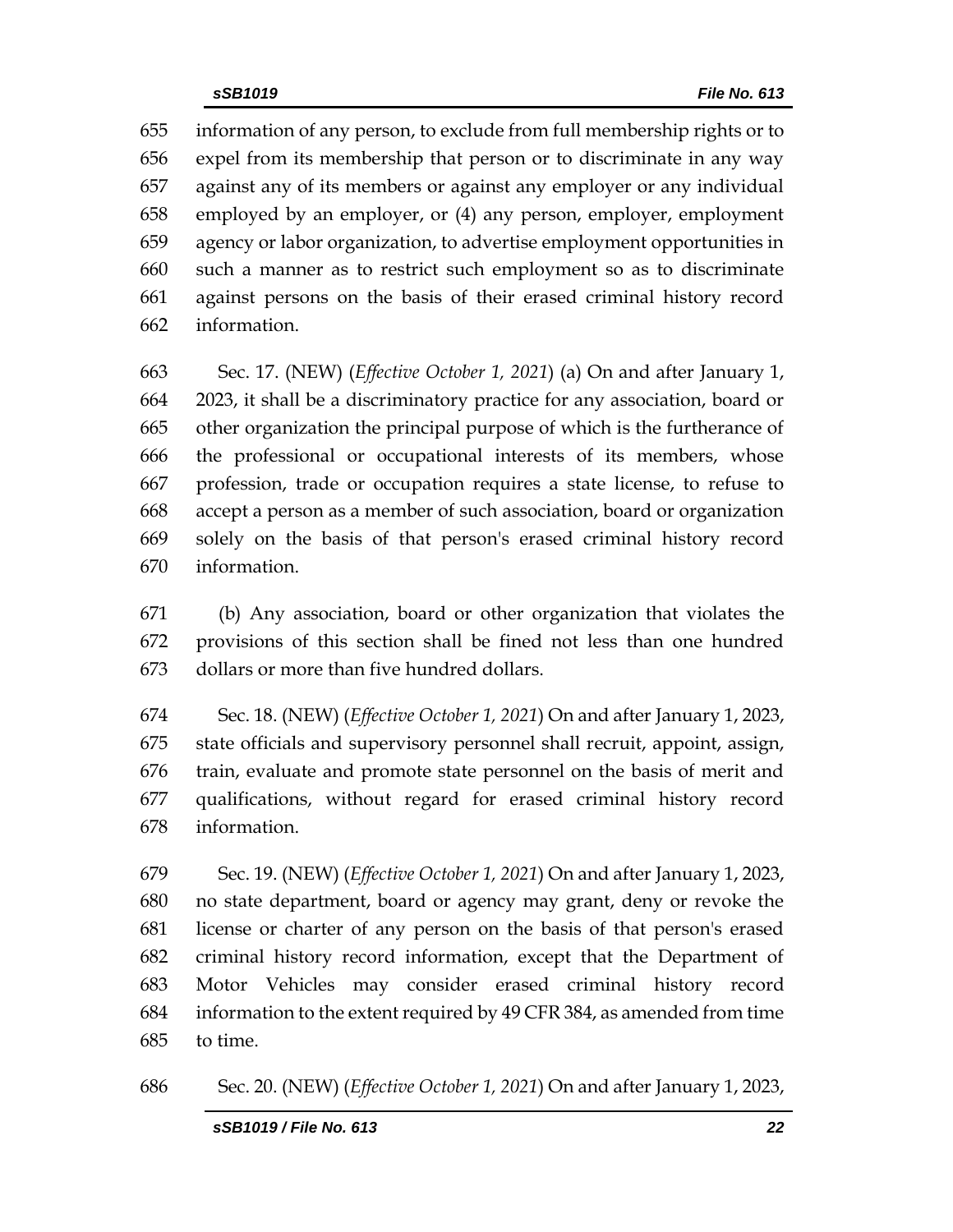all educational, counseling and vocational guidance programs and all apprenticeship and on-the-job training programs of state agencies, or in which state agencies participate, shall be open to all qualified persons, without regard to a person's erased criminal history record information.

 Sec. 21. (NEW) (*Effective October 1, 2021*) On and after January 1, 2023, erased criminal history record information shall not be considered as a limiting factor in state-administered programs involving the distribution of funds to qualify applicants for benefits authorized by law.

 Sec. 22. (NEW) (*Effective October 1, 2021*) On and after January 1, 2023, services of every state agency shall be performed without discrimination on the basis of erased criminal history record information.

 Sec. 23. (NEW) (*Effective October 1, 2021*) On and after January 1, 2023, it shall be a discriminatory practice to:

 (1) Deny any person within the jurisdiction of this state full and equal accommodations in any place of public accommodation, resort or amusement on the basis of that person's erased criminal history record information, subject only to the conditions and limitations established by law and applicable alike to all persons; or

 (2) Discriminate, segregate or separate on account of erased criminal history record information.

 Sec. 24. (NEW) (*Effective October 1, 2021*) On and after January 1, 2023, it shall be a discriminatory practice for the state system of higher education to deny a person the opportunity for higher education on the basis of erased criminal history record information.

 Sec. 25. Subsection (b) of section 10a-6 of the general statutes is repealed and the following is substituted in lieu thereof (*Effective January 1, 2023*):

(b) Within the limits of authorized expenditures, the policies of the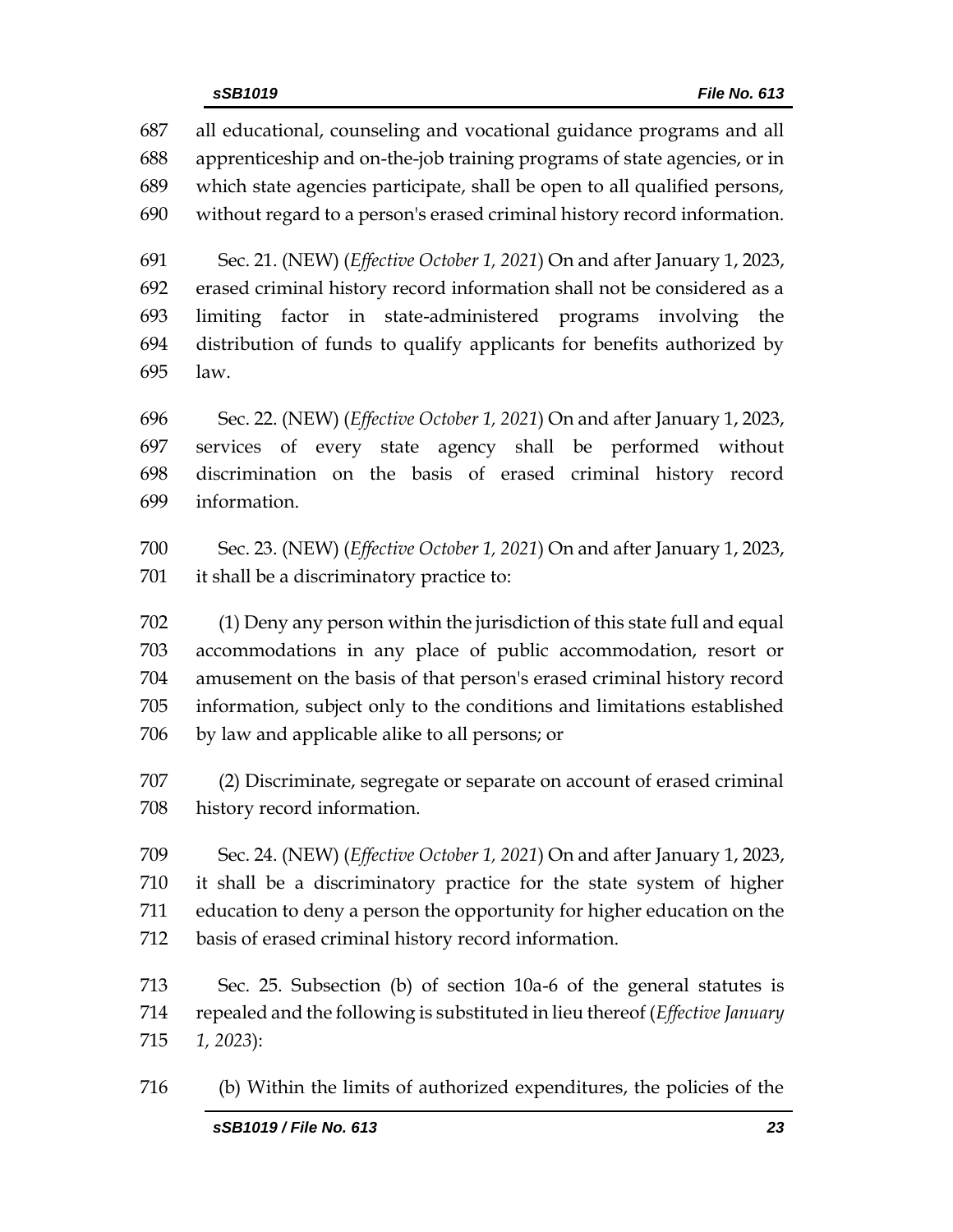state system of higher education shall be consistent with (1) the following goals: (A) To ensure that no qualified person be denied the opportunity for higher education on the basis of age, sex, gender identity or expression, ethnic background or social, physical or economic condition, or erased criminal history record information, as 722 defined in section 9 of this act,  $(B)$  to protect academic freedom,  $(C)$  to provide opportunities for education and training related to the economic, cultural and educational development of the state, (D) to assure the fullest possible use of available resources in public and private institutions of higher education, (E) to maintain standards of quality ensuring a position of national leadership for state institutions of higher education, (F) to apply the resources of higher education to the problems of society, and (G) to foster flexibility in the policies and institutions of higher education to enable the system to respond to changes in the economy, society, technology and student interests; and (2) the goals for higher education in the state identified in section 10a- 11c. Said board shall review recent studies of the need for higher education services, with special attention to those completed pursuant to legislative action, and to meet such needs shall initiate additional programs or services through one or more of the constituent units.

- Sec. 26. (NEW) (*Effective October 1, 2021*) On and after January 1, 2023, it shall be a discriminatory practice for any creditor to discriminate on the basis of erased criminal record history information, against any person eighteen years of age or over in any credit transaction.
- Sec. 27. Section 38a-358 of the general statutes is repealed and the following is substituted in lieu thereof (*Effective January 1, 2023*):

 The declination, cancellation or nonrenewal of a policy for private passenger nonfleet automobile insurance is prohibited if the declination, cancellation or nonrenewal is based: (1) On the race, religion, nationality or ethnicity of the applicant or named insured; (2) solely on the lawful occupation or profession of the applicant or named insured, except that this provision shall not apply to any insurer which limits its market to one lawful occupation or profession or to several related lawful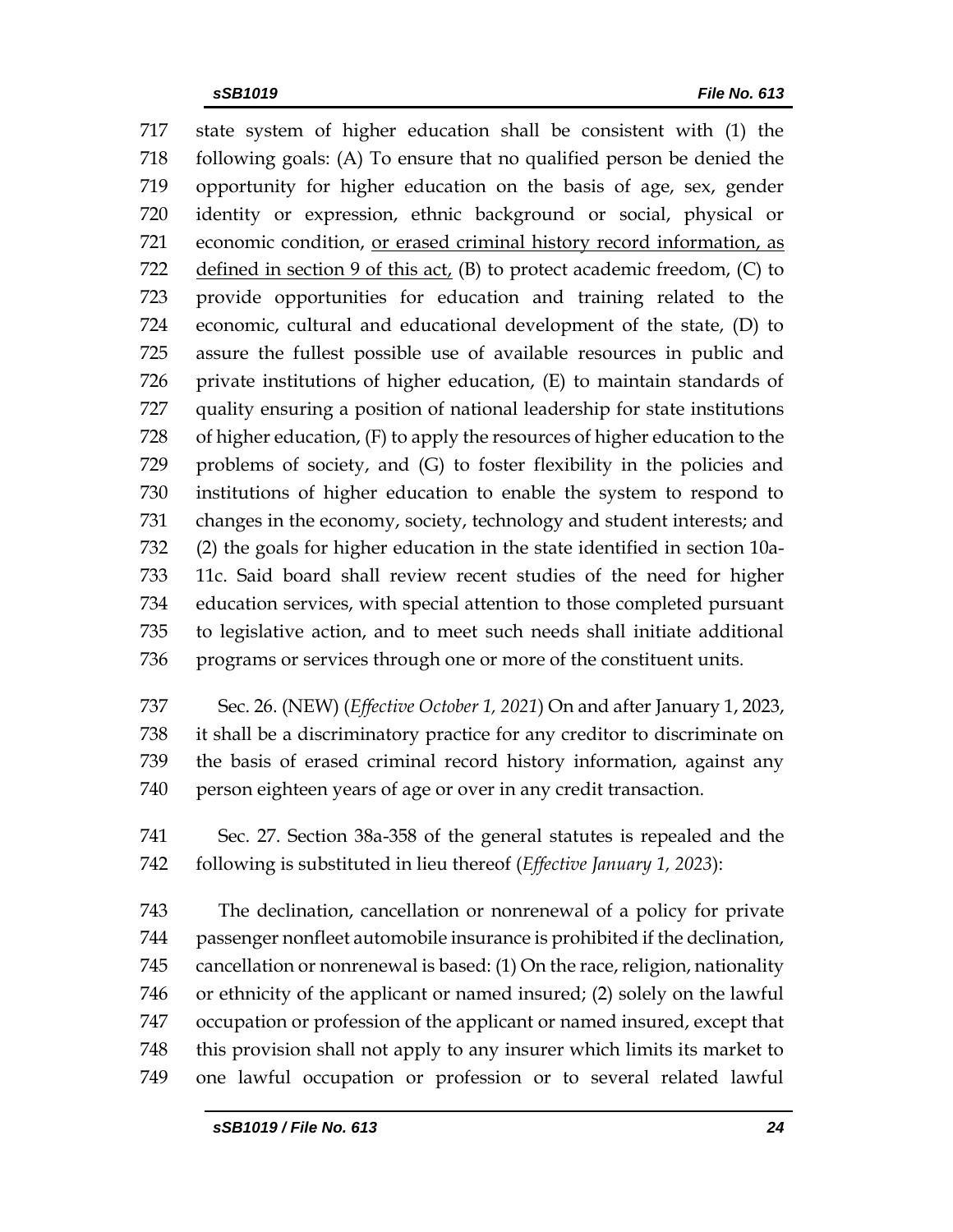occupations or professions; (3) on the principal location of the insured motor vehicle unless such decision is for a business purpose which is not a mere pretext for unfair discrimination; (4) solely on the age, sex, gender identity or expression, **[**or**]** marital status or erased criminal 754 history record information, as defined in section 9 of this act, of an applicant or an insured, except that this subdivision shall not apply to an insurer in an insurer group if one or more other insurers in the group would not decline an application for essentially similar coverage based upon such reasons; (5) on the fact that the applicant or named insured previously obtained insurance coverage through a residual market; (6) on the fact that another insurer previously declined to insure the applicant or terminated an existing policy in which the applicant was the named insured; (7) the first or second accident within the current experience period in relation to which the applicant or insured was not convicted of a moving traffic violation and was not at fault; or (8) solely on information contained in an insured's or applicant's credit history or credit rating or solely on an applicant's lack of credit history. For the purposes of subdivision (8) of this section, an insurer shall not be deemed to have declined, cancelled or nonrenewed a policy if coverage is available through an affiliated insurer.

 Sec. 28. Section 38a-447 of the general statutes is repealed and the following is substituted in lieu thereof (*Effective January 1, 2023*):

 No life insurance company doing business in this state may: (1) Make any distinction or discrimination between persons on the basis of race or erased criminal history record information, as defined in section 9 of this act, as to the premiums or rates charged for policies upon the lives of such persons; (2) demand or require greater premiums from persons of one race than such as are at that time required by that company from persons of another race of the same age, sex, general condition of health and hope of longevity; (3) demand or require greater premiums from persons with erased criminal history record information than such as are at that time required by that company from persons without erased criminal history record information of the same age, sex, general conditions of health and hope of longevity; or **[**(3)**]** (4) make or require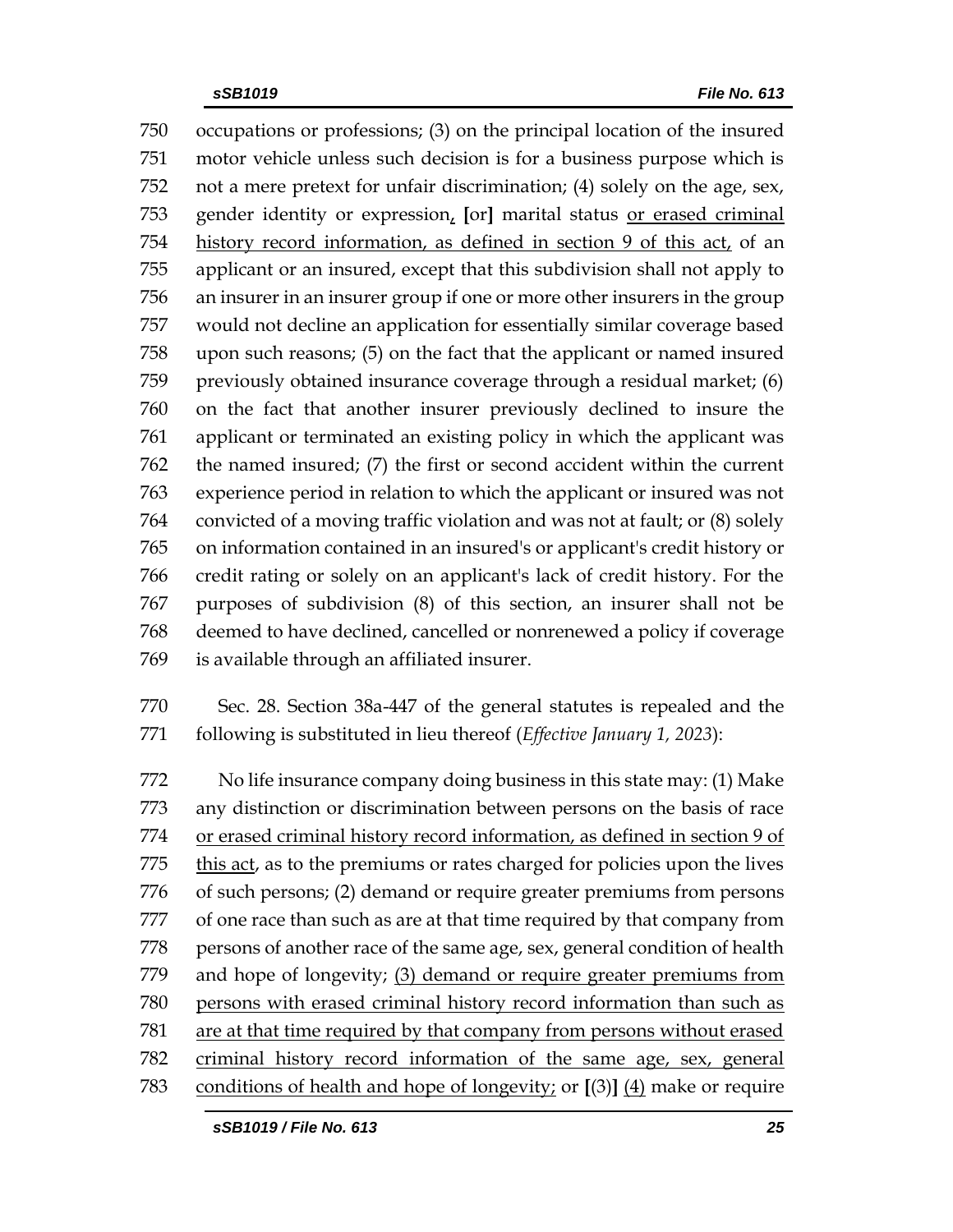any rebate, diminution or discount on the basis of race or erased criminal history record information upon the sum to be paid on any policy in case of the death of any person insured, nor insert in the policy any condition, nor make any stipulation whereby such person insured shall bind himself, his heirs, executors, administrators or assigns to accept any sum less than the full value or amount of such policy, in case of a claim accruing thereon by reason of the death of such person insured, other than such as are imposed upon all persons in similar cases; and each such stipulation or condition so made or inserted shall be void.

 Sec. 29. Section 46a-74 of the general statutes is repealed and the following is substituted in lieu thereof (*Effective January 1, 2023*):

 No state department, board or agency may permit any discriminatory practice in violation of section 46a-59, 46a-64, **[**or**]** 46a-64c or section 11, 12, 16, 17, 23, 24 or 26 of this act.

 Sec. 30. Section 46a-79 of the general statutes is repealed and the following is substituted in lieu thereof (*Effective January 1, 2023*):

 The General Assembly finds that the public is best protected when criminal offenders are rehabilitated and returned to society prepared to take their places as productive citizens and that the ability of returned offenders to find meaningful employment is directly related to their normal functioning in the community. It is therefore the policy of this state to encourage all employers to give favorable consideration to providing jobs to qualified individuals, including those who may have **[**criminal conviction records**]** conviction information, as defined in section 54-142g, as amended by this act. Nothing in this section shall be construed to permit any employer to refuse to hire or employ or to bar or to discharge from employment or to discriminate against an individual in compensation or in terms on the basis of that person's erased criminal history record information, as defined in section 9 of this act.

Sec. 31. Section 46a-80 of the general statutes is repealed and the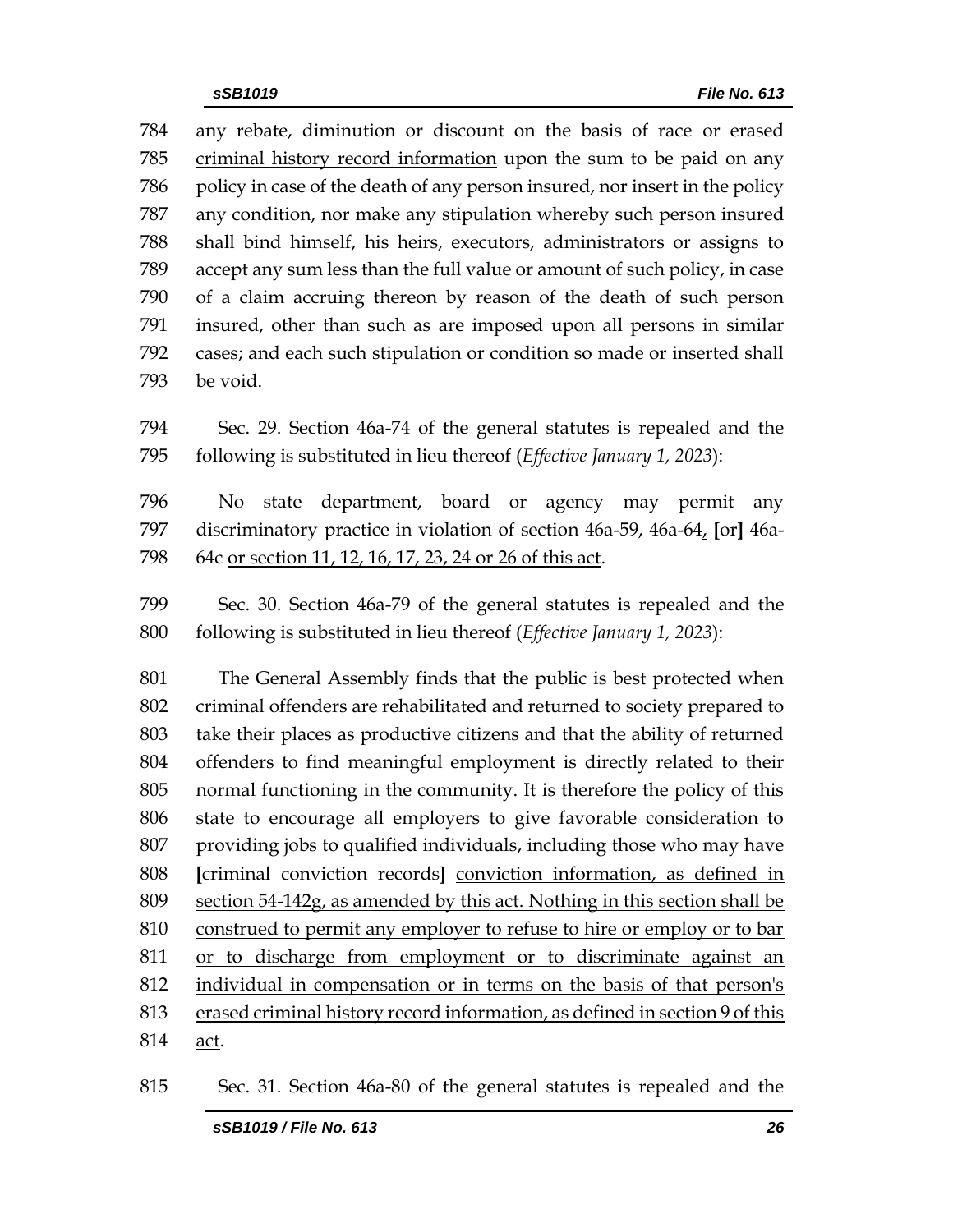# following is substituted in lieu thereof (*Effective January 1, 2023*):

 (a) Except as provided in subsection (c) of this section, subsection (b) of section 46a-81, as amended by this act, and section 36a-489, and notwithstanding any other provisions of law to the contrary, a person shall not be disqualified from employment by the state or any of its agencies, nor shall a person be disqualified to practice, pursue or engage in any occupation, trade, vocation, profession or business for which a license, permit, certificate or registration is required to be issued by the state or any of its agencies solely **[**because of a prior conviction of a crime**]** on the basis of that person's conviction information, as defined in section 54-142g, as amended by this act.

 (b) Except for a position for which any provision of the general statutes specifically disqualifies a person from employment by the state or any of its agencies **[**because of a prior conviction of a crime**]** on the basis of that person's conviction information, no employer, as defined in section **[**5-270**]** 9 of this act, shall inquire about a prospective employee's **[**past convictions**]** conviction information until such prospective employee has been deemed otherwise qualified for the position in accordance with the provisions of section 31-51i, as amended by this act.

 (c) A person may be denied employment by the state or any of its agencies, or a person may be denied a license, permit, certificate or registration to pursue, practice or engage in an occupation, trade, vocation, profession or business **[**by reason of the prior conviction of a crime**]** on the basis of that person's conviction information if, after considering (1) the nature of the crime and its relationship to the job for which the person has applied; (2) information pertaining to the degree of rehabilitation of the convicted person; and (3) the time elapsed since 843 the conviction or release, the state or any of its agencies determines that the applicant is not suitable for the position of employment sought or the specific occupation, trade, vocation, profession or business for which the license, permit, certificate or registration is sought. In making a determination under this subsection, the state or any of its agencies shall give consideration to a provisional pardon issued pursuant to section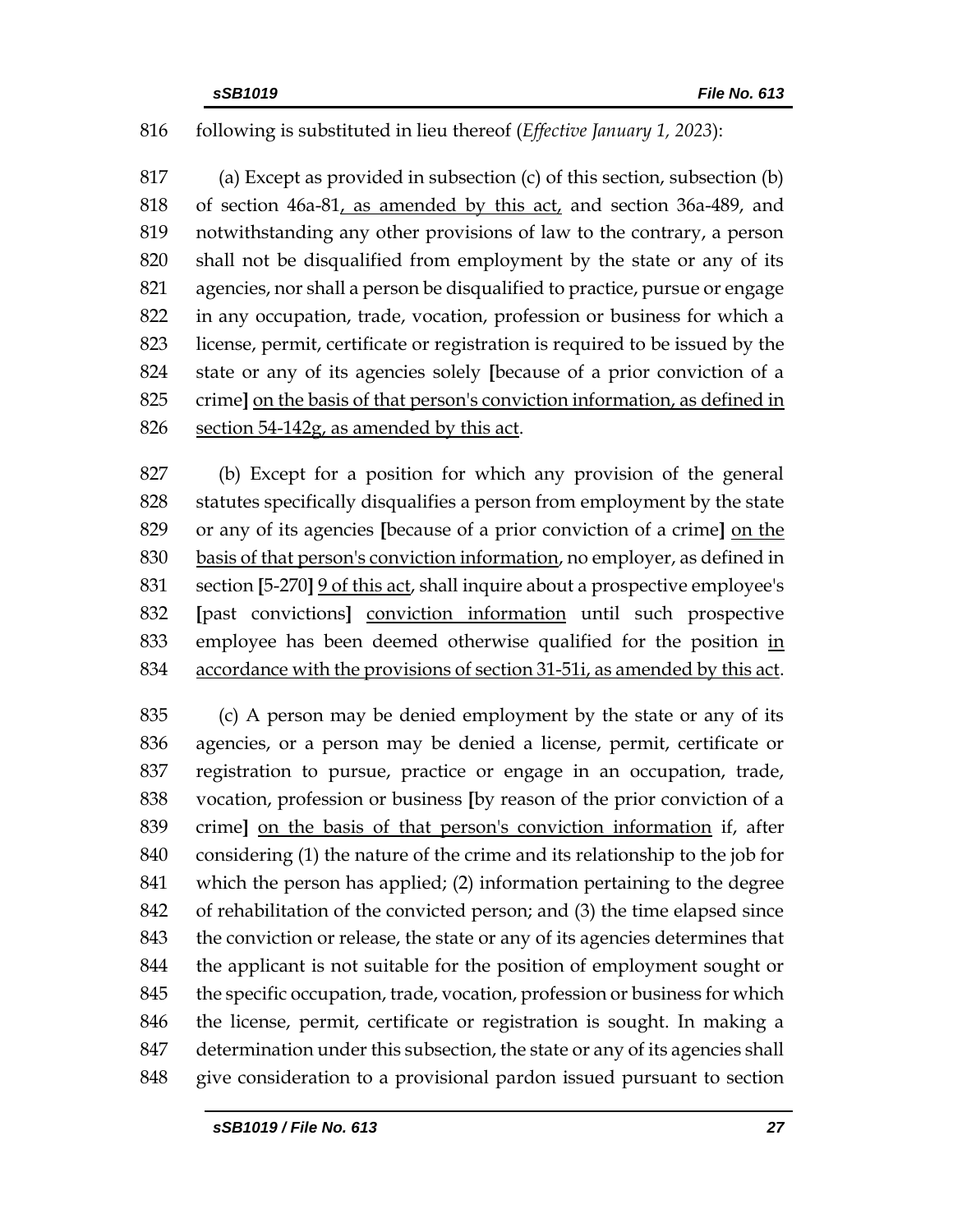54-130e, or a certificate of rehabilitation issued pursuant to section 54- 108f or 54-130e, and such provisional pardon or certificate of rehabilitation shall establish a presumption that such applicant has been rehabilitated. If an application is denied based on **[**a**]** conviction information for which the applicant has received a provisional pardon or certificate of rehabilitation, the state or any of its agencies, as the case may be, shall provide a written statement to the applicant of its reasons for such denial.

 (d) If **[**a conviction of a crime**]** conviction information is used as a basis for rejection of an applicant, such rejection shall be in writing and specifically state the evidence presented and reasons for rejection. A copy of such rejection shall be sent by registered mail to the applicant.

 (e) In no case may **[**records of arrest, which are not followed by a conviction, or records of convictions, which have been erased**]** erased criminal history record information, as defined in section 9 of this act, nonconviction information, as defined in section 54-142g, as amended by this act, or criminal history record information, as defined in section 54-142g, as amended by this act, apart from conviction information, be used, distributed or disseminated by the state or any of its agencies in connection with an application for employment or for a permit, license, certificate or registration.

 (f) Nothing in this section shall permit any employer to discriminate on the basis of erased criminal history record information in violation of

section 31-51i, as amended by this act, or section 17 of this act.

 Sec. 32. Subsection (a) of section 46a-81 of the general statutes is repealed and the following is substituted in lieu thereof (*Effective January 1, 2023*):

 (a) Except as provided in section 36a-489, the provisions of sections 46a-79 to 46a-81, inclusive, as amended by this act, shall prevail over any other provisions of law which purport to govern the denial of licenses, permits, certificates, registrations, or other means to engage in an occupation, trade, vocation, business or profession, on the grounds of a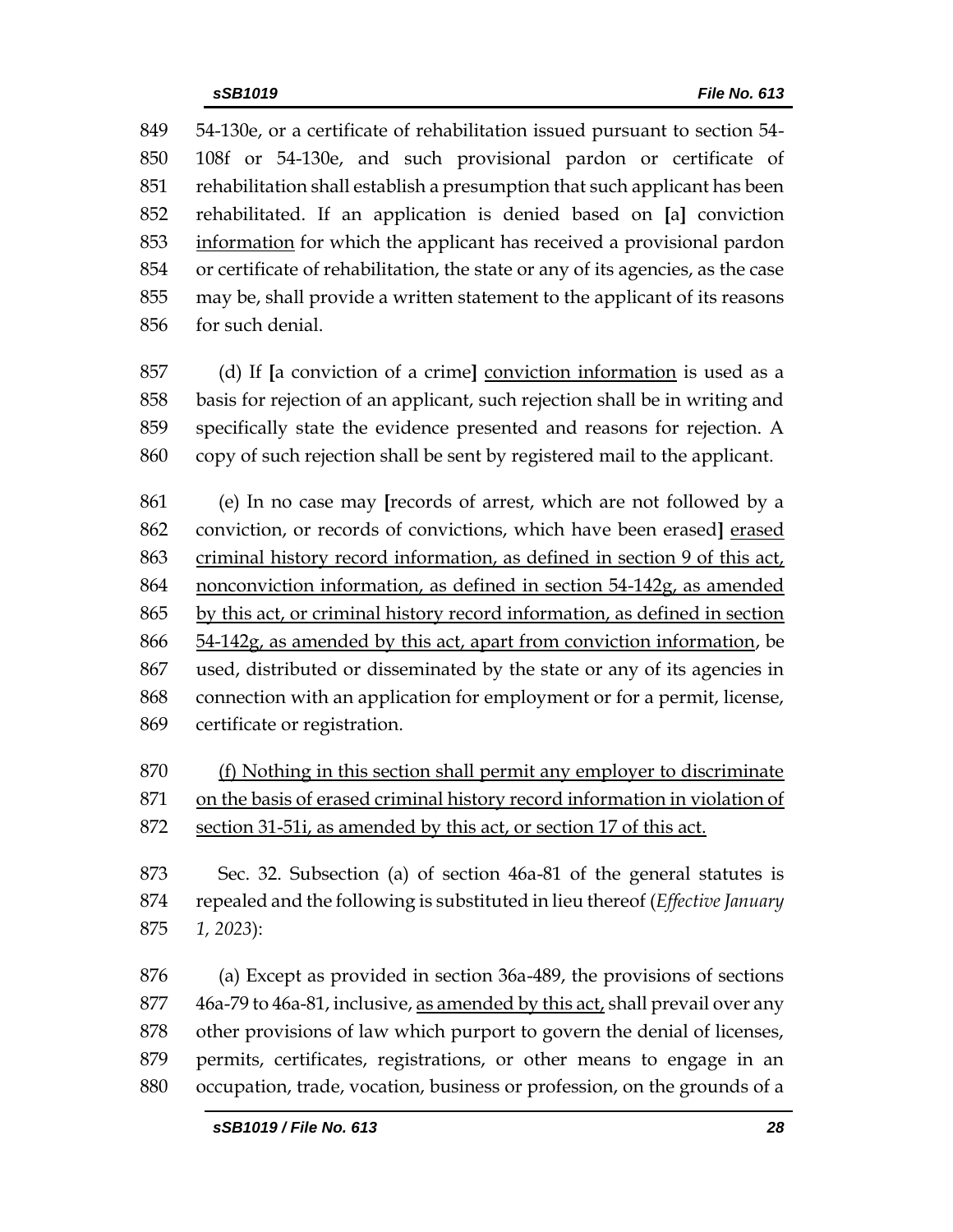lack of good moral character, or which purport to govern the suspension or revocation of a license, permit, certificate or registration on the grounds of conviction **[**of a crime**]** information, as defined in section 54- 142g, as amended by this act.

 Sec. 33. Subsection (b) of section 54-142g of the general statutes is repealed and the following is substituted in lieu thereof (*Effective January 1, 2023*):

 (b) "Criminal justice agency" means any court with criminal jurisdiction, the Department of Motor Vehicles or any other governmental agency created by statute which is authorized by law and engages, in fact, as its principal function in activities constituting the administration of criminal justice, including, but not limited to, organized municipal police departments, the Division of Criminal Justice, the Department of Emergency Services and Public Protection, including the Division of State Police, the Department of Correction, the Court Support Services Division, the Office of Policy and Management, the state's attorneys, assistant state's attorneys and deputy assistant state's attorneys, the Board of Pardons and Paroles, the Chief Medical Examiner and the Office of the Victim Advocate. "Criminal justice agency" includes any component of a public, noncriminal justice agency if such component is created by statute and is authorized by law and, in fact, engages in activities constituting the administration of criminal justice as its principal function.

 Sec. 34. Section 52-180b of the general statutes is repealed and the following is substituted in lieu thereof (*Effective January 1, 2023*):

 There shall be a rebuttable presumption against admission of evidence of the prior criminal conviction of an applicant or employee in an action alleging that an employer has been negligent in hiring an applicant or retaining an employee, or in supervising the employer's agent, representative or designee with respect to hiring an applicant or retaining an employee, if the applicant or employee held a valid provisional pardon or certificate of rehabilitation at the time such alleged negligence occurred and a party establishes, by a preponderance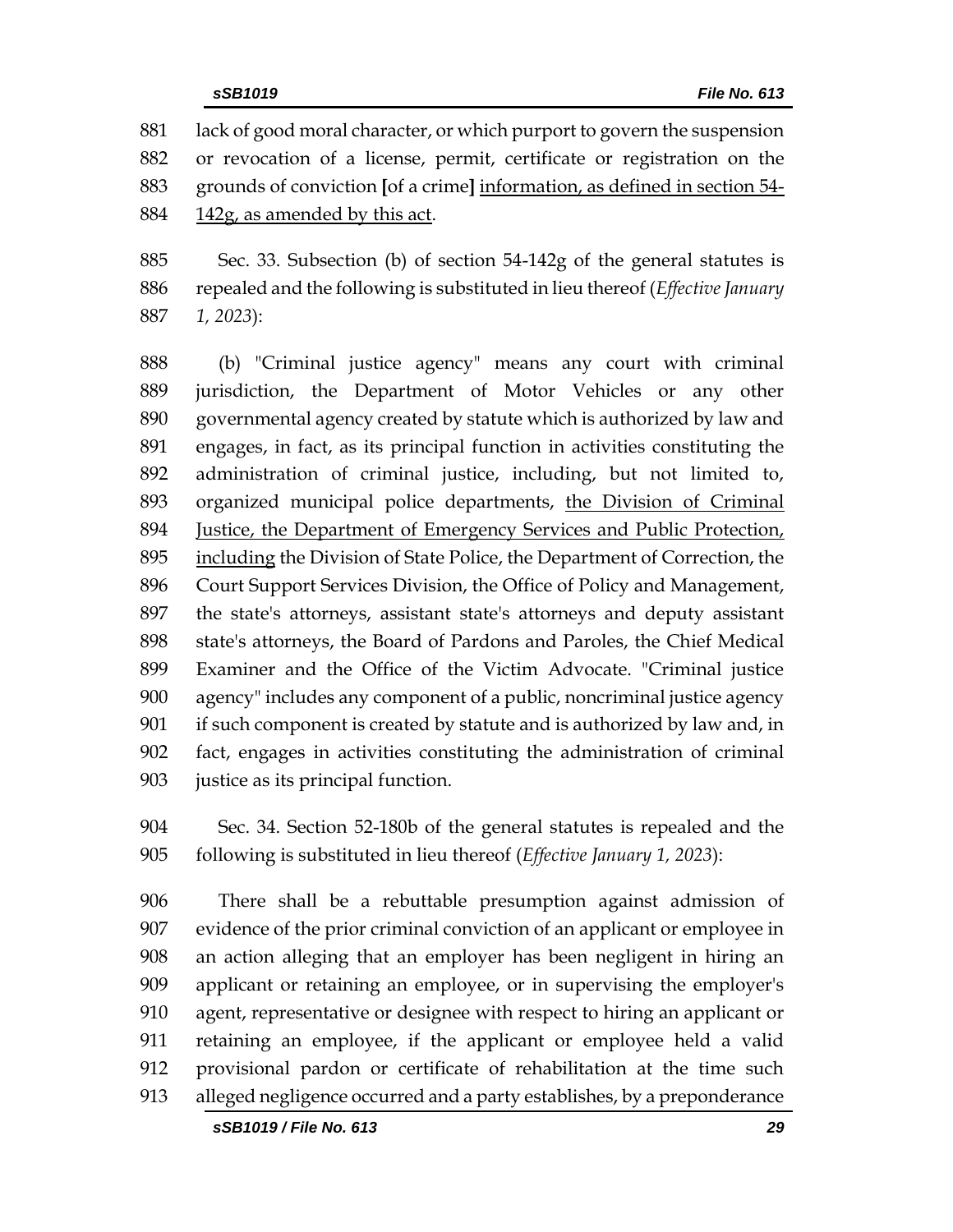of the evidence, that the employer knew that the applicant or employee held a valid provisional pardon or certificate of rehabilitation at the time such alleged negligence occurred. For the purposes of this section, "employer" has the same meaning as provided in section **[**31-51i**]** 9 of this act.

 Sec. 35. (NEW) (*Effective October 1, 2021*) (a) Notwithstanding any provision of the general statutes, any offense which constitutes a breach of any law of this state for which a person may be sentenced to a term of imprisonment of up to but not exceeding one year shall be punishable by imprisonment for a period not to exceed three hundred sixty-four days. A misdemeanor conviction for which a person was sentenced to a term of imprisonment of one year shall continue to be deemed a misdemeanor conviction after the maximum term of imprisonment is reduced pursuant to this section.

 (b) The provisions of this section apply to any term of imprisonment for which a person was sentenced to before, on or after October 1, 2021.

 (c) Any person sentenced to a term of imprisonment of one year, prior to October 1, 2021, for any offense previously punishable by a term of imprisonment of up to but not exceeding one year, may apply to the court that entered the judgment of conviction to have the term of sentence modified to the maximum term of imprisonment for a period not to exceed three hundred sixty-four days. Any such application may be filed at any time and the court shall issue such modification regardless of the date of conviction, provided the record of such sentence has not been destroyed.

| sections: |                     |                |
|-----------|---------------------|----------------|
| Section 1 | <i>July 1, 2021</i> | $54 - 124a(1)$ |
| Sec. 2    | January 1, 2023     | $54-130a$      |
| Sec. 3    | January 1, 2023     | 54-142a        |
| Sec. 4    | January 1, 2023     | 54-142d        |
| Sec. 5    | January 1, 2023     | New section    |
| Sec. $6$  | January 1, 2023     | 54-142e        |

This act shall take effect as follows and shall amend the following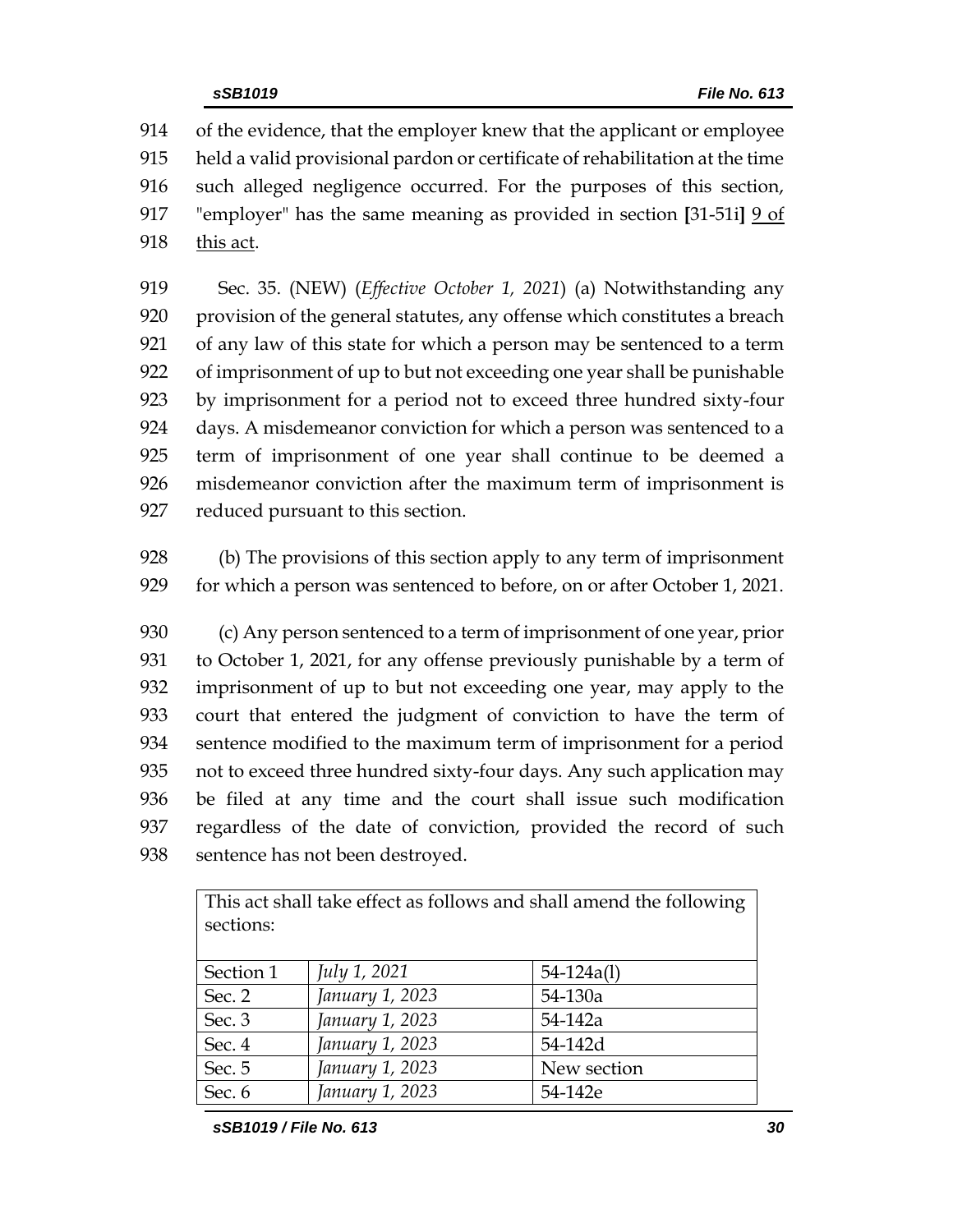| Sec. 7  | July 1, 2021    | $29-11(c)$            |
|---------|-----------------|-----------------------|
| Sec. 8  | January 1, 2023 | $54 - 142k(d)$        |
| Sec. 9  | January 1, 2023 | New section           |
| Sec. 10 | January 1, 2023 | $46a-51(7)$ and $(8)$ |
| Sec. 11 | October 1, 2021 | New section           |
| Sec. 12 | October 1, 2021 | New section           |
| Sec. 13 | January 1, 2023 | $8-265c$              |
| Sec. 14 | January 1, 2023 | 8-315                 |
| Sec. 15 | January 1, 2023 | 31-51i                |
| Sec. 16 | October 1, 2021 | New section           |
| Sec. 17 | October 1, 2021 | New section           |
| Sec. 18 | October 1, 2021 | New section           |
| Sec. 19 | October 1, 2021 | New section           |
| Sec. 20 | October 1, 2021 | New section           |
| Sec. 21 | October 1, 2021 | New section           |
| Sec. 22 | October 1, 2021 | New section           |
| Sec. 23 | October 1, 2021 | New section           |
| Sec. 24 | October 1, 2021 | New section           |
| Sec. 25 | January 1, 2023 | $10a-6(b)$            |
| Sec. 26 | October 1, 2021 | New section           |
| Sec. 27 | January 1, 2023 | 38a-358               |
| Sec. 28 | January 1, 2023 | 38a-447               |
| Sec. 29 | January 1, 2023 | 46a-74                |
| Sec. 30 | January 1, 2023 | 46a-79                |
| Sec. 31 | January 1, 2023 | 46a-80                |
| Sec. 32 | January 1, 2023 | $46a-81(a)$           |
| Sec. 33 | January 1, 2023 | $54-142g(b)$          |
| Sec. 34 | January 1, 2023 | 52-180b               |
| Sec. 35 | October 1, 2021 | New section           |

# *Statement of Legislative Commissioners:*

Sections 6 and 8 were merged as they amended the same section and remaining sections and internal references were renumbered accordingly.

*JUD Joint Favorable Subst.*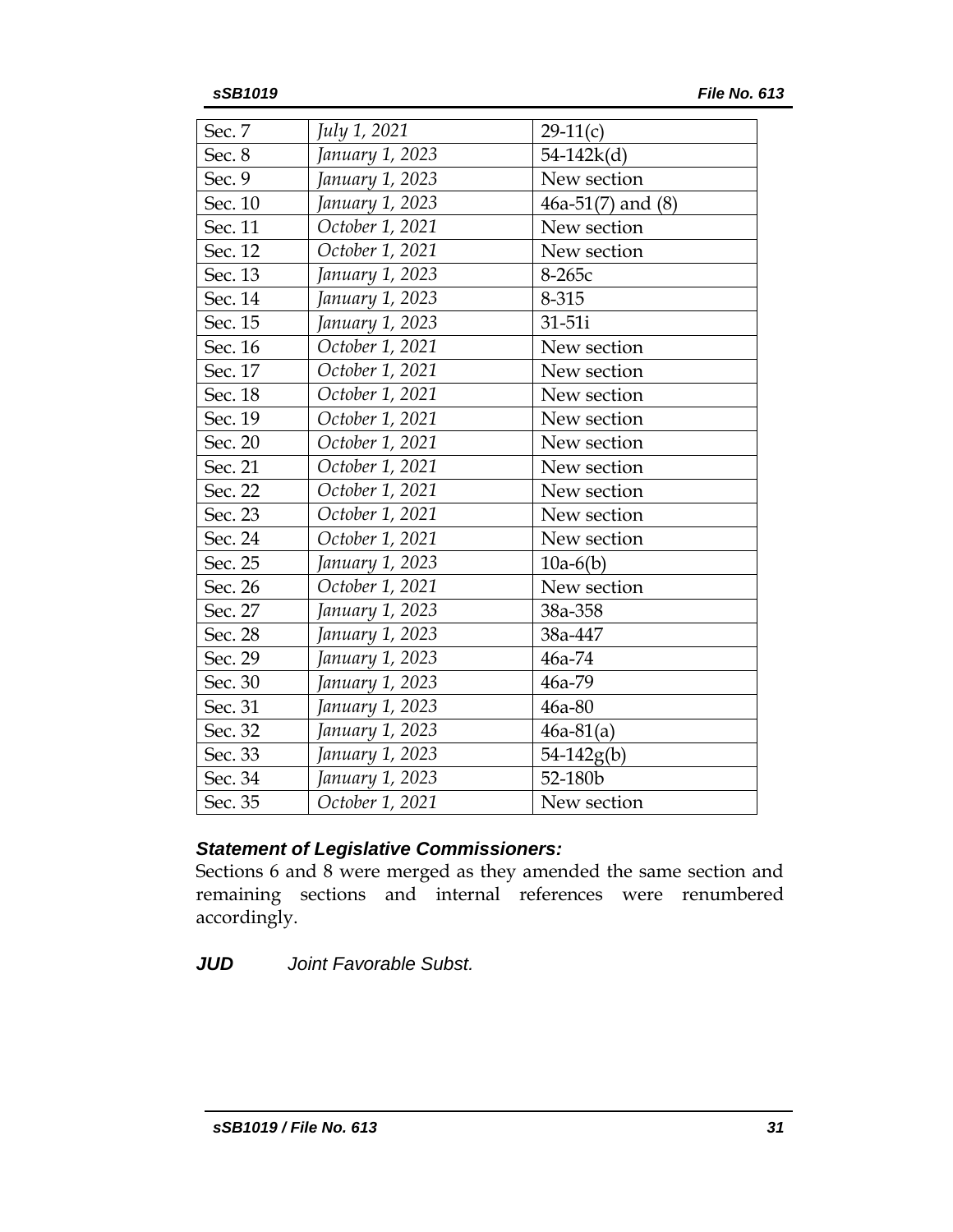*The following Fiscal Impact Statement and Bill Analysis are prepared for the benefit of the members of the General Assembly, solely for purposes of information, summarization and explanation and do not represent the intent of the General Assembly or either chamber thereof for any purpose. In general,*  fiscal impacts are based upon a variety of informational sources, including the analyst's professional *knowledge. Whenever applicable, agency data is consulted as part of the analysis, however final products do not necessarily reflect an assessment from any specific department.*

# *OFA Fiscal Note*

#### *State Impact:*

| <b>Agency Affected</b>         | <b>Fund-Effect</b> | FY 22 \$  | FY 23 \$      |
|--------------------------------|--------------------|-----------|---------------|
| Correction, Dept.              | GF - Cost          | $Up$ to   | Up to $5,000$ |
|                                |                    | 25,000    |               |
| Judicial Dept.                 | GF - Cost          | $Up$ to   | <b>None</b>   |
|                                |                    | 500,000   |               |
| Judicial Dept.                 | GF - Cost          | None      | 89,088        |
| State Comptroller - Fringe     | GF - Cost          | None      | 36,793        |
| Benefits <sup>1</sup>          |                    |           |               |
| Department of Emergency        | GF - Cost          | $Up$ to   | None          |
| Services and Public Protection |                    | \$650,000 |               |
| Resources of the General Fund  | GF - Potential     | See Below | See Below     |
|                                | Revenue Loss       |           |               |
| Human Rights & Opportunities,  | GF - Cost          | None      | 127,254       |
| Com.                           |                    |           |               |
| State Comptroller - Fringe     | GF - Cost          | None      | 52,556        |
| Benefits <sup>1</sup>          |                    |           |               |
| Correction, Dept.              | GF - Potential     | See Below | See Below     |
|                                | Savings            |           |               |

Note: GF=General Fund

#### *Municipal Impact:* None

#### *Explanation*

 $\overline{a}$ 

The bill establishes a process for automatic erasure of certain criminal convictions and prohibits discrimination based on someone's erased criminal history and results in the impact described below.

**Section 1** requires the Board of Pardons and Paroles (BOPP) to

<sup>&</sup>lt;sup>1</sup>The fringe benefit costs for most state employees are budgeted centrally in accounts administered by the Comptroller. The estimated active employee fringe benefit cost associated with most personnel changes is 41.3% of payroll in FY 22 and FY 23.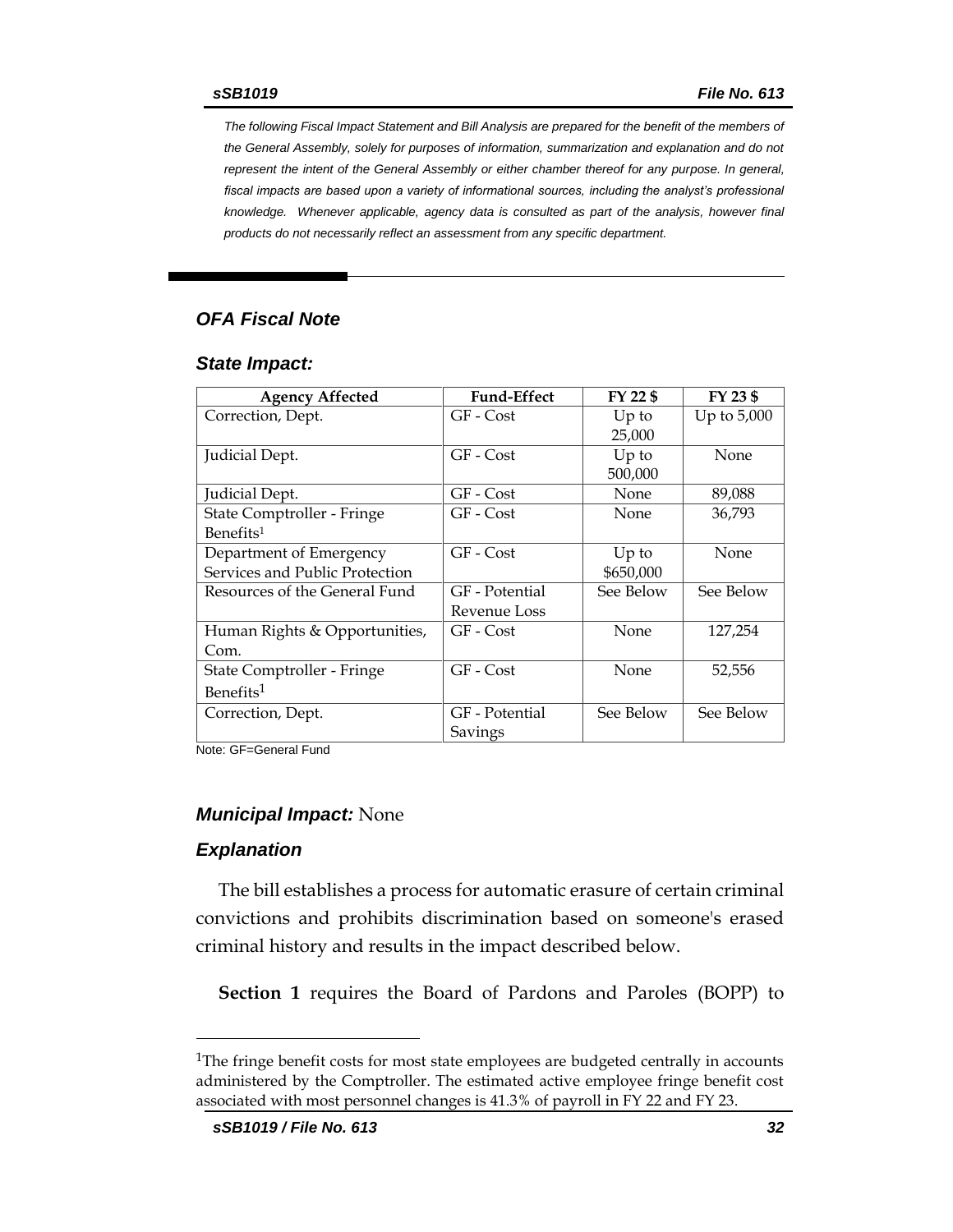provide additional training for staff resulting in an annual cost of up to \$5,000 to the Department of Correction (the BOPP resides under the DOC).

**Section 2** requires the BOPP to provide a written statement when denying a pardon and results in a one-time cost of approximately \$20,000 in FY 22 to modify their case management system to meet the requirements of the bill.

**Section 3-5** establishes a process to erase conviction for most misdemeanors and certain felony convictions and results in a Judicial Department one-time cost of approximately \$500,000 in FY 22 for IT consultants to complete necessary system changes and a one-time cost to the Department of Emergency Services and Public Protection (DESPP) in FY 22 of up to \$650,000. To meet the requirements of the bill the DESPP will require an information technology consultant to make necessary technology changes.

The bill results in a cost for up to 3 positions at an annual cost of \$178,176 (one court planner and two administrative assistants) to identify cases where automatic erasure may pose a problem to the Judicial Department. As the effective date for these changes is January 1, 2023, the bill results in a half year cost of \$89,088 in FY 23 to the Judicial Department and \$36,793 for fringe benefits.

The bill may result in an additional cost to the Division of Criminal Justice if additional staff are needed to complete court ordered erasure.

The bill results in a potential cost to municipalities to the extent additional staff are hired, or overtime is incurred, from the requirement that certain electronic records be deleted. It is anticipated potential costs will be isolated to municipalities with greater volumes of criminal records.

**Section 7** allows DESPP to waive the \$75 fee for certain criminal history information record searches resulting in a potential revenue loss to the General Fund depending on how many record search fees are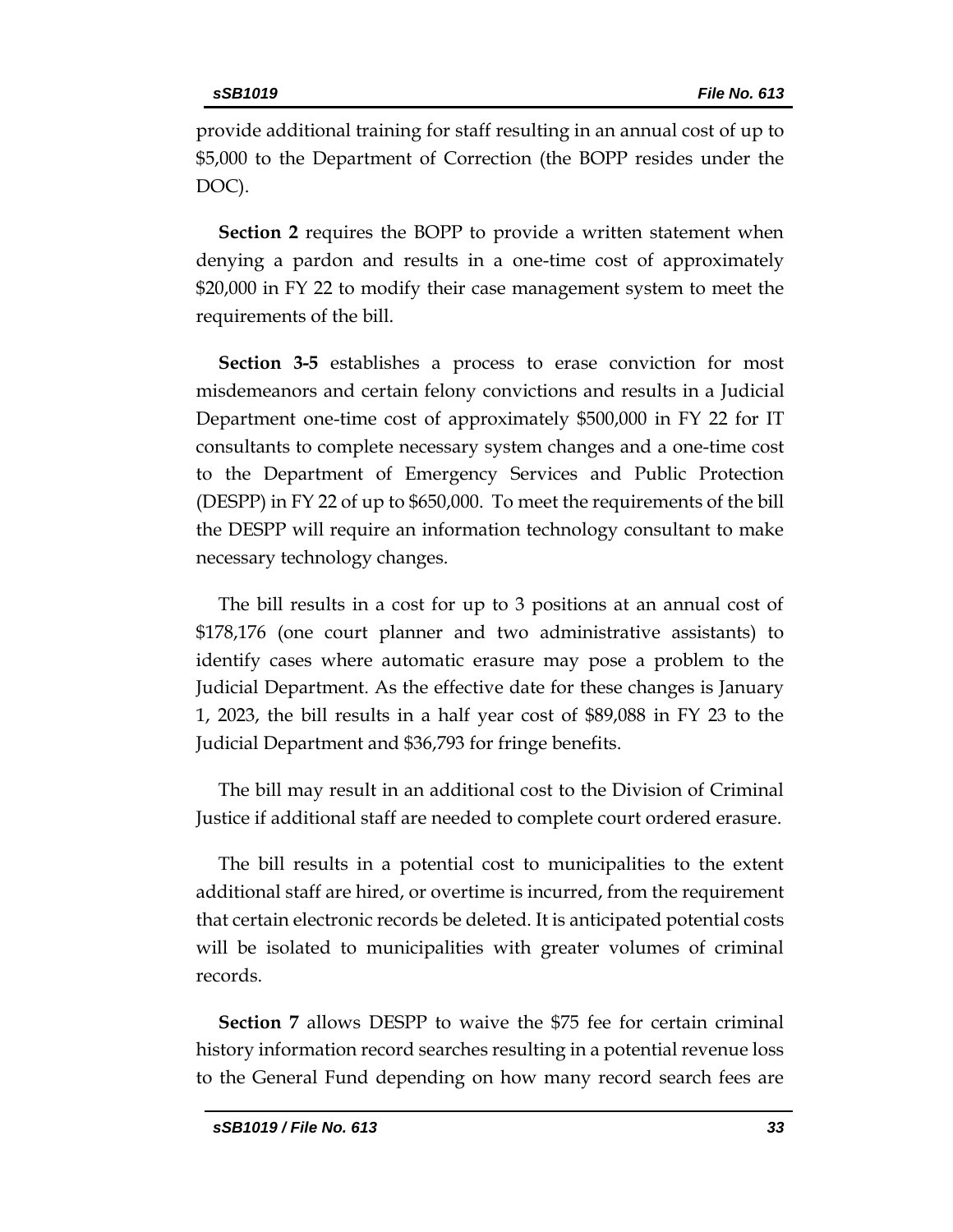waived.

**Sections 9-32** and **34** prohibit discrimination based on someone's erased criminal history and classifies this type of discrimination under CHRO's laws. The bill also allows individuals to file housing and employment discrimination complaints with CHRO, effective January 1, 2023. Additionally, the bill would result in costs of \$127,254 to the Commission on Human Rights and Opportunity (CHRO) and fringe benefits of \$52,556 in FY 23 (partial year), associated with additional staff to handle the increased number of expected discrimination complaints filed with the agency.

It is expected that CHRO would need to hire two additional Human Rights Attorney I and two Human Rights and Opportunities (HRO) Trainee positions, each starting January 1, 2023, to process the increased number of filed complaints under the bill's provisions. One HRO Trainee can generally handle 50 complaints annually, and the number of complaints is expected to double under the bill.

These sections make other changes that are not anticipated to result in a fiscal impact to the state or municipalities.

**Section 35** reduces the maximum sentence for misdemeanors from one year to 364 days resulting in a potential marginal savings to the Department of Correction (DOC) to the extent inmates are released earlier from DOC facilities. On average, the annual marginal savings to the state for releasing an offender is \$2,200. 2

The bill makes additional changes that do not result in an anticipated fiscal impact.

#### *The Out Years*

 $\overline{a}$ 

The annualized ongoing fiscal impact identified above would

<sup>2</sup> Inmate marginal savings is based on decreased consumables (e.g. food, clothing, water, sewage, living supplies, etc.). This does not include a change in staffing costs or utility expenses because these would only be realized if a unit or facility closed.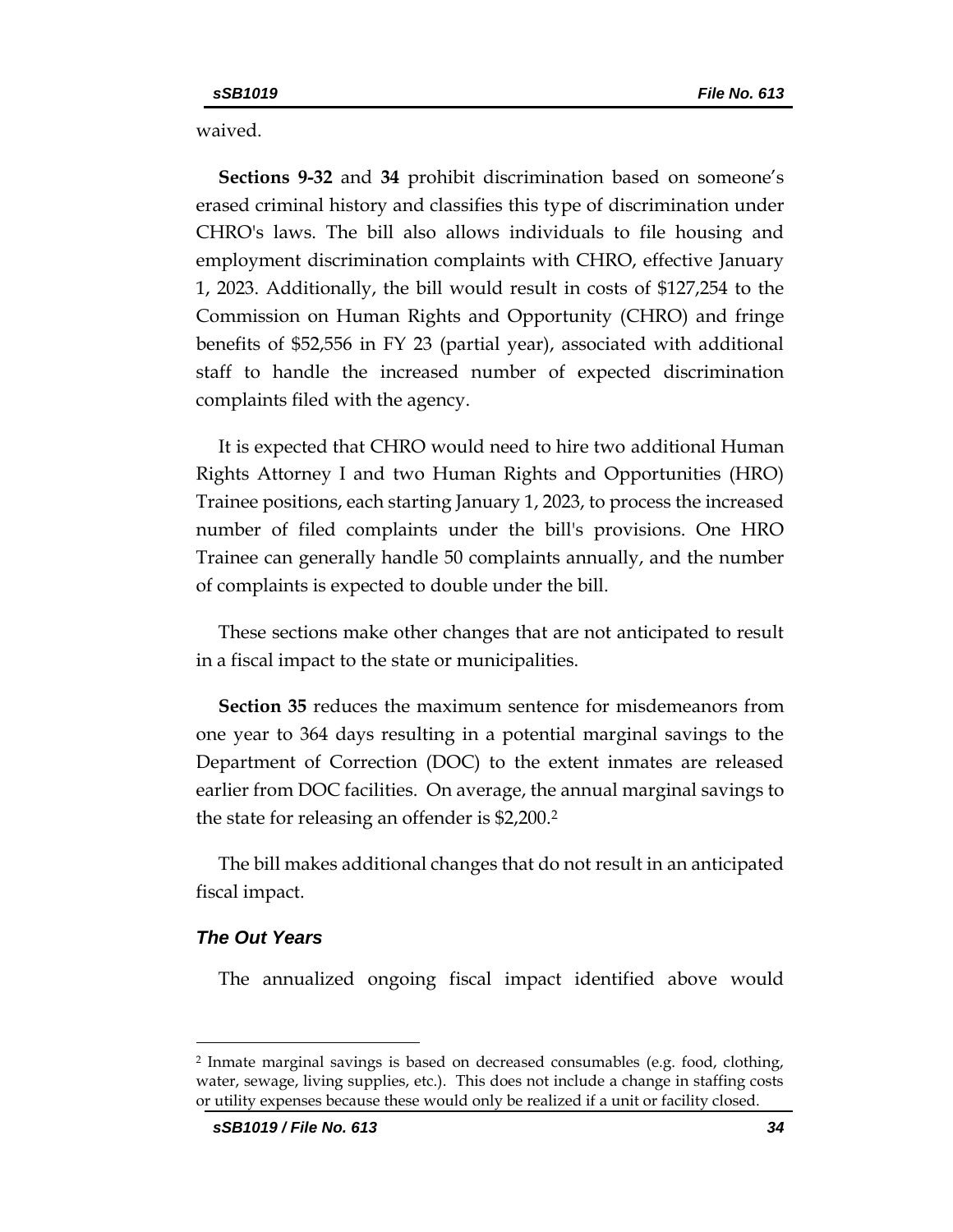continue into the future subject to inflation.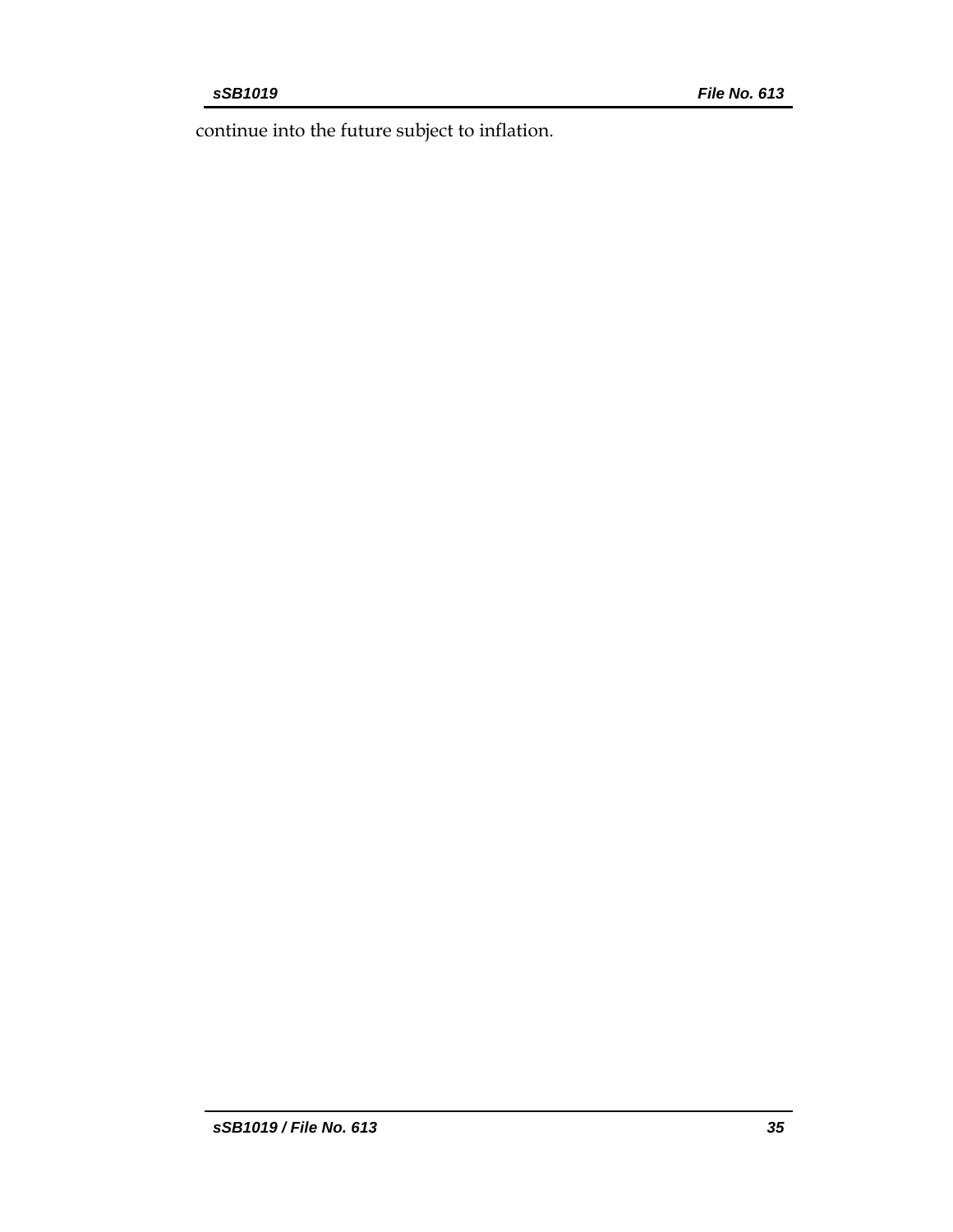# **OLR Bill Analysis**

**sSB 1019** 

*AN ACT CONCERNING THE BOARD OF PARDONS AND PAROLES, ERASURE OF CRIMINAL RECORDS FOR CERTAIN MISDEMEANOR AND FELONY OFFENSES, PROHIBITING DISCRIMINATION BASED ON ERASED CRIMINAL HISTORY RECORD INFORMATION AND CONCERNING THE RECOMMENDATIONS OF THE CONNECTICUT SENTENCING COMMISSION WITH RESPECT TO MISDEMEANOR SENTENCES.* 

# TABLE OF CONTENTS:

# [FILE NO. 613](#page-0-0)

[SUMMARY](#page-36-0)

#### § 1 — [BOARD OF PARDONS AND PAROLES TRAINING](#page-37-0)

*[Expands required annual training for Board of Pardons and Paroles members to include](#page-37-1)  [the pardons process and collateral consequences of having a criminal record](#page-37-1)*

#### § 2 — [WRITTEN EXPLANATION FOR PARDON DENIALS](#page-37-2)

*[Prohibits the Board of Pardons and Paroles from](#page-37-3) denying a pardon without providing a [written statement explaining the reasons for the denial](#page-37-3)*

#### §§ 3, 4 & 8 — [ERASURE OF CERTAIN CONVICTION RECORDS](#page-38-0)

*[Establishes a process to erase conviction records for misdemeanors and certain felonies](#page-38-1)  [after a specified period following the person's most recent conviction, except for family](#page-38-1)  [violence crimes or certain crimes requiring sex offender registration; establishes a separate](#page-38-1)  [process for erasing misdemeanor convictions committed by minors before July l, 2012;](#page-38-1)  [makes minor changes to existing record erasure laws](#page-38-1)*

#### § 5 — [AUTOMATED PROCESSES FOR RECORD ERASURE](#page-42-0)

*[Requires DESPP, in consultation with the judicial branch and the CJIS governing board,](#page-42-1)  to implement automated processes for criminal record erasure; allows DESPP to post [information online or otherwise distribute information about which records are subject to](#page-42-1)  [erasure](#page-42-1)*

# § 6 — [RECORD PURCHASERS AND DISCLOSURE](#page-43-0)

*[Extends certain requirements for purchasers of public criminal records to cover records](#page-43-1)  [purchased from all criminal justice agencies, not just the judicial branch; sets a 30-day](#page-43-1)  [deadline for these purchasers to update their records after receiving information on certain](#page-43-1)  [records'](#page-43-1) erasure*

#### § 7 — [CRIMINAL HISTORY SEARCH FEE WAIVER](#page-43-2)

*Allows DESPP to [waive the criminal history search fee for indigent pardon applicants](#page-44-0)*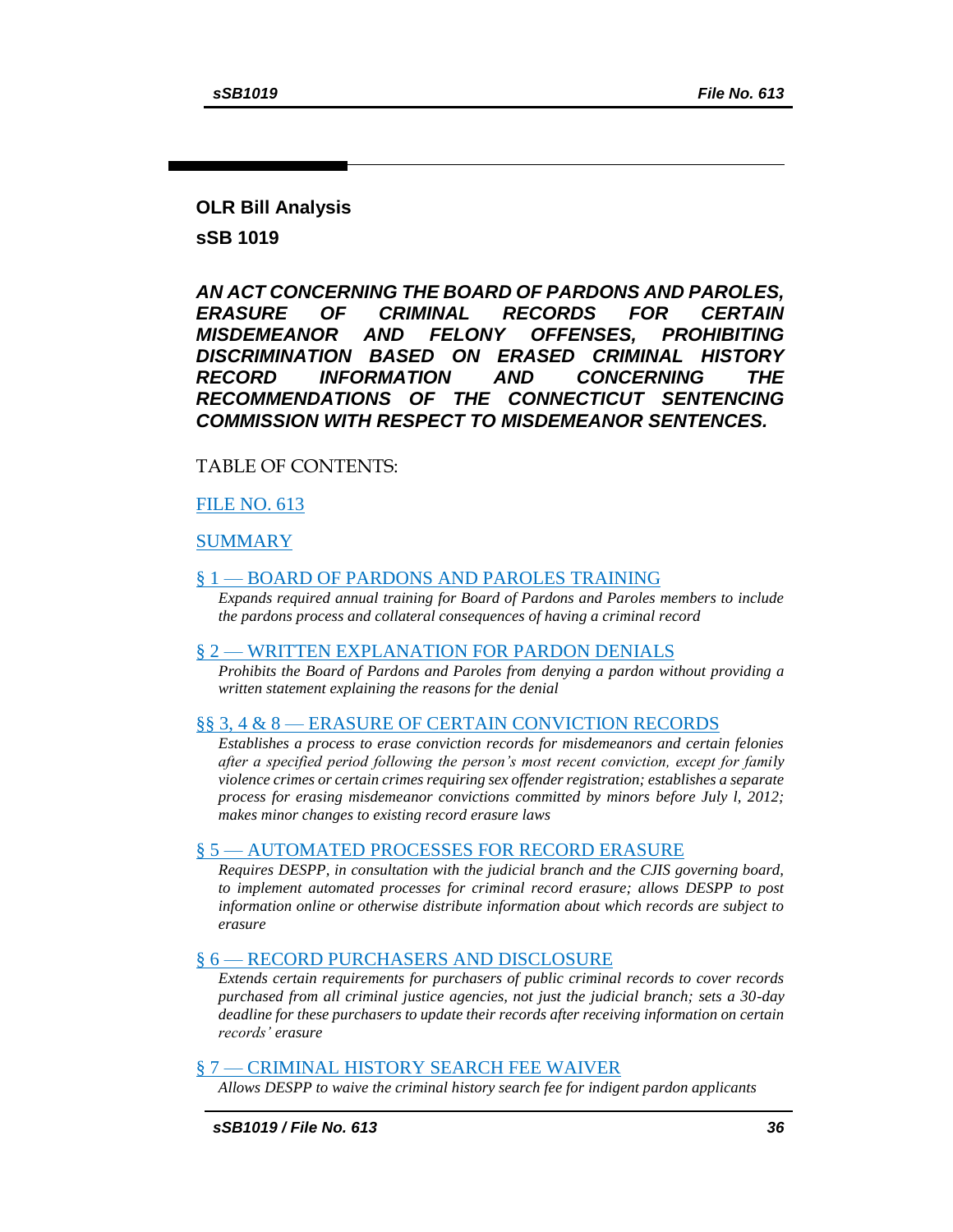#### §§ 9-32 & 34 — [DISCRIMINATION BASED ON ERASED CRIMINAL](#page-44-1)  [INFORMATION](#page-44-1)

*[Prohibits discrimination in various contexts based on someone's erased criminal history](#page-44-2)  [record information; classifies certain types of discrimination on this basis as discriminatory](#page-44-2)  [practices under CHRO's jurisdiction; makes related changes](#page-44-2)*

#### § 33 — [CRIMINAL JUSTICE AGENCIES](#page-51-0)

*[Adds DESPP and the Division of Criminal Justice to the list of "criminal justice agencies"](#page-51-1)  [for the purpose of determining access to criminal records](#page-51-1)*

#### § 35 — [MISDEMEANOR SENTENCES](#page-52-0)

*[Reduces the maximum sentence for misdemeanors by one day, from one year to 364 days,](#page-52-1)  [and makes related changes](#page-52-1)*

#### [BACKGROUND](#page-53-0)

# <span id="page-36-0"></span>**SUMMARY**

This bill establishes a process to erase records of certain criminal convictions after a specified period following the person's most recent conviction. These provisions do not apply to (1) class A or B felonies (or certain unclassified felonies), (2) family violence crimes, or (3) certain crimes requiring sex offender registration.

Generally, (1) eligible misdemeanors are subject to erasure seven years after the person's most recent conviction and (2) eligible felonies are subject to erasure 10 or 15 years after the most recent conviction. For eligible convictions, erasure is automatic for offenses occurring on or after January 1, 2000; for earlier offenses, erasure occurs when the person files a petition for erasure. The bill establishes a separate process for erasing certain misdemeanor convictions committed by minors before July l, 2012.

The bill makes other related changes, such as setting a deadline for purchasers of public criminal records to purge erased records from their files after receiving information about that erasure.

The bill prohibits discrimination in various contexts based on someone's erased criminal history record information, including in housing, employment, public accommodations, credit, and state agency services. It classifies certain types of discrimination on this basis as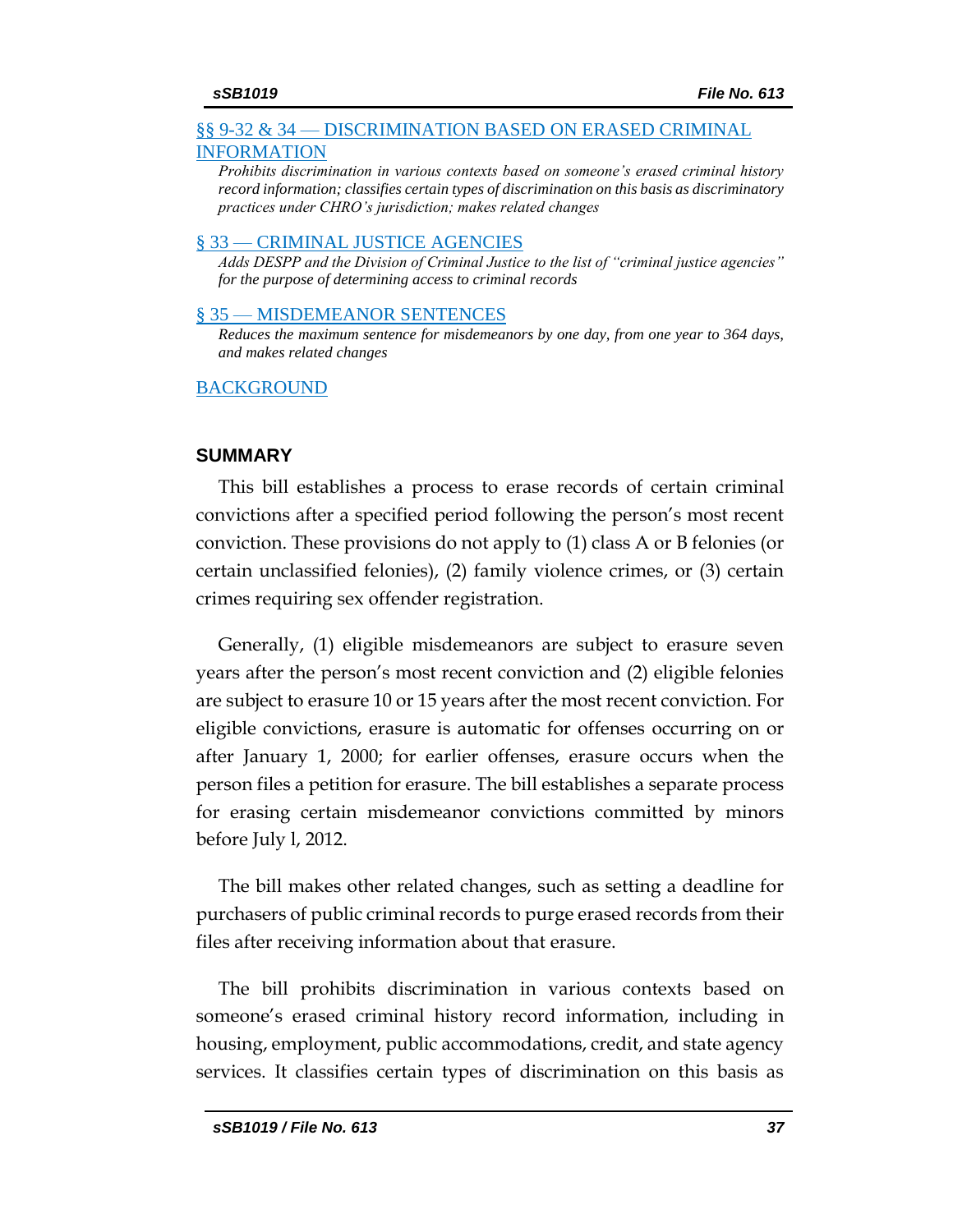discriminatory practices under the jurisdiction of the Commission on Human Rights and Opportunities (CHRO).

The bill requires members of the Board of Pardons and Paroles to (1) receive annual training on the pardons process and (2) provide a written explanation when denying a pardon. It allows the Department of Emergency Services and Public Protection (DESPP) to waive certain record search fees for indigent pardon applicants.

Finally, the bill reduces the maximum sentence for misdemeanors by one day, from one year to 364 days, and makes related changes.

The bill also makes various minor, technical, and conforming changes.

EFFECTIVE DATE: Various; see below.

# <span id="page-37-0"></span>**§ 1 — BOARD OF PARDONS AND PAROLES TRAINING**

<span id="page-37-1"></span>*Expands required annual training for Board of Pardons and Paroles members to include the pardons process and collateral consequences of having a criminal record* 

The bill requires members of the Board of Pardons and Paroles to take annual training on the pardons process, including information on the collateral consequences of having a criminal record (such as when applying for housing or employment).

Under existing law, board members must take annual training in the criminal justice and parole systems, including factors in granting parole, victims' rights and services, reentry strategies, risk assessment, case management, and mental health issues.

EFFECTIVE DATE: July 1, 2021

# <span id="page-37-2"></span>**§ 2 — WRITTEN EXPLANATION FOR PARDON DENIALS**

<span id="page-37-3"></span>*Prohibits the Board of Pardons and Paroles from denying a pardon without providing a written statement explaining the reasons for the denial*

The bill prohibits the Board of Pardons and Paroles from denying a pardon application unless the board provides the applicant a written statement (1) listing the factors considered to determine whether an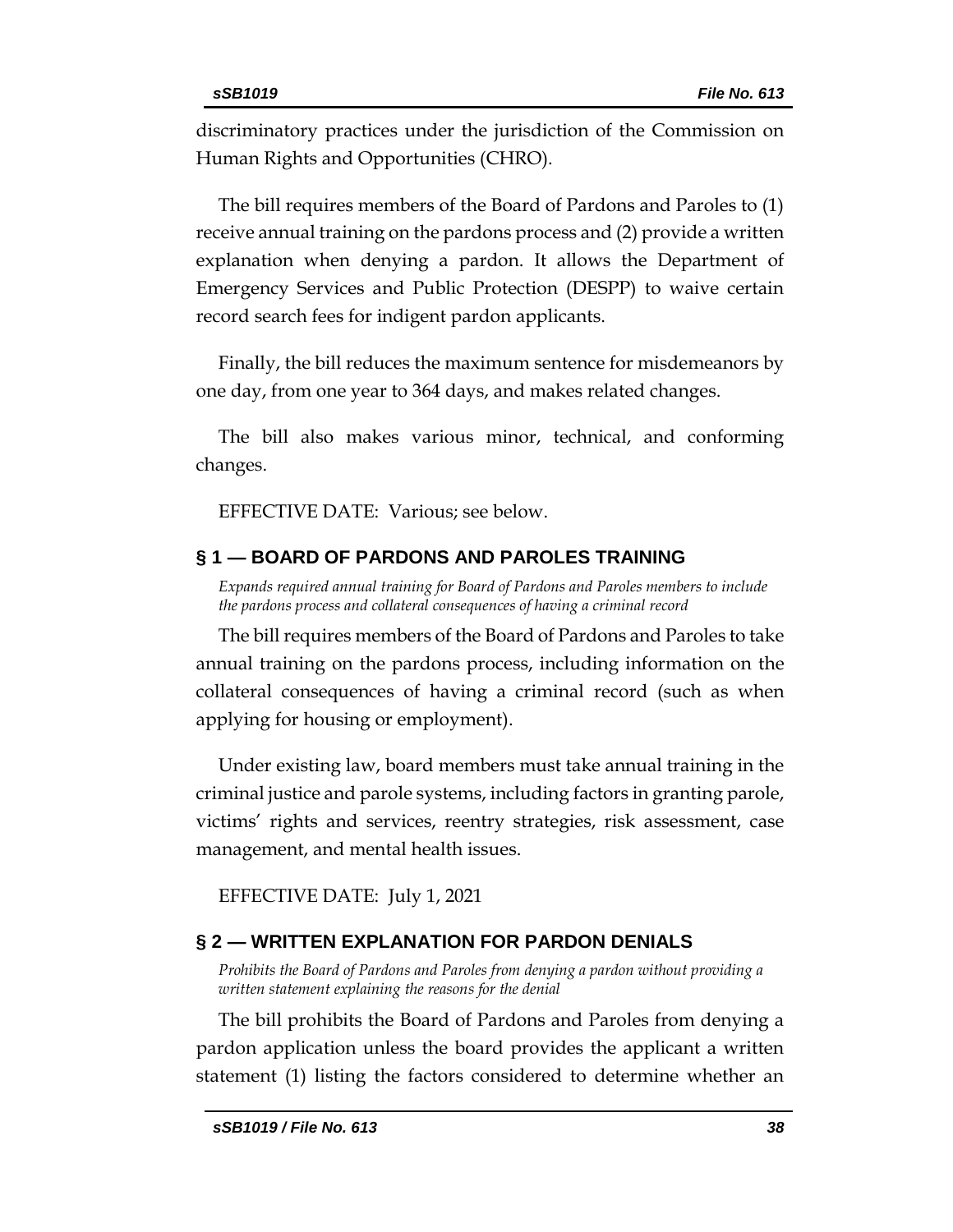applicant qualifies for a pardon and (2) explaining which factors the applicant did not satisfy.

Under existing law, the board's regulations must require board members in pardons hearings to issue written statements of the reasons for rejecting a pardon application (CGS § 54-124a(j); see Conn. Agencies Regs. § 54-124a(j)(3)-1).

EFFECTIVE DATE: January 1, 2023

# <span id="page-38-0"></span>**§§ 3, 4 & 8 — ERASURE OF CERTAIN CONVICTION RECORDS**

<span id="page-38-1"></span>*Establishes a process to erase conviction records for misdemeanors and certain felonies after a specified period following the person's most recent conviction, except for family violence crimes or certain crimes requiring sex offender registration; establishes a separate process for erasing misdemeanor convictions committed by minors before July l, 2012; makes minor changes to existing record erasure laws*

The bill establishes a process to erase records of most misdemeanor convictions and certain felony convictions after a specified period following the person's most recent conviction. The erasure applies to (1) related police, court, and prosecutor records (including any prosecuting grand jury) and (2) records held by the Board of Pardons and Paroles regarding court obligations arising from the conviction.

These erasure provisions generally apply to (1) classified or unclassified misdemeanors; (2) class  $C$ ,  $D$ , or  $E$  felonies; or (3) unclassified felonies with up to 10-year prison terms. The bill excludes (1) family violence crimes or (2) nonviolent or violent sexual offenses requiring sex offender registration (see BACKGROUND).

Under the bill, these convictions are eligible for erasure after the following periods have passed since the person's most recent conviction for any crime:

- 1. seven years, for misdemeanors;
- 2. 10 years, for (a) class D or E felonies or (b) unclassified felonies with prison terms of five years or less; and
- 3. 15 years, for (a) class C felonies or (b) unclassified felonies with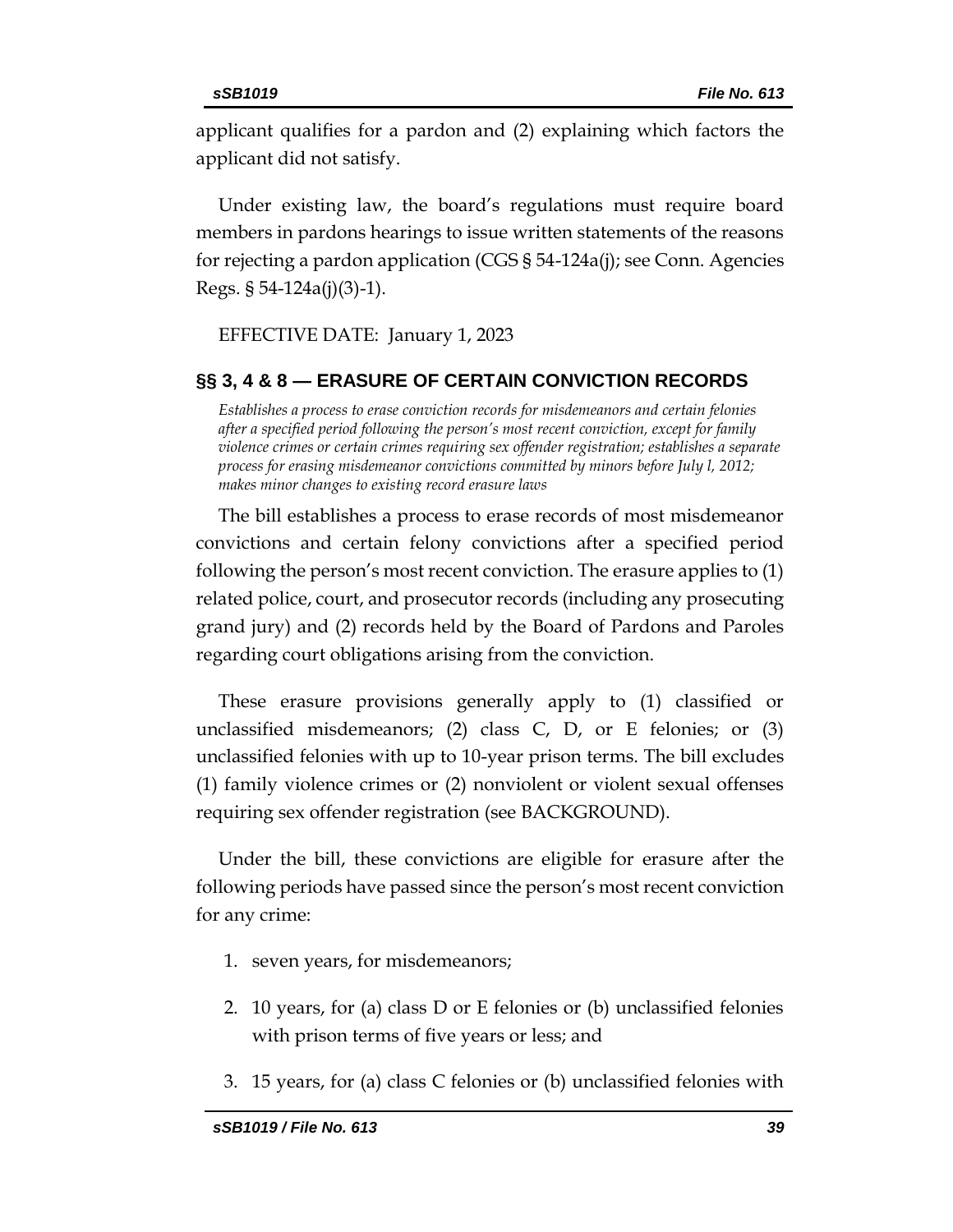prison terms greater than five years but no more than 10 years.

In each case, the periods are calculated from the date the court entered the person's most recent conviction for any crime (with an exception for certain drug possession crimes — see below).

Under the bill, the records are erased automatically for offenses that occurred on or after January 1, 2000. For offenses before then, the records are erased when the person files a petition on a form prescribed by the Office of the Chief Court Administrator.

The bill specifies that these provisions do not (1) limit any other procedure for erasure of criminal history record information or (2) prohibit someone from participating in any such procedure, even if that person's records have been erased under the bill's procedure.

As explained below, the bill establishes a separate process for erasing misdemeanor convictions committed by minors before July l, 2012.

The bill also makes conforming changes.

EFFECTIVE DATE: January 1, 2023

# *DMV Records*

The bill specifies that it does not require the Department of Motor Vehicles (DMV) to erase criminal history record information from operators' driving records. It requires DMV, when applicable, to make this information available through the Commercial Driver's License Information System.

# *Certain Drug Possession Convictions*

Under the bill, if a person was convicted for certain illegal drug possession offenses before October 1, 2015, that conviction is not considered as a most recent offense when evaluating whether enough time has passed for a person's conviction to qualify for erasure. Generally, this applies to convictions for possessing (1) less than four ounces of cannabis or (2) any amount of non-narcotic or nonhallucinogenic drugs.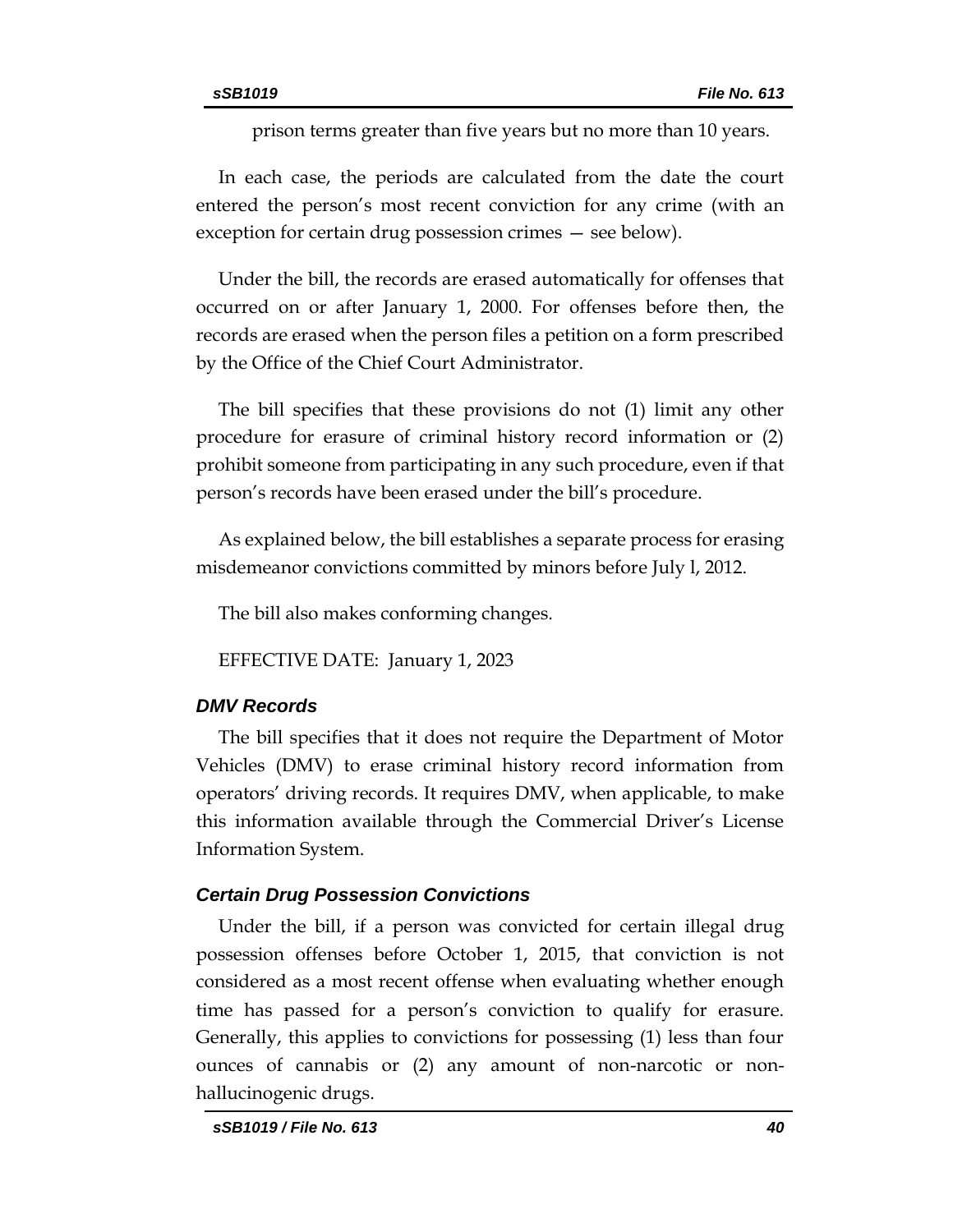(Effective October 1, 2015, PA 15-2, June Special Session (§ 1) replaced the prior penalty for drug possession crimes, which punished most types of illegal drug possession as felonies. It created a new structure that generally punishes possession of half an ounce or more of cannabis or any amount of another illegal drug as a class A misdemeanor.)

# *Certain Misdemeanor Convictions for Minors (§ 3(f))*

Under existing law, 17 is the maximum age of juvenile court jurisdiction. Specifically, 16-year-olds were transferred to juvenile jurisdiction starting July 1, 2010, and 17-year-olds were transferred starting July 1, 2012.

The bill establishes a separate process for erasure of misdemeanor convictions for crimes committed before July 1, 2012, by individuals under age 18 at the time of the offense. These provisions apply to related police, court, and prosecutor records. But they do not apply if the person was convicted for multiple charges in the case and at least one is not eligible for erasure. This is an exception to the general rule for record erasure in multi-count cases (see below).

For these offenses committed from January 1, 2000, through June 30, 2012, if the records are electronic (other than scanned copies of physical documents), they must be erased; otherwise, they are deemed erased by operation of law. The bill excludes from these procedures (1) motor vehicle offenses; (2) violations under Title 14 (motor vehicle and driving laws); and (3) offenses for failing to pay the fine and related fees, plead not guilty, or appear in court for an infraction or a violation that is subject to infraction procedures.

For misdemeanor offenses committed before January 1, 2000, by someone under age 18, the person may request the erasure by filing a petition with the Superior Court where the conviction occurred. The court must then direct the records to be erased.

#### *General Provisions (§ 3(g)-(k))*

Under the bill, various existing provisions on criminal record erasure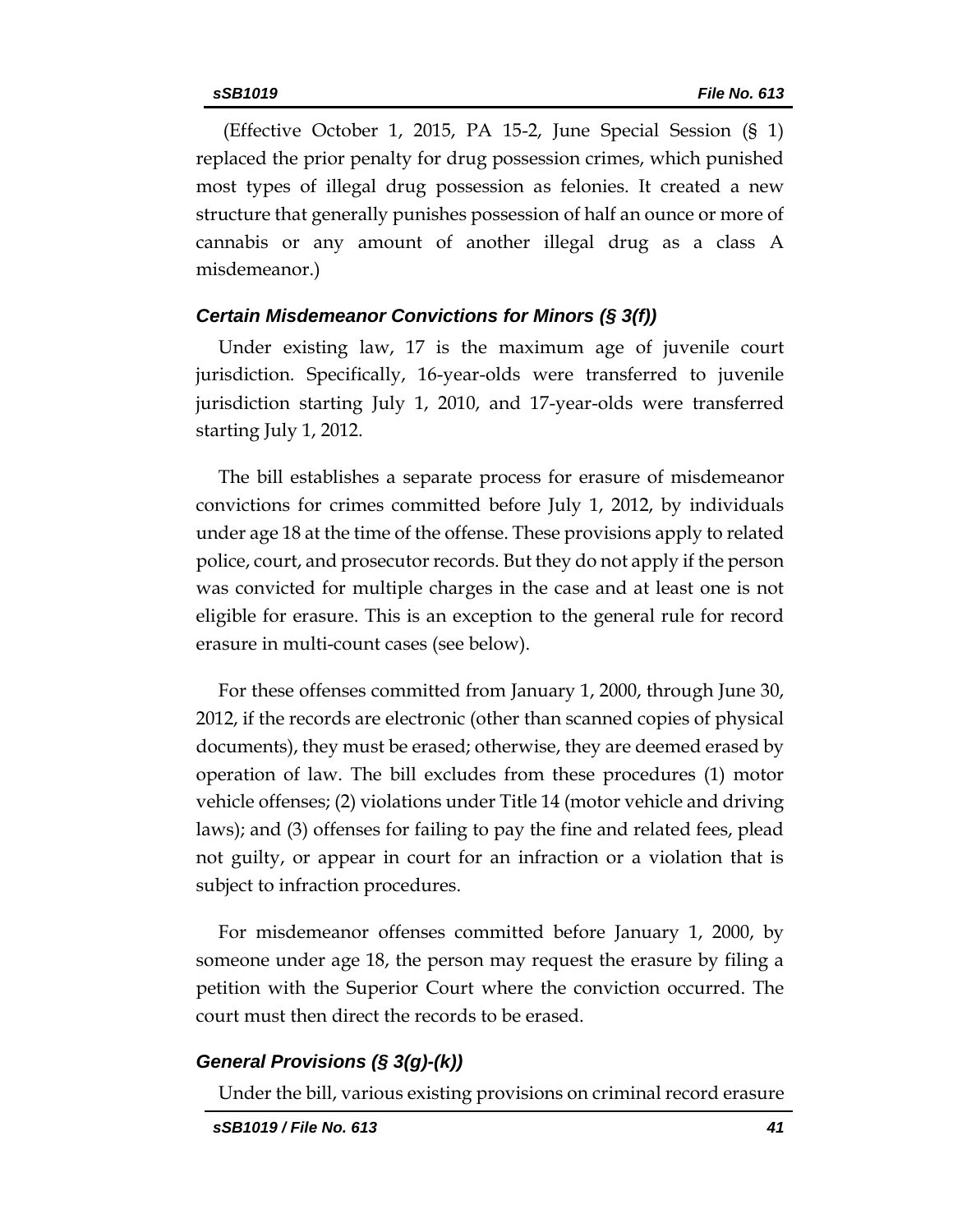in some circumstances (e.g., following a dismissal, not guilty finding, or pardon) also apply to the bill's new erasure provisions, as applicable.

For example:

- 1. no fees may be charged for any record erasure petition;
- 2. anyone whose records are erased under these provisions is deemed to have never been arrested for those charges under law and may swear to that under oath;
- 3. if the case contained multiple charges and only some are entitled to erasure, electronic records released to the public must be erased to the extent they reference charges entitled to erasure; and
- 4. these record erasure laws do not apply to court records and transcripts prepared by official court reporters, assistant court reporters, and monitors.

Generally, the court clerk or law enforcement agencies with information in these erased records must not disclose information pertaining to the erased charges. But the person whose charges were erased can obtain this information, by submitting satisfactory proof of his or her identity under guidelines prescribed by the Office of the Chief Court Administrator. The clerk must provide adequate measures to safeguard against unauthorized access to, or dissemination of, erased records.

The court clerk must forward a notice of the erasure to applicable law enforcement agencies directing that their records about the case be erased. Under the bill, the clerk must also forward similar notice to the appropriate prosecutors for misdemeanors committed by minors between January 1, 2000, and June 30, 2012.

The court must disclose erased criminal records (unless they have been destroyed) in limited circumstances, such as to the prosecutor and defense counsel when the records are connected to a perjury charge that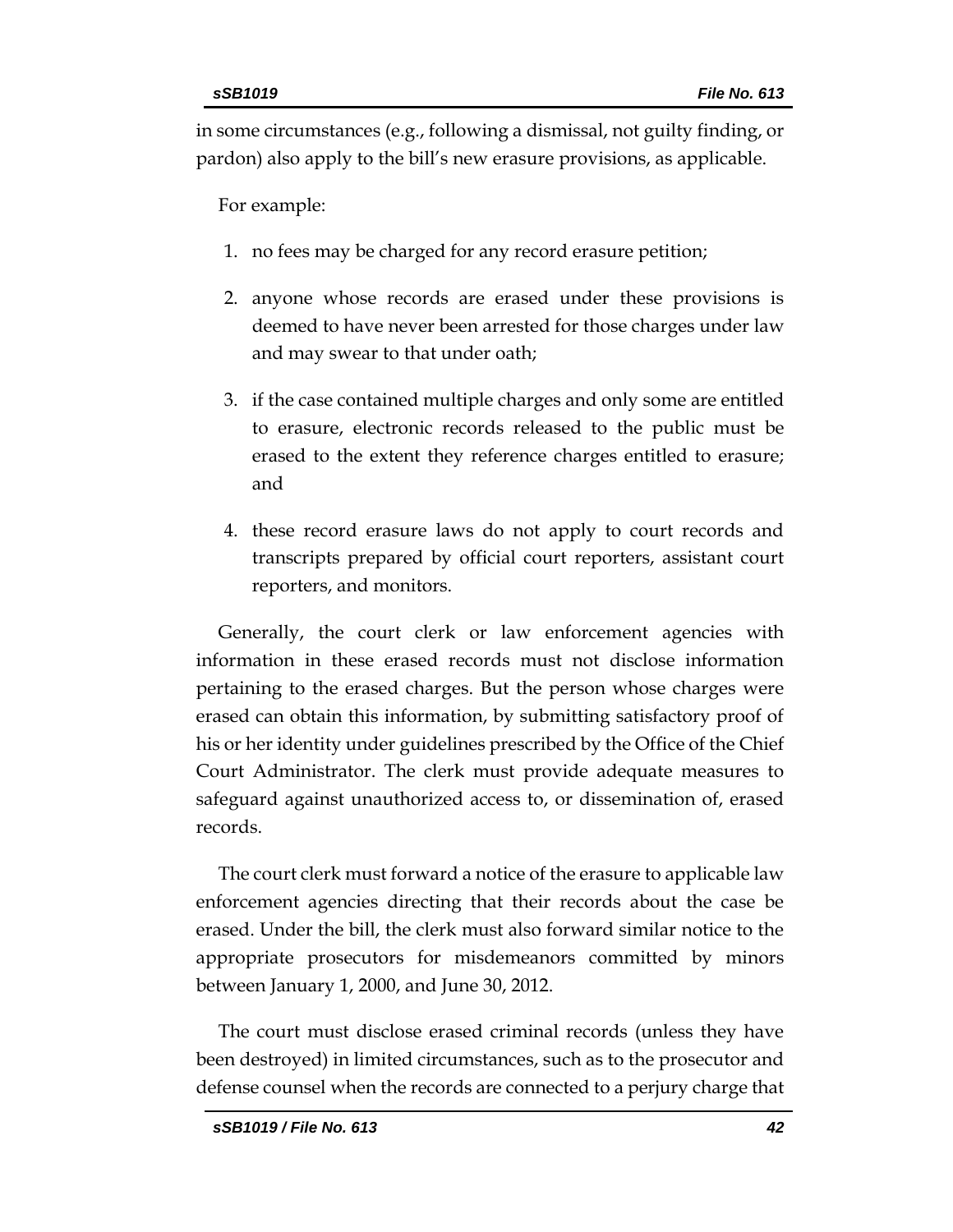the prosecutor alleges to have arisen from testimony at trial.

# *Erasure of Records Following Decriminalization (§ 4)*

Under existing law, upon the petition of someone convicted for an act that was subsequently decriminalized, the court must order the physical destruction of all related police, court, and prosecution records. The bill specifies that the court must order this immediately upon receiving the petition.

# *Court Location for Certain Existing Erasure Laws (§§ 3 & 4)*

The bill also specifies that, for various record erasure provisions under existing law, the petitioner must file the request with the Superior Court where venue would currently exist if the conviction took place in certain courts that are now obsolete. Current law instead requires these petitions to be filed with the judicial branch records center.

These provisions apply to petitions for erasure of (1) convictions for decriminalized offenses and (2) records for certain older cases that are subject to erasure under existing law (e.g., dismissals or pardons).

The bill also makes related minor changes.

# <span id="page-42-0"></span>**§ 5 — AUTOMATED PROCESSES FOR RECORD ERASURE**

<span id="page-42-1"></span>*Requires DESPP, in consultation with the judicial branch and the CJIS governing board, to implement automated processes for criminal record erasure; allows DESPP to post information online or otherwise distribute information about which records are subject to erasure*

The bill requires DESPP, in consultation with the judicial branch and the Criminal Justice Information System Governing Board, to develop and implement automated processes for criminal record erasure. This includes (1) the bill's provisions for erasure of certain convictions after a specified period as described above and (2) certain erasure provisions under existing law (e.g., following a dismissal or pardon).

It allows DESPP, within available appropriations, to post information on its website or otherwise disseminate information on which records are subject to erasure.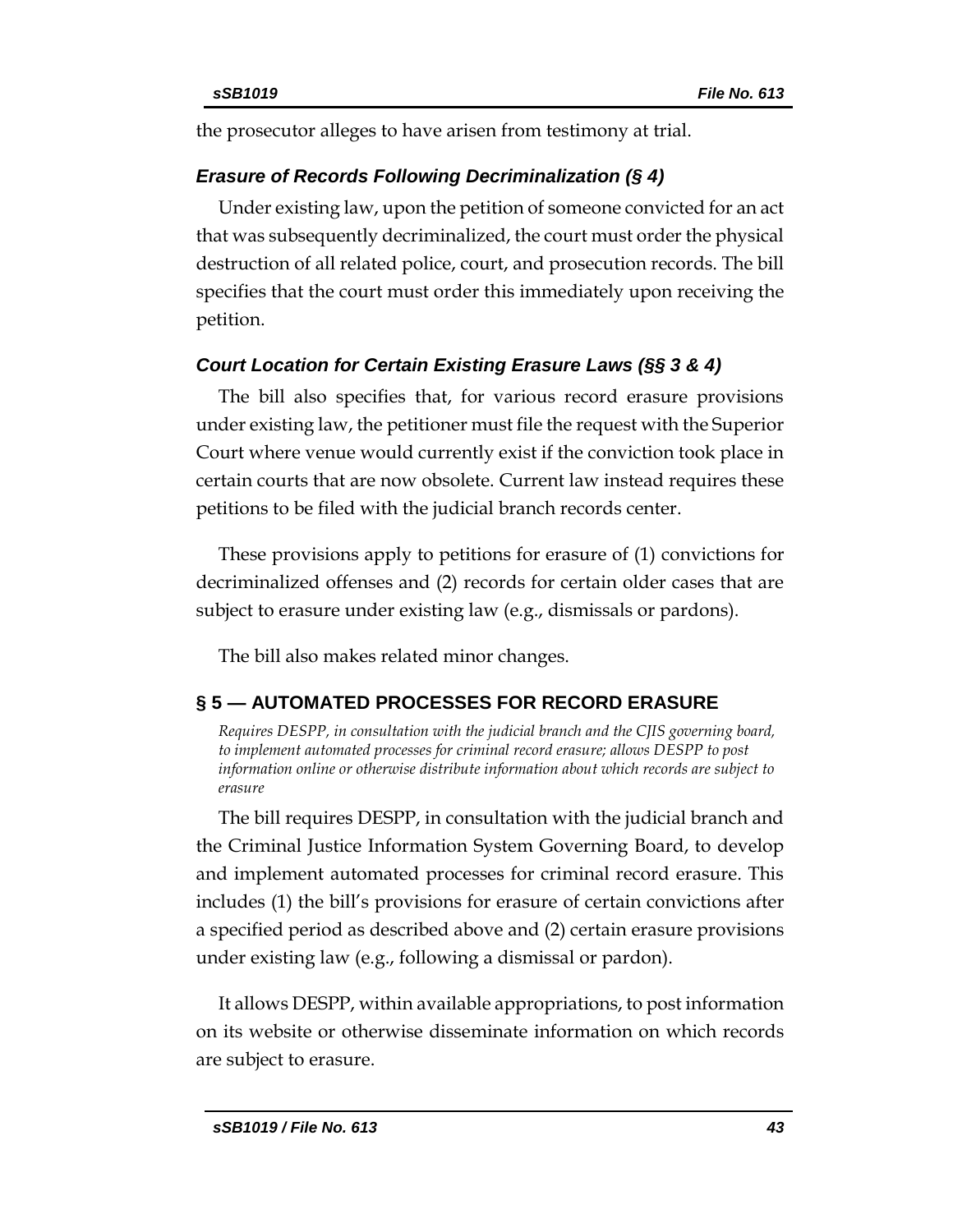<span id="page-43-2"></span>It also specifies that these provisions do not require the destruction of paper records.

EFFECTIVE DATE: January 1, 2023

# <span id="page-43-0"></span>**§ 6 — RECORD PURCHASERS AND DISCLOSURE**

<span id="page-43-1"></span>*Extends certain requirements for purchasers of public criminal records to cover records purchased from all criminal justice agencies, not just the judicial branch; sets a 30-day deadline for these purchasers to update their records after receiving information on certain records' erasure* 

Current law establishes certain requirements that persons who purchase public criminal records from the judicial branch must meet before disclosing these records. The bill expands these provisions to also cover records purchased from other criminal justice agencies (e.g., the State Police, Department of Motor Vehicles, or Department of Correction). It also specifies that these requirements apply to background screening providers and similar data-based services or companies, in addition to consumer reporting agencies as under current law.

Under existing law, the judicial branch must make information (such as docket numbers) on erased records available to these purchasers, to allow them to identify and permanently delete these records. Currently, before disclosing the records, the person must purchase from the judicial branch any updated public criminal records or information available to comply with the law, either on a monthly basis or on another schedule the judicial branch establishes. As noted above, the bill extends these provisions to other criminal justice agencies.

Current law also requires these purchasers to update their records before disclosing them to permanently delete any erased records. The bill requires them to do this within 30 days after receiving information on erased records.

As under existing law, the purchaser may not further disclose erased records.

EFFECTIVE DATE: January 1, 2023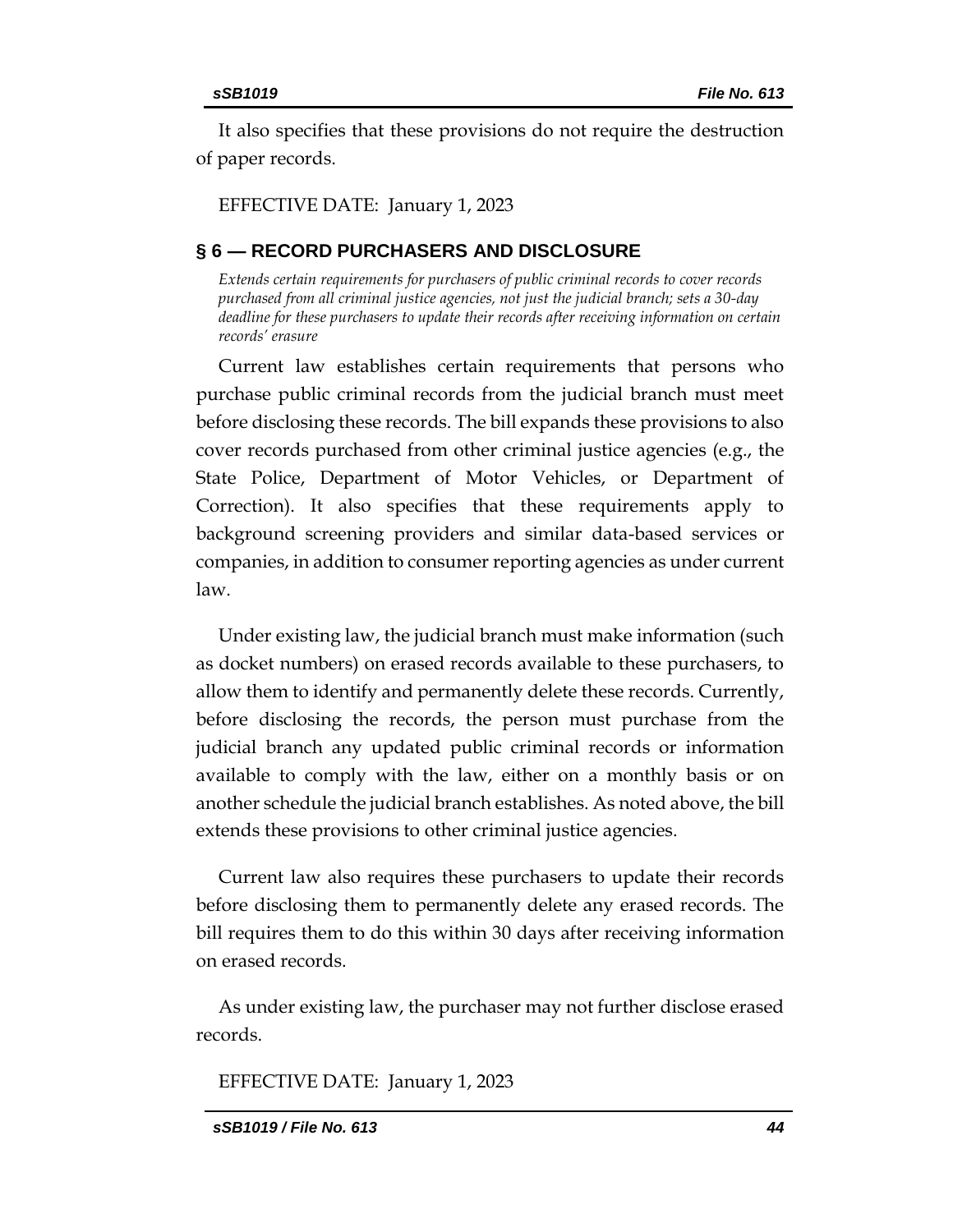# **§ 7 — CRIMINAL HISTORY SEARCH FEE WAIVER**

<span id="page-44-0"></span>*Allows DESPP to waive the criminal history search fee for indigent pardon applicants* 

The bill allows DESPP to waive the \$75 fee for a criminal history information record search for pardon applicants requesting the search in connection with their application. It requires applicants seeking a waiver to complete a DESPP-prescribed form indicating their indigency.

EFFECTIVE DATE: July 1, 2021

# <span id="page-44-1"></span>**§§ 9-32 & 34 — DISCRIMINATION BASED ON ERASED CRIMINAL INFORMATION**

<span id="page-44-2"></span>*Prohibits discrimination in various contexts based on someone's erased criminal history record information; classifies certain types of discrimination on this basis as discriminatory practices under CHRO's jurisdiction; makes related changes* 

The bill prohibits various forms of discrimination based on someone's erased criminal history record information, such as in employment, public accommodations, the sale or rental of housing, the granting of credit, and several other areas.

In several cases, it classifies discrimination based on these erased records as a "discriminatory practice" under the CHRO laws. By doing so, the bill allows individuals aggrieved by these violations, or CHRO itself, to file a complaint with CHRO alleging discrimination.

Additionally, it classifies as discriminatory employment practices certain employer actions already prohibited by law, and allows aggrieved individuals to file a CHRO complaint or lawsuit (see § 15 below).

EFFECTIVE DATE: January 1, 2023, except for certain provisions on (1) discriminatory practices within CHRO jurisdiction (§§ 11, 12, 16, 17, 23, 24 & 26) and (2) state agency discrimination (§§ 18-22), which are effective October 1, 2021.

# *Erased Records Defined (§ 10)*

The bill defines "criminal history record information" as court records and information obtained from the judicial branch or any criminal justice agency relating to (1) arrests, releases, detentions,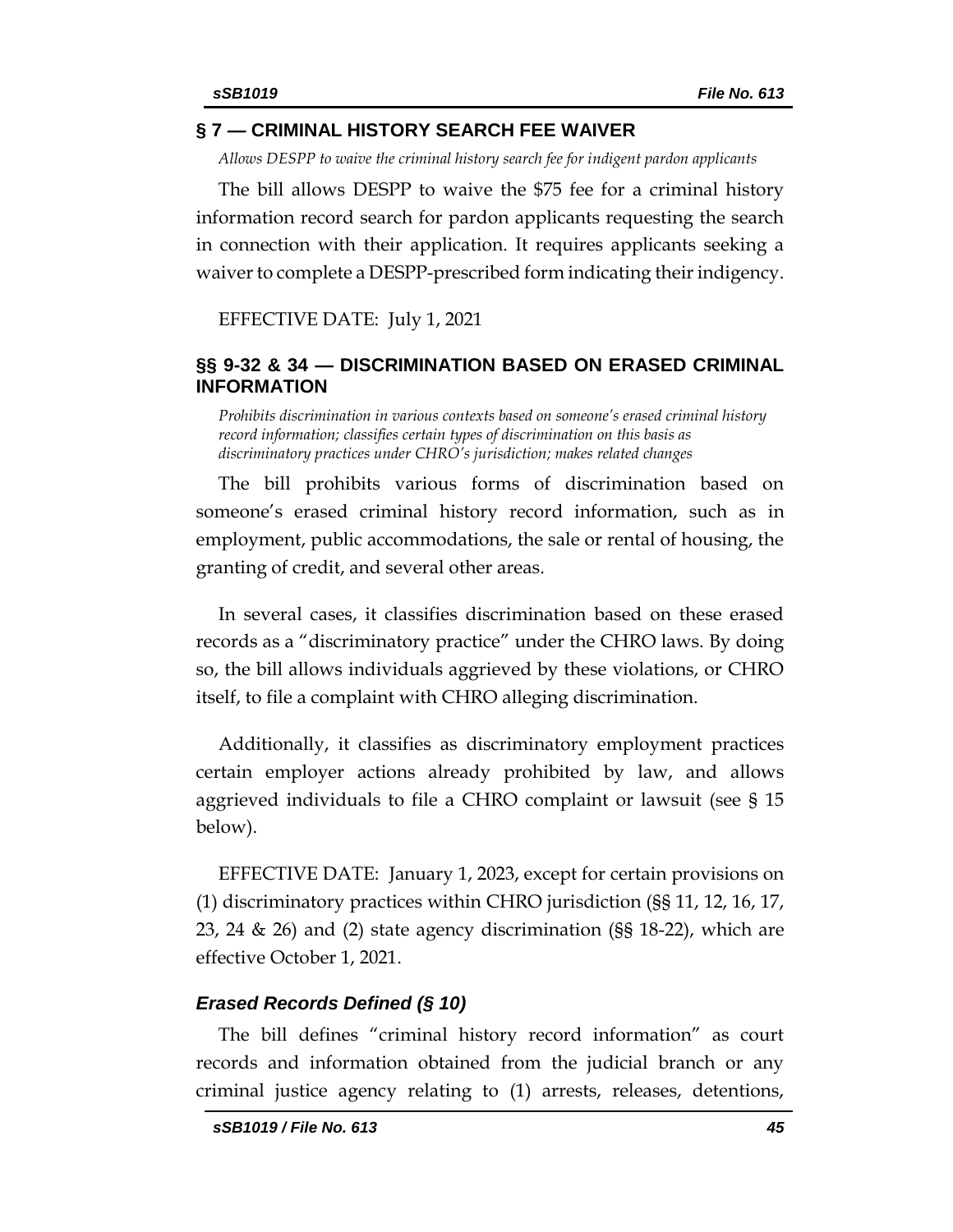indictments, information, or other formal criminal charges; (2) any events and outcomes arising from them, including pleas, trials, sentences, appeals, incarcerations, correctional supervision, paroles and releases, or outstanding judgments; and (3) any other conviction information.

"Erased criminal history record information" is (1) the above information that has been erased under the bill or existing law, (2) information related to people granted youthful offender status, or (3) continuances of criminal cases that are more than 13 months old.

# *Discriminatory Practices Under CHRO Statutes*

Under the bill, the following types of discrimination are classified as discriminatory practices subject to CHRO jurisdiction. These provisions apply starting January 1, 2023.

*Deprivation of Rights (§ 11).* The bill prohibits depriving someone of rights, privileges, or immunities secured or protected by state or federal laws or constitutions, or causing this to occur, based on a person's erased criminal history record information.

*Housing (§ 12).* The bill generally prohibits the following kinds of housing discrimination based on the erased criminal history record of (1) a buyer or renter (or potential one as applicable); (2) anyone associated with them; or (3) someone residing in, or intending to reside in, the dwelling after it is sold, rented, or made available. Specifically, this applies to:

- 1. refusing to sell or rent after a person makes a bona fide offer, or refusing to negotiate for the sale or rental of a dwelling, or otherwise denying or making a dwelling unavailable;
- 2. discriminating in the terms, conditions, or privileges of a dwelling's sale or rental, or in the provision of services or facilities in connection with the sale or rental;
- 3. making, printing, or publishing a notice, statement, or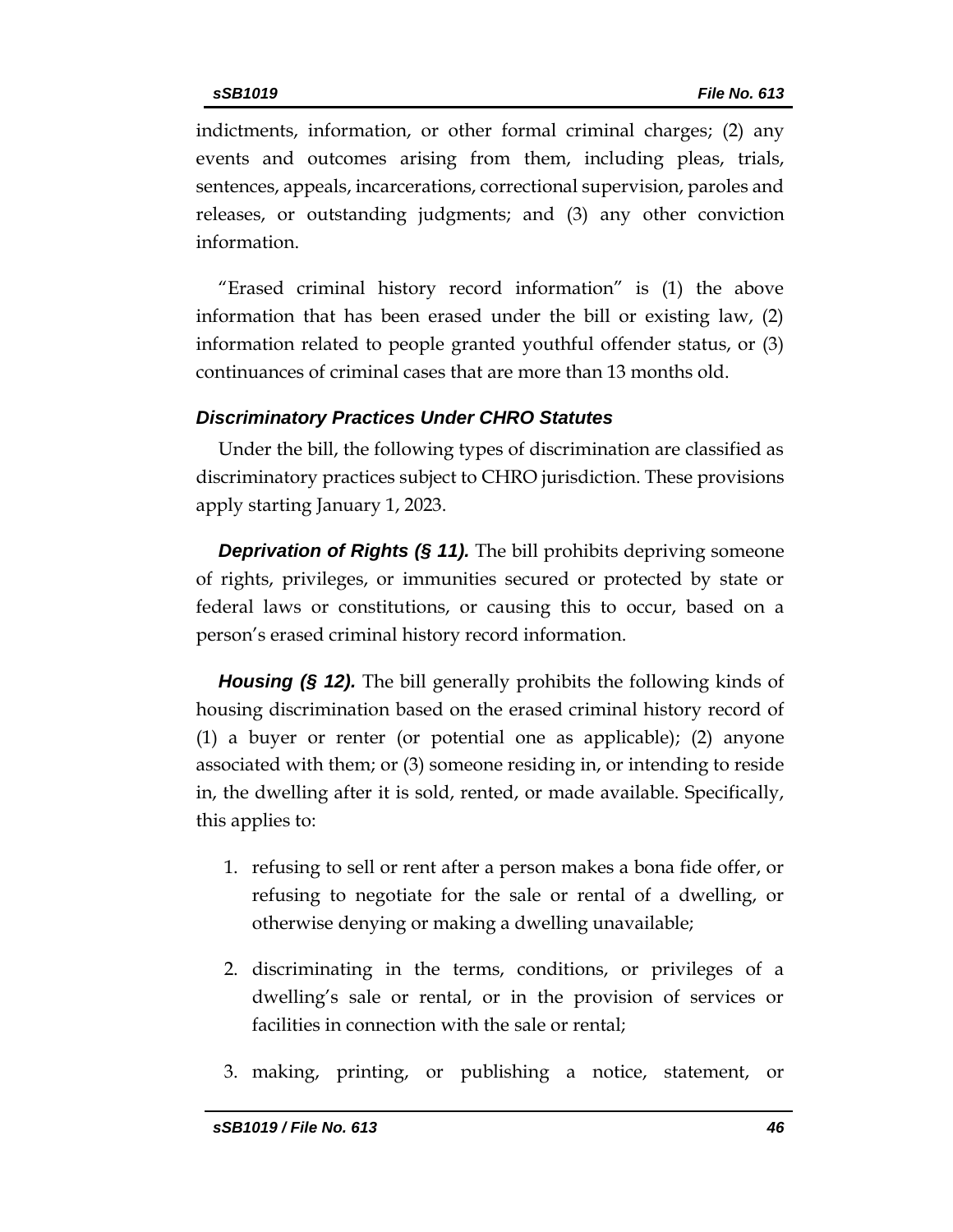advertisement (or causing any of these to be done) about a dwelling's sale or rental that indicates a preference, limitation, or discrimination, or an intention to make such a preference, limitation, or discrimination;

- 4. falsely representing to someone that a dwelling is not available for inspection, sale, or rental, a practice commonly known as "steering"; or
- 5. any person or entity engaging in residential real estate transactions discriminating in making a transaction available or in the transactions' terms or conditions.

Additionally, the bill generally prohibits the following kinds of housing discrimination based on a person's erased criminal history record information:

- 1. inducing or attempting to induce someone, for profit, to sell or rent a dwelling by representing that people with erased criminal history record information are moving, or may move, into the neighborhood;
- 2. denying someone access to, or membership or participation in, a multiple-listing service, real estate brokers' organization, or other service, organization, or facility related to the business of selling or renting dwellings, or discriminating in the terms or conditions of such access, membership, or participation; or
- 3. coercing, intimidating, threatening, or interfering with someone's exercise or enjoyment of these rights, or taking these actions on account of the person having exercised, enjoyed, or aided or encouraged someone else in the exercise or enjoyment of these rights.

These prohibitions do not apply to (1) renting a room or rooms in a single-family home in which the owner lives or (2) a unit in a home containing up to four units if the owner lives in one.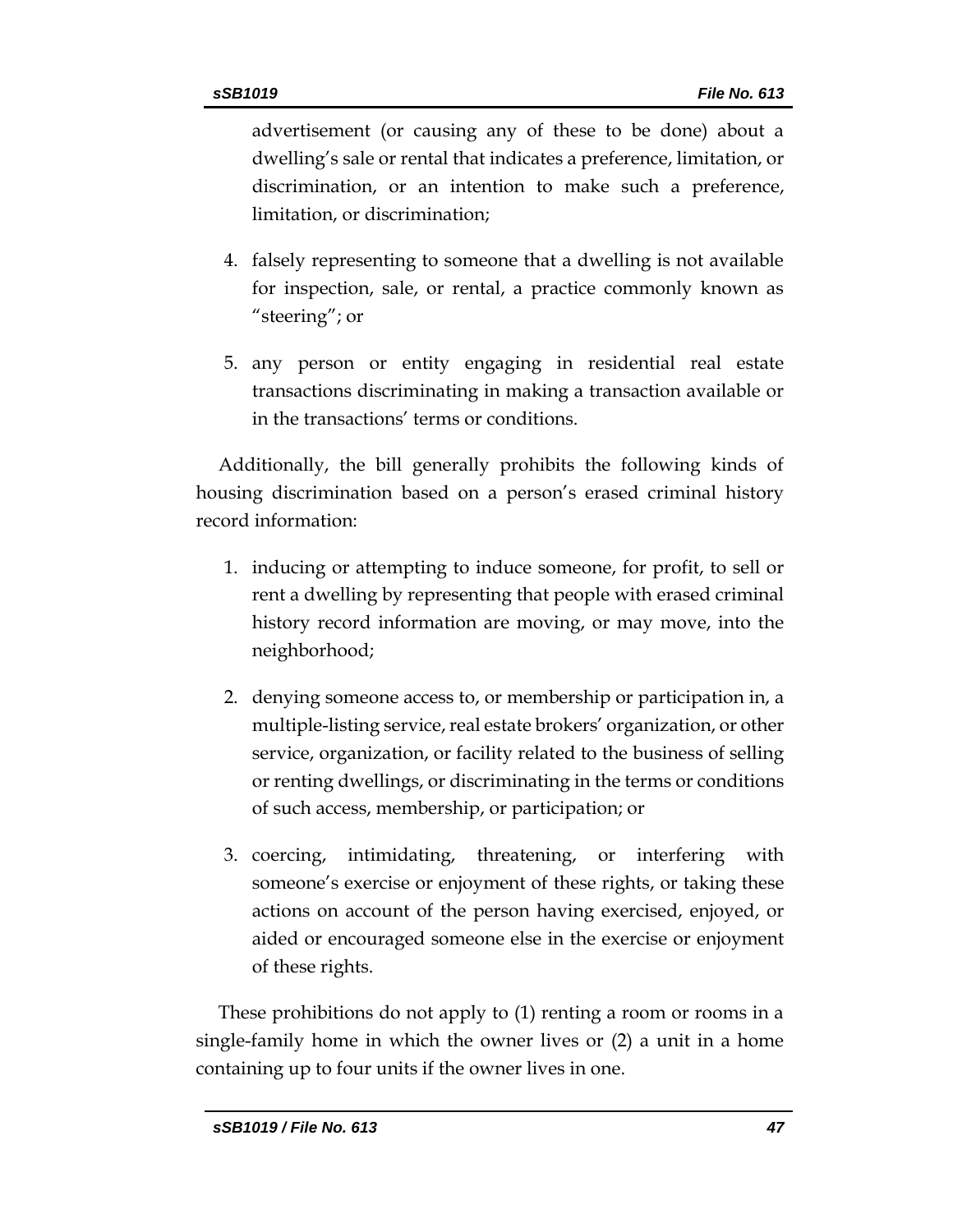The bill specifies that these provisions do not (1) limit any reasonable state law or municipal ordinance restricting maximum occupancy in a dwelling or (2) prohibit a property appraiser from considering factors other than someone's erased criminal history record.

*Employer Actions Already Prohibited by Law (§ 15). Existing law* bars employers from taking various actions in relation to job applicants' or employees' criminal history or erased criminal records.

Under current law, an applicant or employee allegedly aggrieved by a violation of these laws may file a complaint with the labor commissioner. The bill instead deems some violations to be discriminatory employment practices under CHRO's jurisdiction. It allows allegedly aggrieved individuals to file a (1) CHRO complaint or (2) lawsuit for declaratory or injunctive relief, damages, or any other remedy allowed by law. The bill specifies that it is the individual's choice whether to file a CHRO complaint or lawsuit.

This applies to the following:

- 1. employers asking prospective employees about their prior arrests, criminal charges, or convictions on an initial employment application, unless the (a) employer must do so under a state or federal law or (b) prospective employee is applying for a position that requires a security or fidelity bond or an equivalent bond;
- 2. if an employment application includes questions on criminal history, the failure to contain certain disclosures in clear and conspicuous language, such as that the applicant is not required to disclose erased records and an explanation of what those records are; and
- 3. employers (or their agents or designees) denying employment to someone, or discharging or discriminating against an employee, based solely on erased criminal records or a prior conviction for which the person (before employment) received a provisional pardon or certificate of rehabilitation.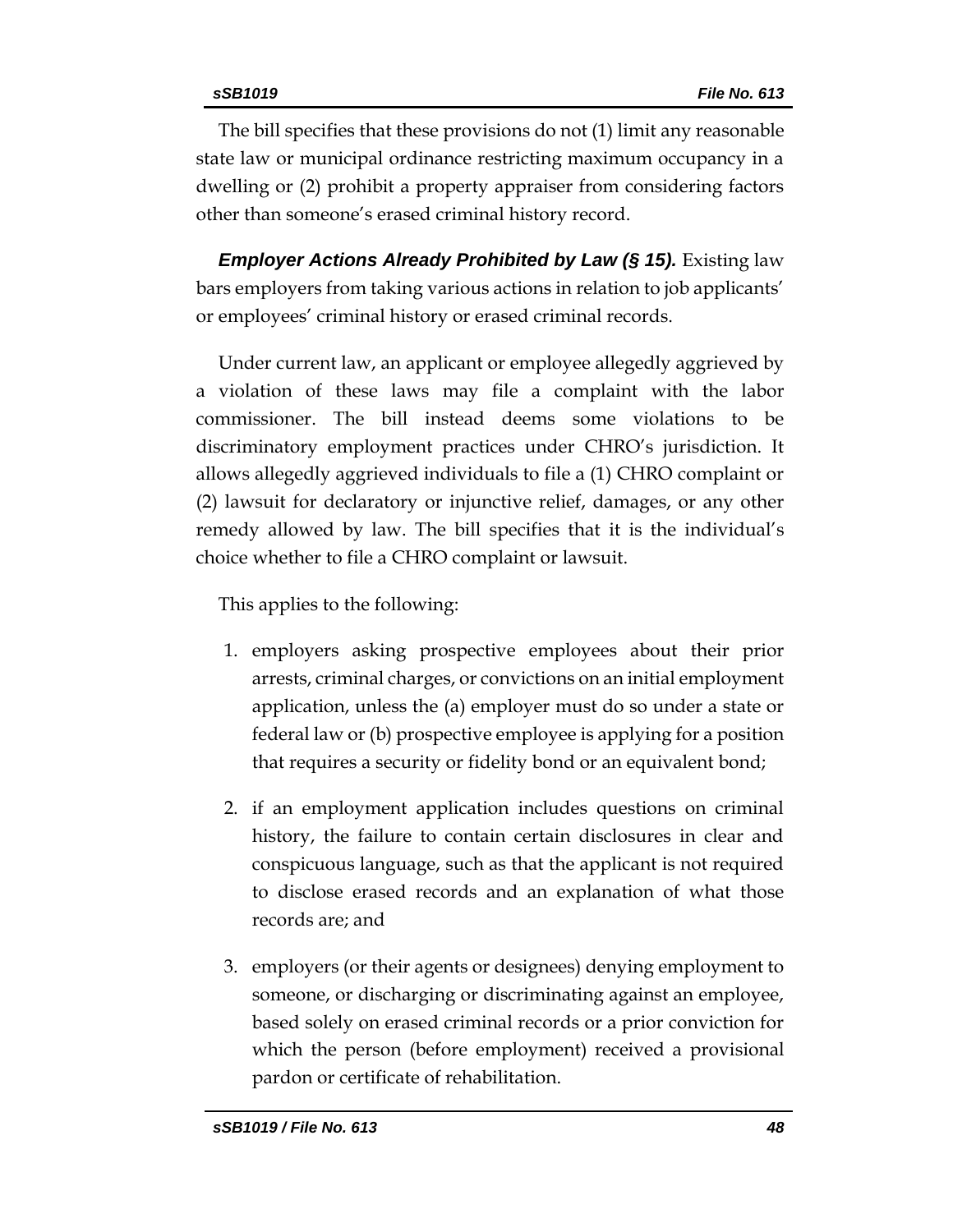The bill makes related minor and technical changes to these provisions.

**Other Employment Provisions (§ 16).** The bill prohibits employers or their agents, representatives, or designees from discriminating against someone in pay or employment terms, conditions, or privileges based on the person's erased criminal history record information. This applies to any employer with at least one employee, including the state or municipal employers.

The bill also prohibits the following kinds of employment-related discrimination based on a person's erased criminal history record information:

- 1. employment agencies failing or refusing to properly classify or refer the person for employment or otherwise discriminating against the person;
- 2. labor organizations excluding the person from full membership rights, expelling the person, or discriminating in any way against a member, employer, or employee; or
- 3. employers, employment agencies, labor organizations, or anyone else advertising employment opportunities in a way that restricts employment and thus discriminates.

*Associations of Licensed People (§ 17).* The bill prohibits professional or trade associations, boards, or other organizations whose profession, trade, or occupation requires a state license, from refusing to accept someone as a member because of his or her erased criminal history record information. Violators are subject to a \$100 to \$500 fine.

**Public Accommodations (§ 23).** The bill prohibits anyone from denying someone, on the basis of erased criminal record information, full and equal accommodations in any place of public accommodation, resort, or amusement (i.e., one that caters to or offers its services, facilities, or goods to the general public), subject to lawful conditions and limitations that apply alike to everyone. It further prohibits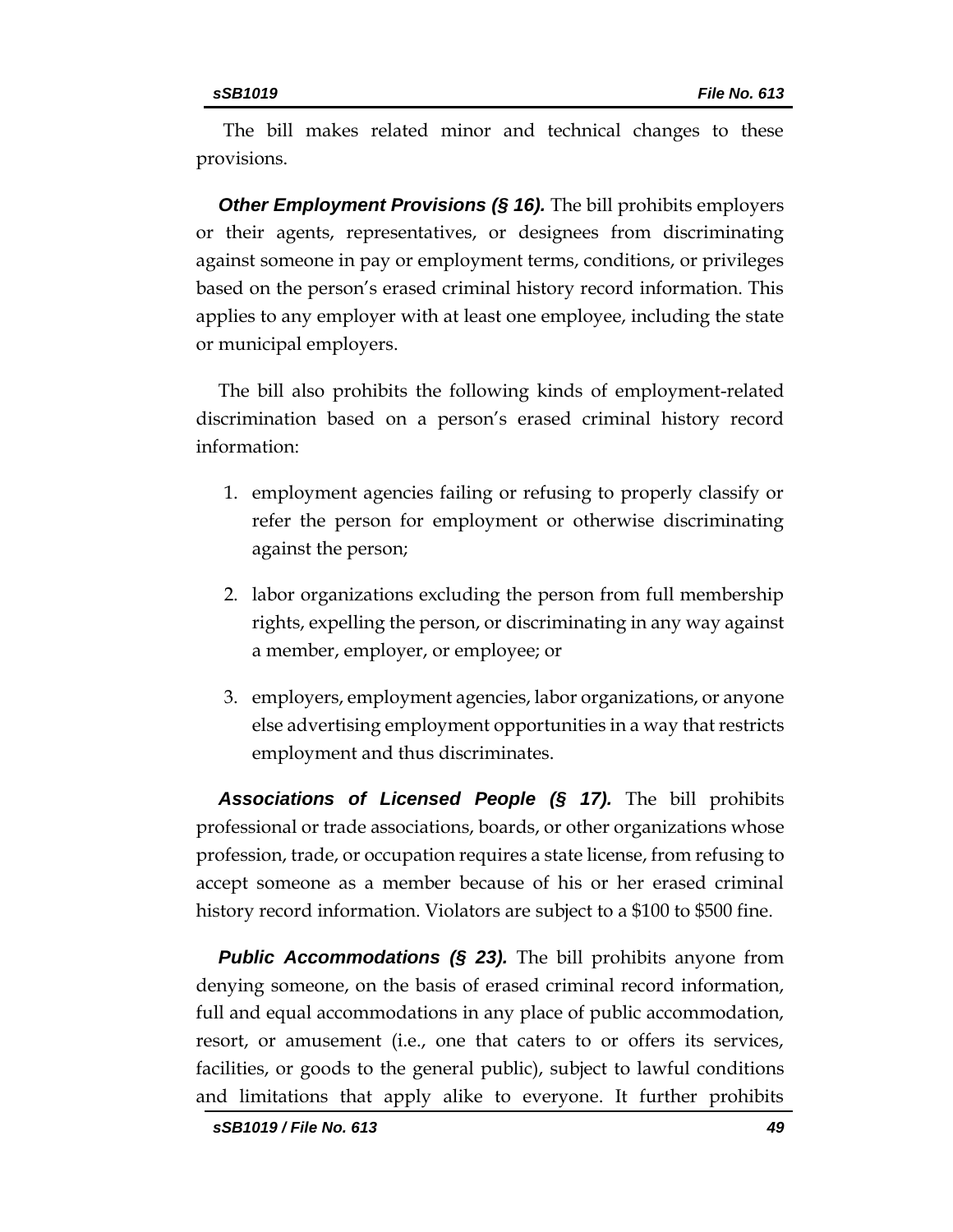discriminating, segregating, or separating people on this basis.

*State Higher Education System (§§ 24 & 25).* The bill prohibits the state higher education system from denying someone an educational opportunity based on erased criminal history record information.

Additionally, it requires the state higher education system's policies to have the goal of ensuring that no qualified person is denied the opportunity for higher education due to erased criminal history record information. (The bill does not make a violation of this latter provision a discriminatory practice under the CHRO laws.)

*Credit (§ 26).* The bill prohibits a creditor from discriminating against an adult in a credit transaction on the basis of his or her erased criminal record history information.

# *Other Forms of Discrimination*

The bill also addresses discrimination in the following areas that are not discriminatory practices under CHRO jurisdiction.

*Connecticut Housing Finance Authority (§ 13)*. Under the bill, the Connecticut Housing Finance Authority must require that the occupancy of all housing it finances or otherwise assists be open to all people regardless of their erased criminal history record information. It also requires the contractors and subcontractors who build or rehabilitate this housing to take affirmative action to provide equal employment opportunity without discriminating as to erased criminal history record information.

*Municipal Housing Finance Assistance (§ 14).* The bill requires municipalities to take all necessary steps to ensure that the occupancy of all housing financed or assisted under the Municipal Housing Finance Assistance Act is open to all people, regardless of their erased criminal history record information.

**State Agencies (§§ 18-22 & 29).** Starting January 1, 2023, the bill prohibits several types of discrimination by state agencies regarding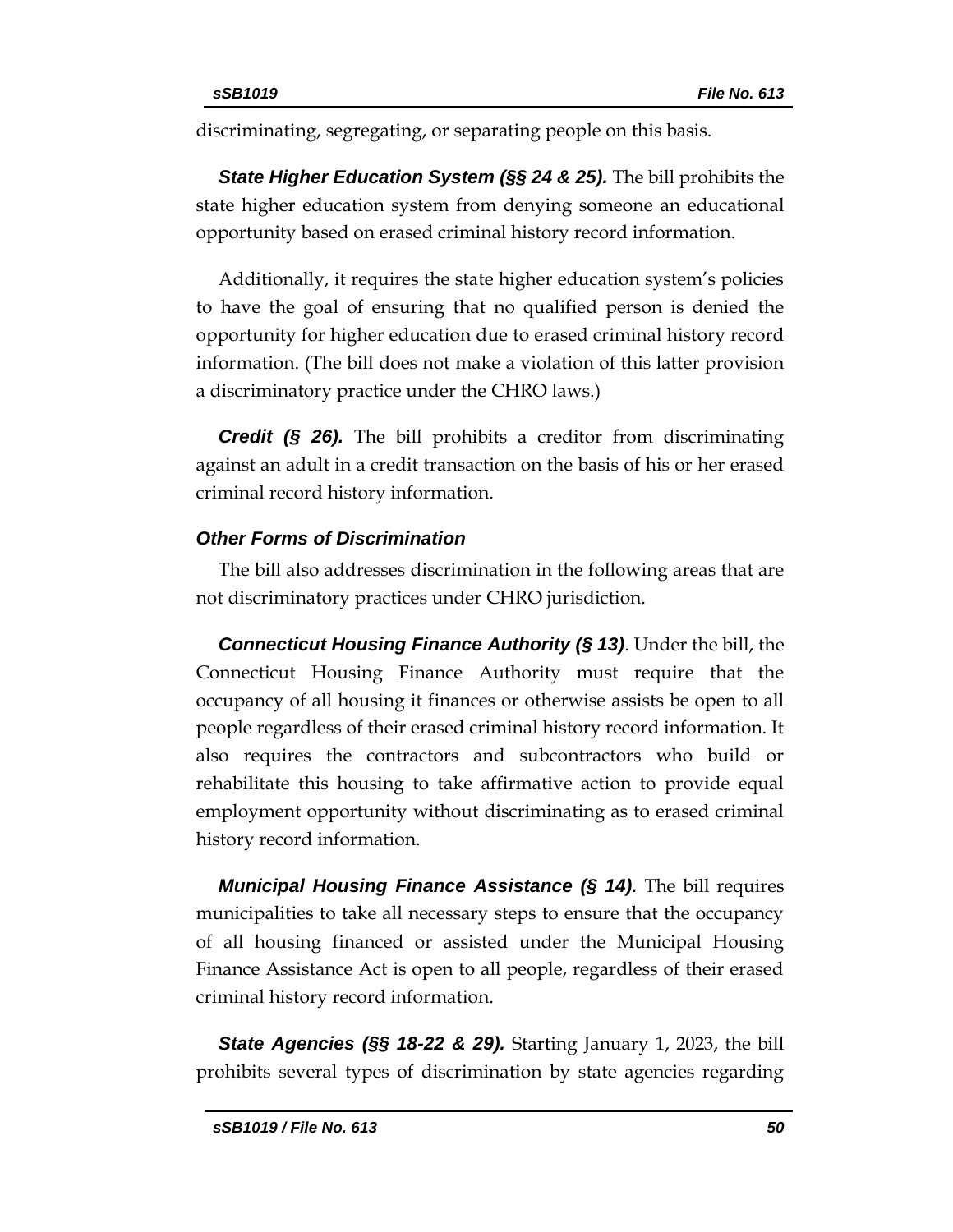erased criminal history record information. More specifically, it:

- 1. requires state officials and supervisory personnel to recruit, appoint, assign, train, evaluate, and promote state personnel on the basis of merit and qualifications, without regard to their erased criminal history record information (§ 18);
- 2. prohibits state departments, boards, or agencies from granting, denying, or revoking a person's license or charter on the grounds of his or her erased criminal history record information, except DMV may consider this information to the extent required by federal regulations on commercial driver's licenses (49 § C.F.R. 384) (§ 19);
- 3. requires all educational, counseling, and vocational guidance programs and all apprenticeship and on-the-job training programs of state agencies, or in which they participate, to be open to all qualified persons, without regard to their erased criminal history record information (§ 20);
- 4. prohibits someone's erased criminal history record information from being considered as a limiting factor in state-administered programs involving the distribution of funds to qualify applicants for benefits authorized by law (§ 21); and
- 5. requires state agency services to be performed without discrimination based on erased criminal history record information (§ 22).

Additionally, the bill specifically prohibits state departments, boards, or agencies from allowing any newly prohibited types of discrimination described above that the bill classifies as discriminatory practices under the CHRO laws (e.g., housing discrimination based on erased criminal records).

*Auto Insurance (§ 27).* The bill prohibits auto insurance companies from declining, canceling, or refusing to renew auto insurance policies solely on the basis of erased criminal history record information, unless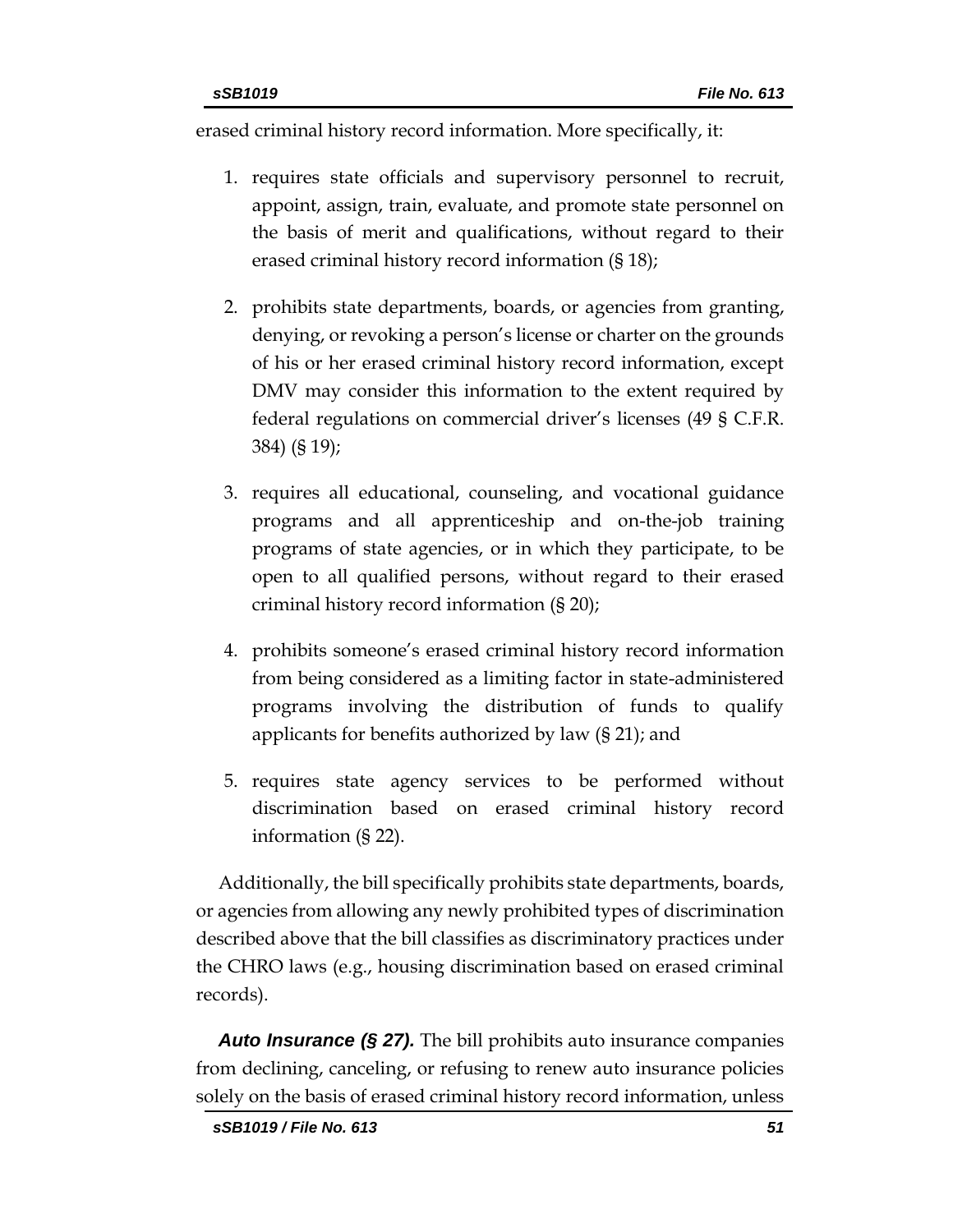the company is part of an insurer group and another member of the group would not decline a similar application on this basis.

**Life Insurance (§ 28).** The bill prohibits life insurers from making any distinction or discrimination against a person in premiums, rates, or the amount payable on a policy because of the person's erased criminal history record information.

# *Licensure or Employment Denial Based on Criminal History (§§ 30-32)*

Current law declares that it is the state's policy to encourage employers to give favorable consideration to hiring people with criminal convictions. The bill specifies that this policy must not be construed to allow employers to  $(1)$  refuse to hire,  $(2)$  fire, or  $(3)$ discriminate against someone in pay or employment terms, based on that person's erased criminal history record information.

Generally, existing law (1) allows state agencies to deny employment or a credential to a person with a prior felony conviction if he or she is found unsuitable after considering certain factors; (2) bars employers from inquiring about prospective employees' criminal history unless the law specifically disqualifies applicants with certain criminal histories; and (3) bars the state from distributing erased criminal records, or records of arrests not leading to convictions, in connection with employment applications or credentialing.

The bill specifies that these provisions do not allow employers to discriminate on the basis of erased criminal history information, as set forth above. The bill also updates terminology in these statutes and makes minor and technical changes.

# <span id="page-51-0"></span>**§ 33 — CRIMINAL JUSTICE AGENCIES**

<span id="page-51-1"></span>*Adds DESPP and the Division of Criminal Justice to the list of "criminal justice agencies" for the purpose of determining access to criminal records*

The bill specifically lists DESPP and the Division of Criminal Justice as "criminal justice agencies" for the purpose of determining access to criminal records. Under existing law, the State Police and state's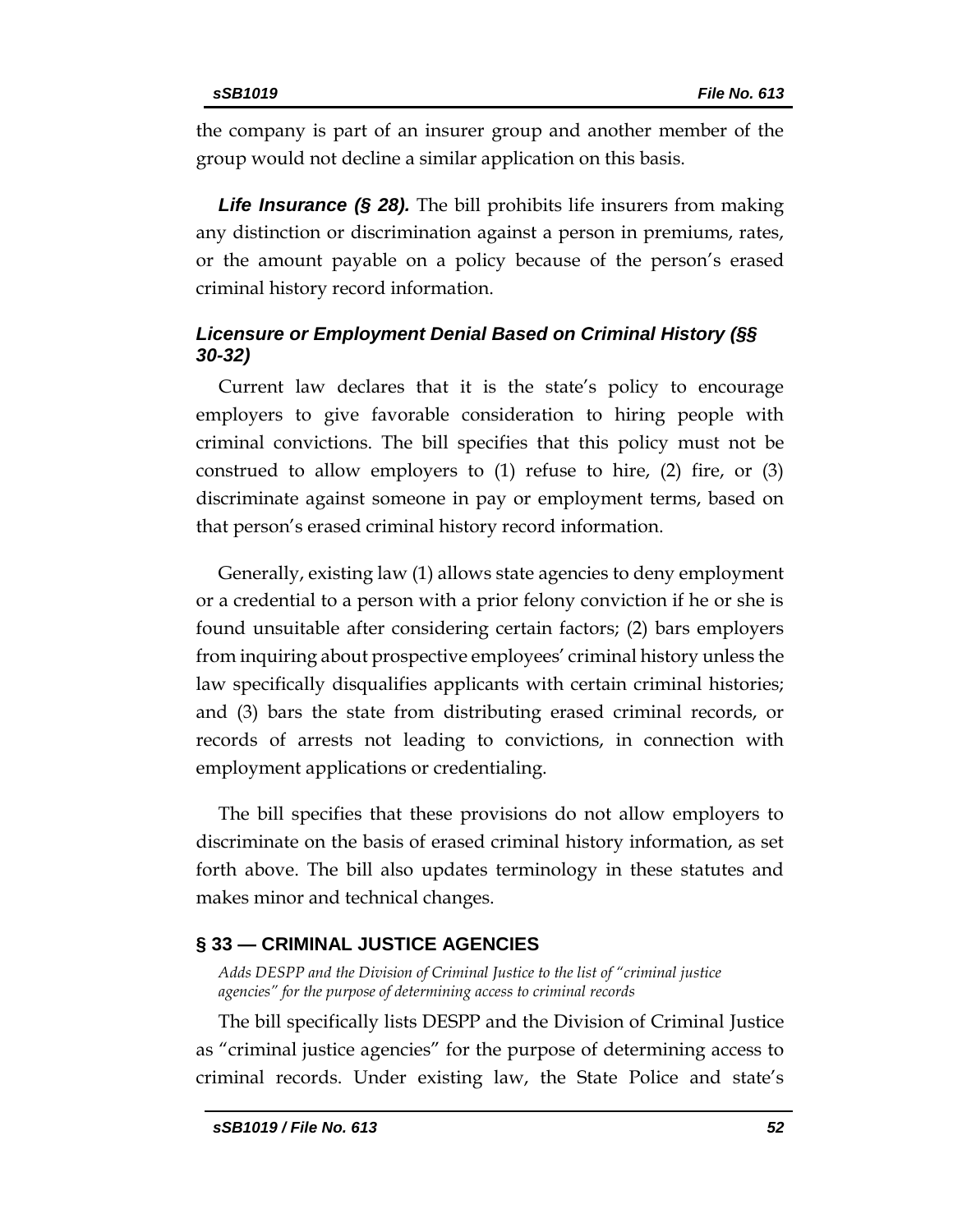attorneys, assistant state's attorneys and deputy assistant state's attorneys, and various other agencies are already classified as criminal justice agencies for this purpose.

By law, criminal justice agencies have access to criminal history record information. The law establishes various duties for criminal justice agencies regarding this information. For example, if they collect, store, or disseminate criminal history record information they must institute a process to minimize the possibility of recording and storing inaccurate information, and upon discovering any inaccuracy, notify all other agencies known to have received it (CGS § 54-142h(a)).

Among other things, existing law authorizes these agencies to reject for employment, for good cause, applicants for positions that would be authorized to directly access criminal history record information (CGS § 54-142i).

EFFECTIVE DATE: January 1, 2023

#### <span id="page-52-0"></span>**§ 35 — MISDEMEANOR SENTENCES**

<span id="page-52-1"></span>*Reduces the maximum sentence for misdemeanors by one day, from one year to 364 days, and makes related changes*

The bill reduces the maximum sentence for misdemeanors by one day, from one year to 364 days. Currently, the maximum sentence for a class A misdemeanor, and certain unclassified misdemeanors, is one year (see BACKGROUND, *Federal Immigration Law*).

The bill provides that if someone was sentenced to a one-year prison term for a misdemeanor, the conviction must still be deemed a misdemeanor after the maximum term is reduced to 364 days as provided above.

It (1) allows anyone previously sentenced to a one-year prison term for a misdemeanor to apply to court to modify the sentence to 364 days and (2) requires the court to issue the modification unless the sentencing records have been destroyed. The person must apply to the court that entered the judgment of conviction, and may apply at any time (thus,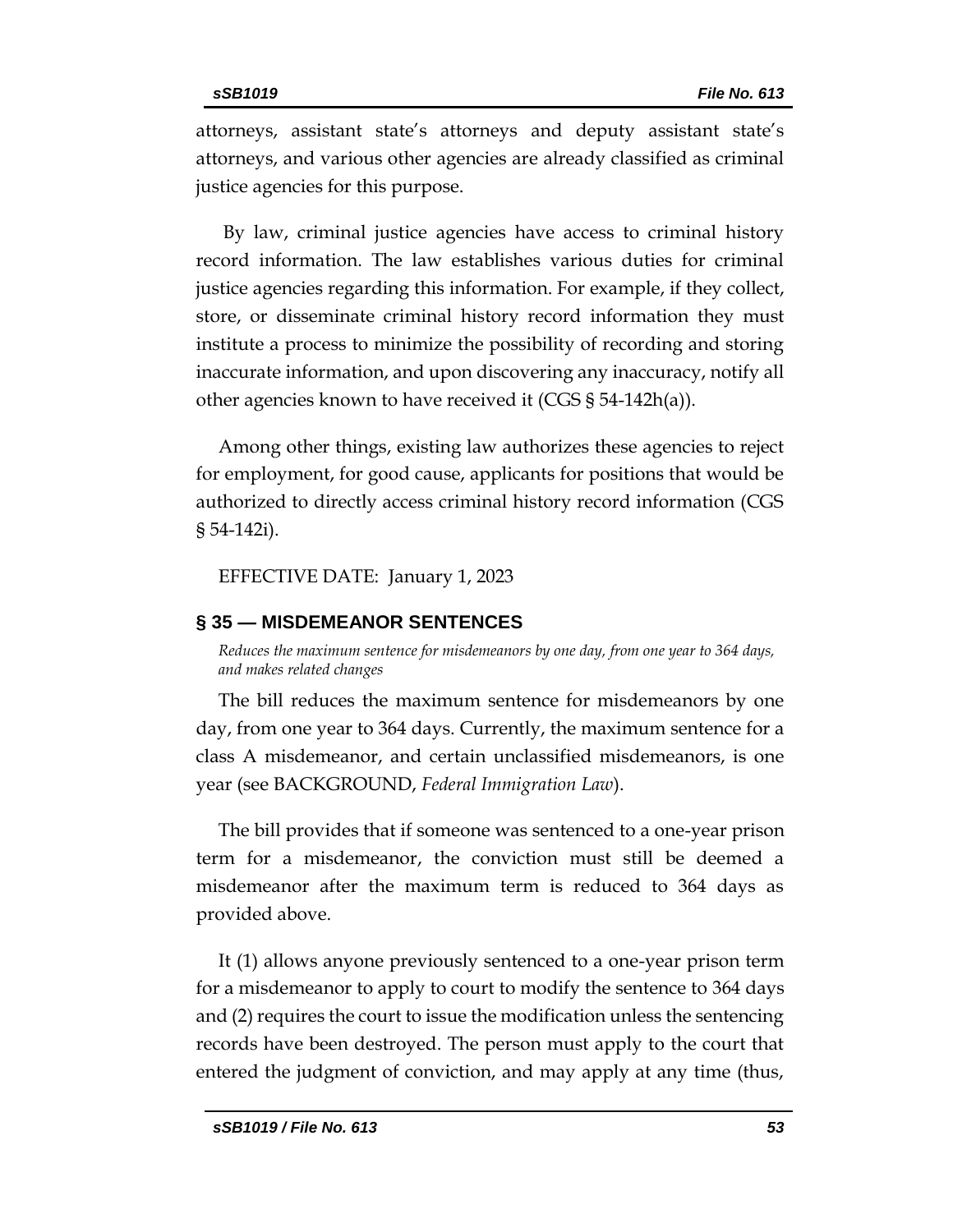even after completing the sentence).

The bill applies regardless of when the person was sentenced.

EFFECTIVE DATE: October 1, 2021

#### <span id="page-53-0"></span>**BACKGROUND**

#### *Criminal Conviction Erasure*

Under existing law, a person convicted of a crime seeking to have the conviction and associated records erased must apply to the Board of Pardons and Paroles for an absolute pardon. Generally, the board cannot accept an application for a pardon until five years after a felony conviction and three years after a misdemeanor conviction. The Board takes certain factors into consideration in determining whether to grant pardons. Generally, the board must hold hearings before granting a pardon; some non-violent convictions are eligible for an expedited process that does not involve a hearing (CGS § 54-130a et seq.).

A convicted offender who is not incarcerated may also apply for a certificate of employability to relieve him or her from certain barriers or forfeitures related to employment or licensure. This certificate does not affect the individual's criminal record (CGS §§ 54-108f and -130e).

# *Family Violence Crimes*

By law, a "family violence crime" is a crime, other than a delinquent act, that involves an act of family violence to a family or household member. It does not include acts by parents or guardians disciplining minor children unless these acts constitute abuse.

Generally, "family violence" is physical harm or the threat of violence between family or household members, including stalking or a pattern of threatening, but excluding verbal abuse or arguments unless there is present danger and likelihood of physical violence (CGS § 46b-38a).

#### *Nonviolent Sexual Offenses and Sexually Violent Offenses*

Under Connecticut law, certain criminal convictions require sex offender registration. These include, among others, "nonviolent sexual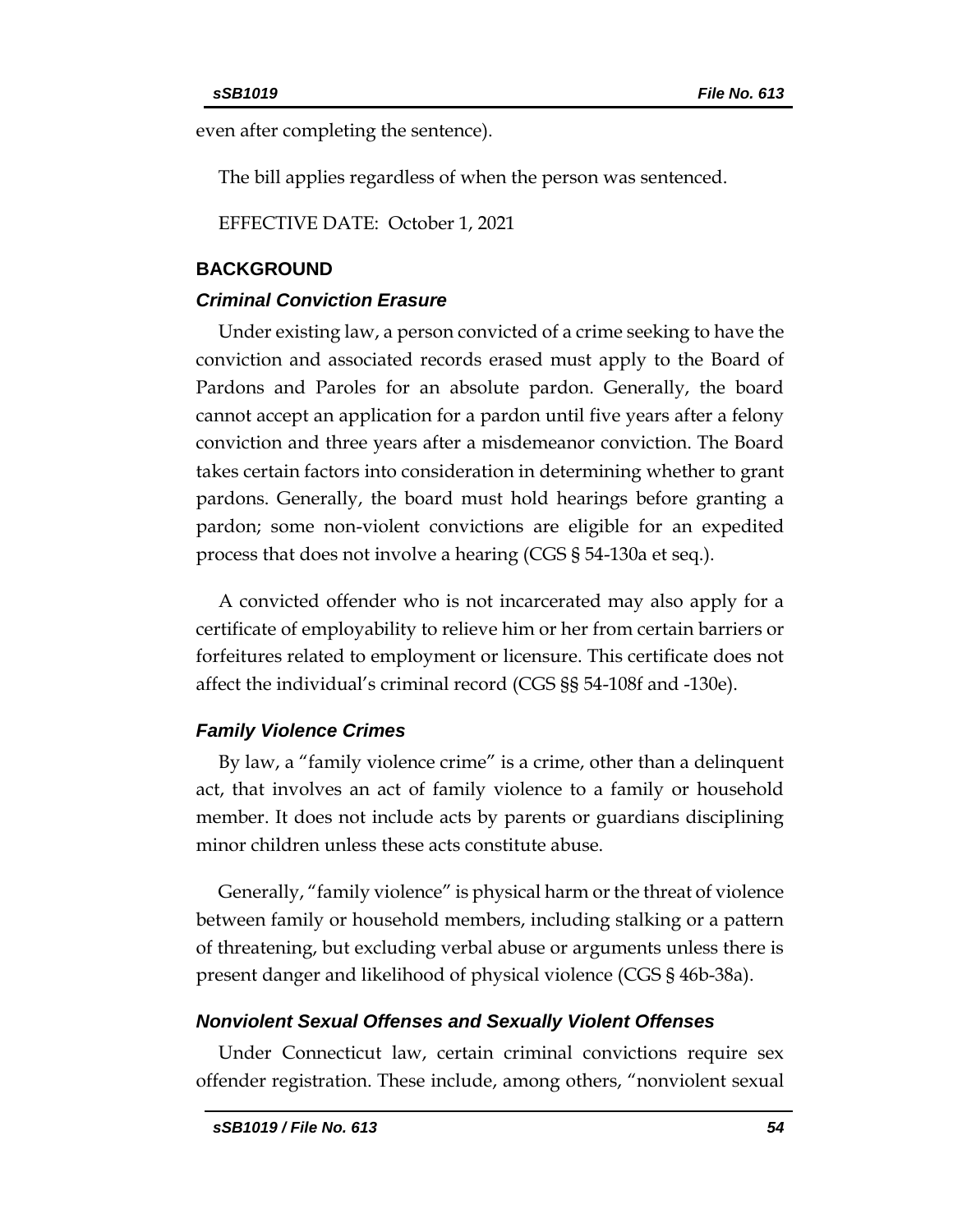offenses" and "sexually violent offenses."

Nonviolent sexual offenses include 4<sup>th</sup> degree sexual assault and certain cases of voyeurism. Sexually violent offenses include several crimes, such as (1)  $1<sup>st</sup>$  degree aggravated sexual assault; (2)  $3<sup>rd</sup>$  degree sexual assault with a firearm; and  $(3)$  certain cases of 1<sup>st</sup>, 2<sup>nd</sup>, and 3<sup>rd</sup> degree sexual assault (CGS § 54-250).

#### *Federal Immigration Law*

Federal law lists certain categories of crimes that render a non-citizen removable from the United States or otherwise affect immigration status. In some situations, immigration consequences are triggered based on whether the crime was punishable by at least one year in prison.

For example, a non-citizen may be removed following conviction for (1) a "crime involving moral turpitude" committed within five years after admission (or 10 years in some cases) if the maximum sentence for the crime is at least one year, or (2) an "aggravated felony" committed at any time after admission (8 U.S.C. § 1227(a)(2)). Aggravated felonies include, among others, certain offenses with a sentence of at least one year, regardless of the offense's classification under state law (8 U.S.C. § 1101(a)(43)).

#### *Related Bills*

sSB 888 (File 569, §§ 8-10), reported favorably by the Judiciary Committee, (1) provides for the erasure of certain cannabis-related convictions and certain other convictions for possessing non-narcotic drugs and (2) includes provisions similar to ones in this bill regarding purchasers of public criminal records.

sHB 6377 (File 462, §§ 33 & 34), reported favorably by the Labor and Public Employees Committee, provides for the erasure of certain convictions for possessing cannabis or other non-narcotic drugs.

sHB 6474 (File 386), reported favorably by the Labor and Public Employees Committee, generally makes it a discriminatory practice for